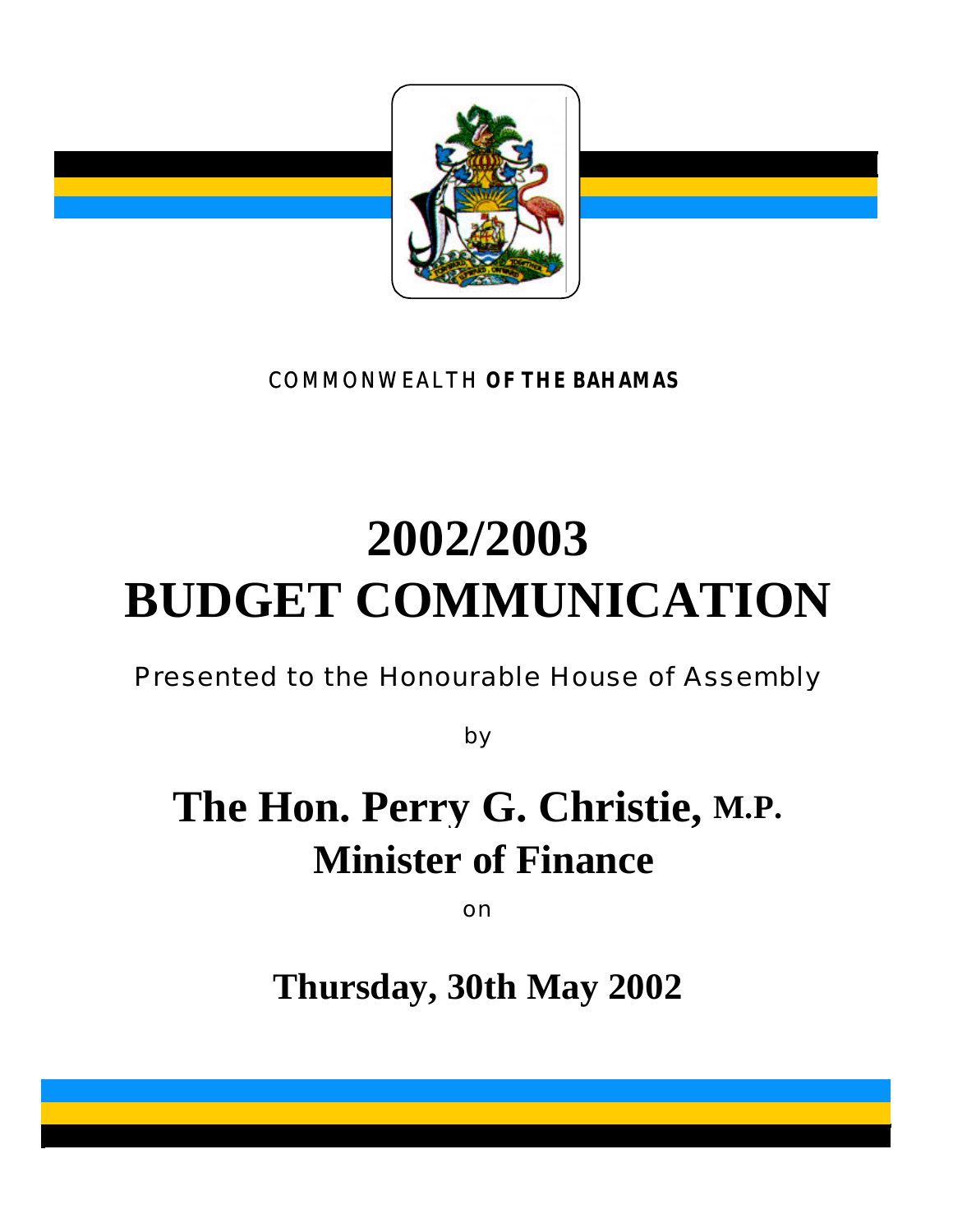### **2002/03 BUDGET COMMUNICATION**

**It is my honour to present the 2002/03 Budget Communication.**

**THE TASK OF PREPARATION OF THE 2002/03 BUDGET**

**I wish to preface my remarks by stating that my Government inherited the huge 2001/02 fiscal deficit left by the previous administration and we have inherited the major portion of the 2002/03 Budget which largely reflects the policies and expenditure commitment left in place by the previous Government. It is our task in this Budget and in the Budgets of the coming years of my**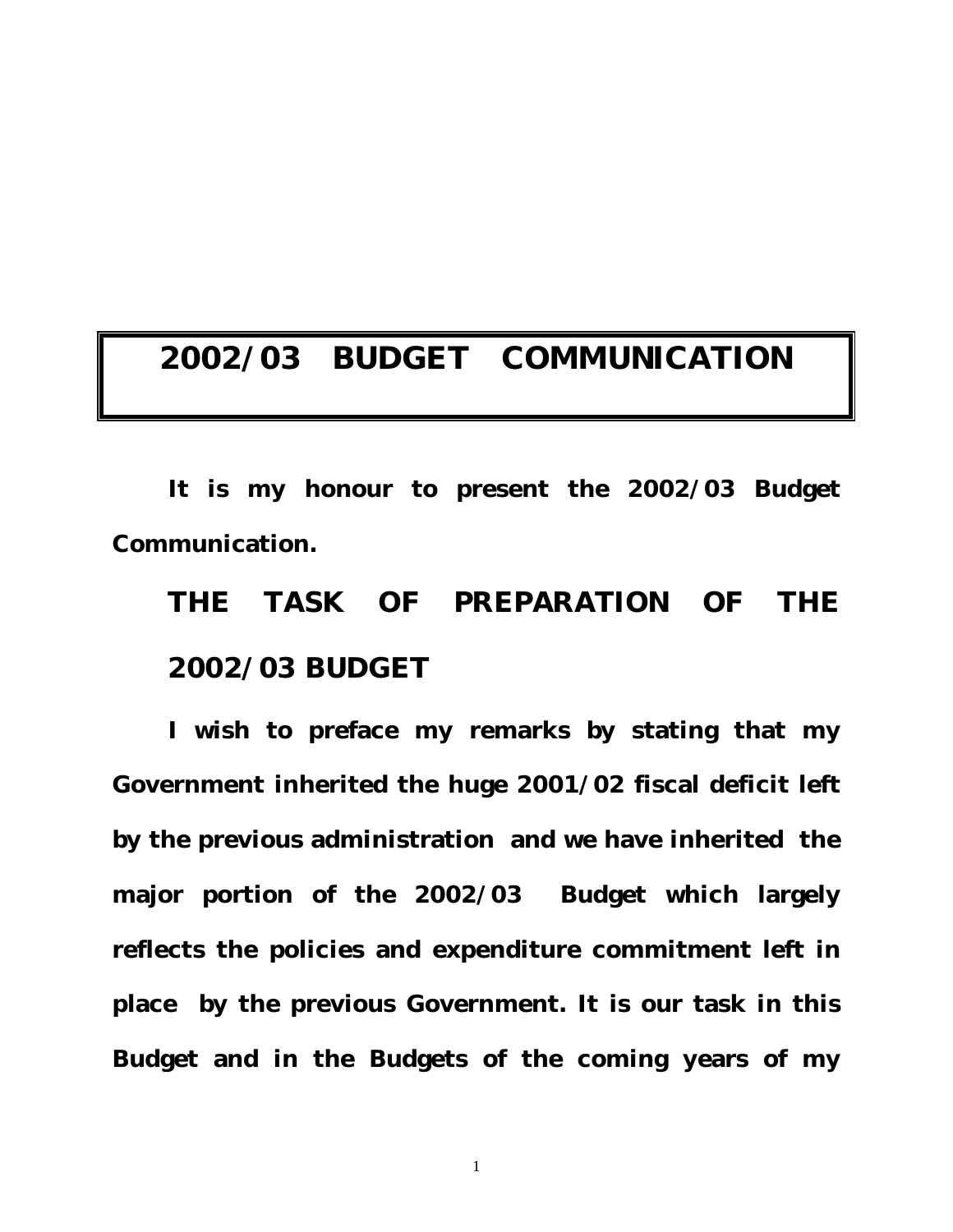**Government to eliminate progressively the 2001/02 fiscal deficit and restructure the budget so as to progressively implement my Government's policies and commitments.** 

**I wish to advise this Honourable House that the timing of the recent General Election was unfortunate in that it took place at a time of year, early May, when there is an urgent necessity to concentrate on the preparation of the Budget.**

**Had there been more time between the decision of the people of The Bahamas to elect my Government on 2 May, 2002, and the necessary date of presentation of this Budget Communication to Parliament, we would have ensured that the Communication and supporting documentation would have reflected more fully, and in greater detail, the commencement of the phased implementation of our proposals in** *"Our Plan for a Stronger Bahamas and a Brighter Future",* **to which I will refer as** *Our Plan* **in the rest of this Communication. Had**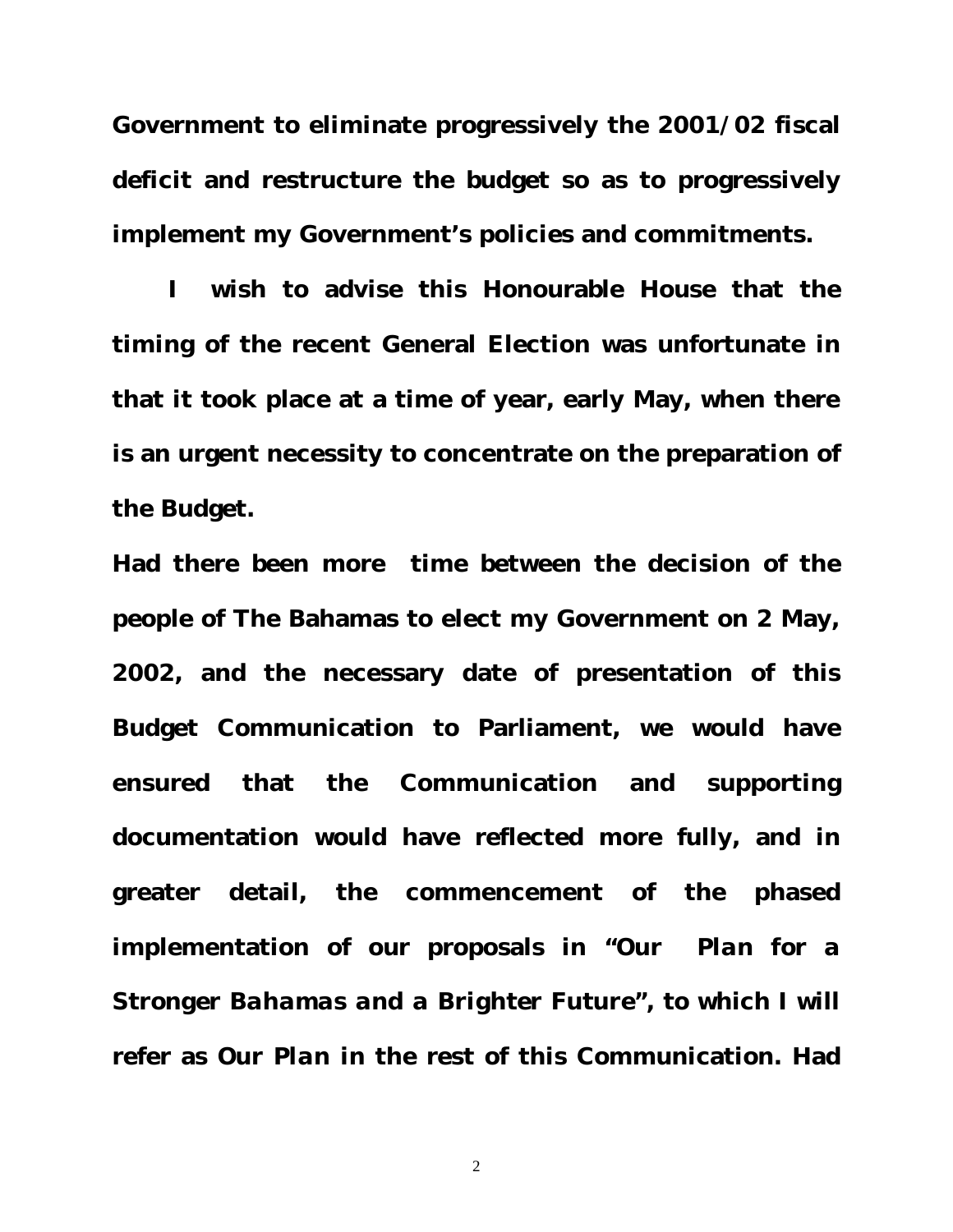**we had more time my Government would have had the opportunity to evaluate ongoing policies and tailor them more closely to our own objectives. However, the compressed time period within which this Budget had to be prepared means that the priority commitments of my Government, which are affordable even in present constrained circumstances and which could result in additional expenditures or in revenue concessions, cannot be fully reflected in the** *details* **of the 2002/03 Budget which I am presenting today.** 

**At the same time, I wish to strongly emphasise that the 2002/03 Budget does not solely reflect the policies of the previous Government. My Government has been able to create some margin for manouevre despite the previous Government's expenditure commitments and the inheritance of a huge fiscal deficit. The 2002/03 Budget does provide for a significant sum in the Ministry of Finance Estimates for priority and affordable**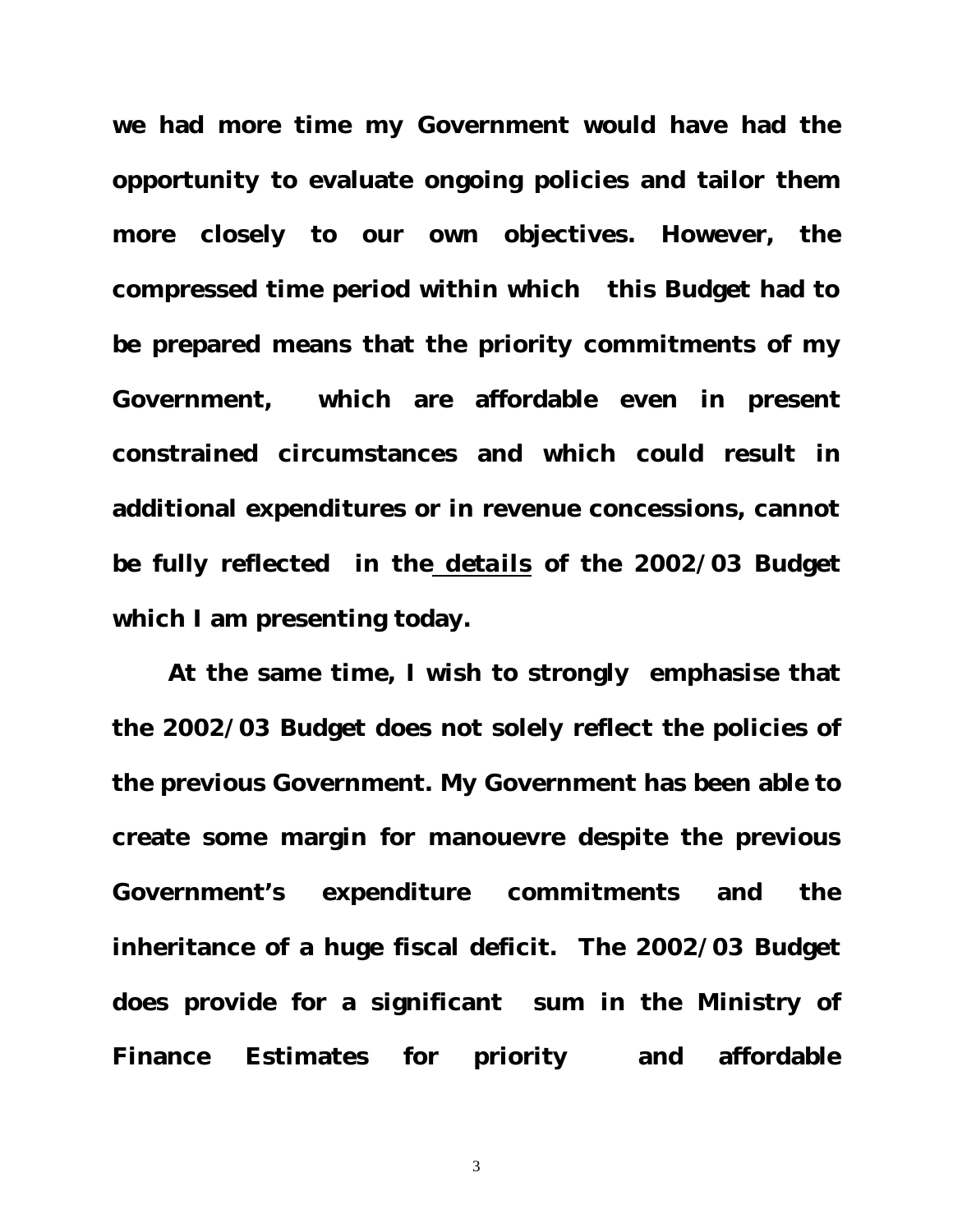**commitments announced in the** *Speech From The Throne* **and in** *Our Plan***. In addition, we also intend to proceed with important revenue concessions which were set out in the** *Speech From The Throne***.** 

**My Government's other priorities will be factored into the fiscal accounts during the course of the coming year according as the full administrative details are worked out, and as resources permit including the release of resources from programmes and commitments left by the previous Government. In accord with this course, such proposals for either additional expenditure or taxation concessions will be presented to Parliament as the 2002/03 fiscal year progresses in the form of Supplementary Estimates and amendments to legislation as appropriate. I might add that, in making any adjustments as the year progresses , it is our intention to hold fast to the containment of the fiscal deficit. Our target is a fiscal deficit of not more than 2.8% of GDP in**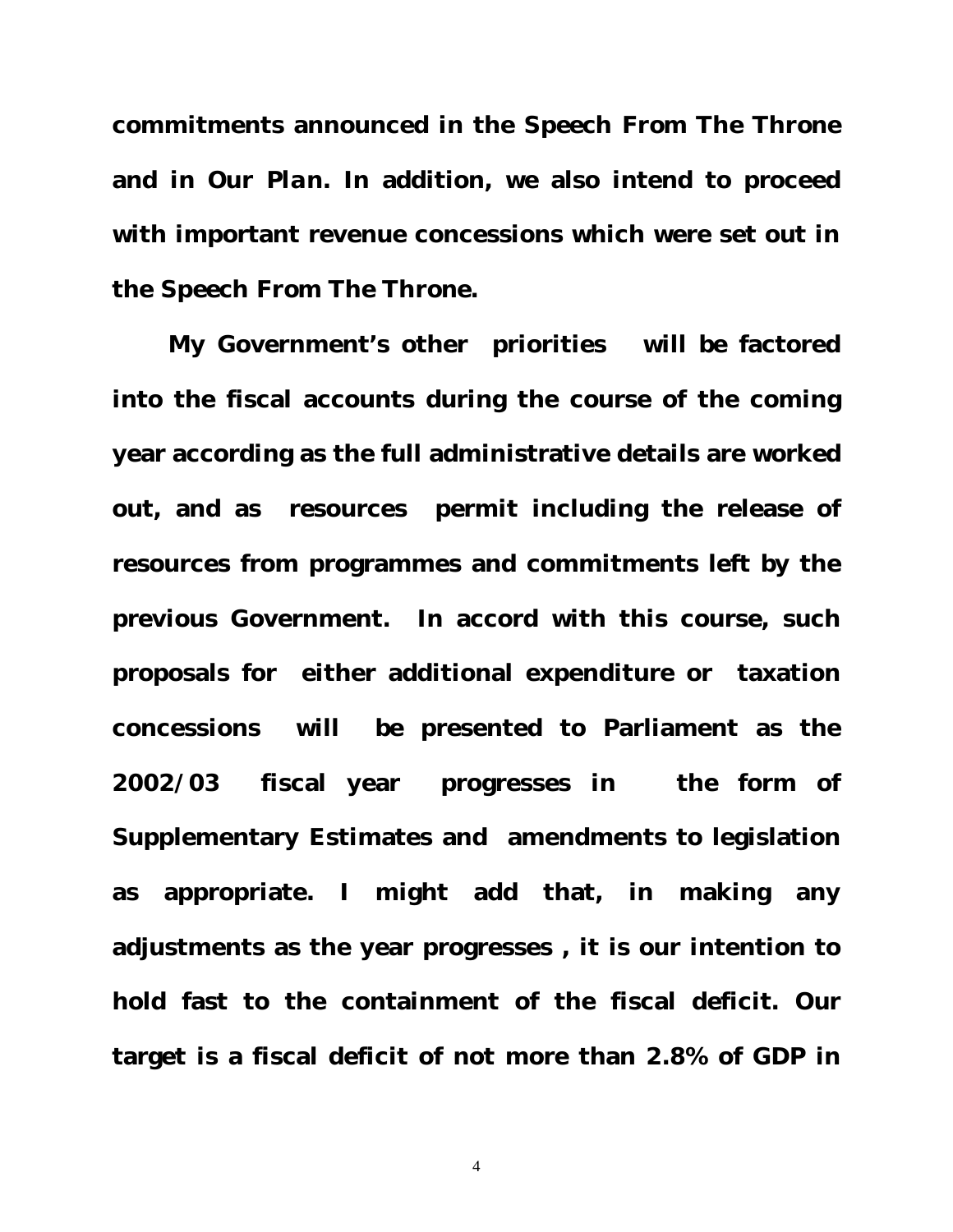**2002/03 and any adjustments which we make during the course of 2002/03 will be formulated with this limit on the fiscal deficit in mind.** 

**Even though a good deal of the preparatory work on the 2002/03 Budget was underway before 2 May, 2002, the final preparation of the Budget was still an immense effort in the very short time period available. In that regard, while the task of presenting this Budget falls to me in my capacity as Minister of Finance, I wish to acknowledge the most valuable contribution which the Minister of State in the Ministry of Finance, Senator the Hon. James H. Smith, has made to the preparation of this Budget. In my first weeks in Government I have drawn heavily on his economic and financial expertise and experience, and I intend to continue to do so in the time ahead.** 

**One of the great advantages of the Westminister system of Government, which we in The Bahamas are fortunate to have as our system of Government, is that it**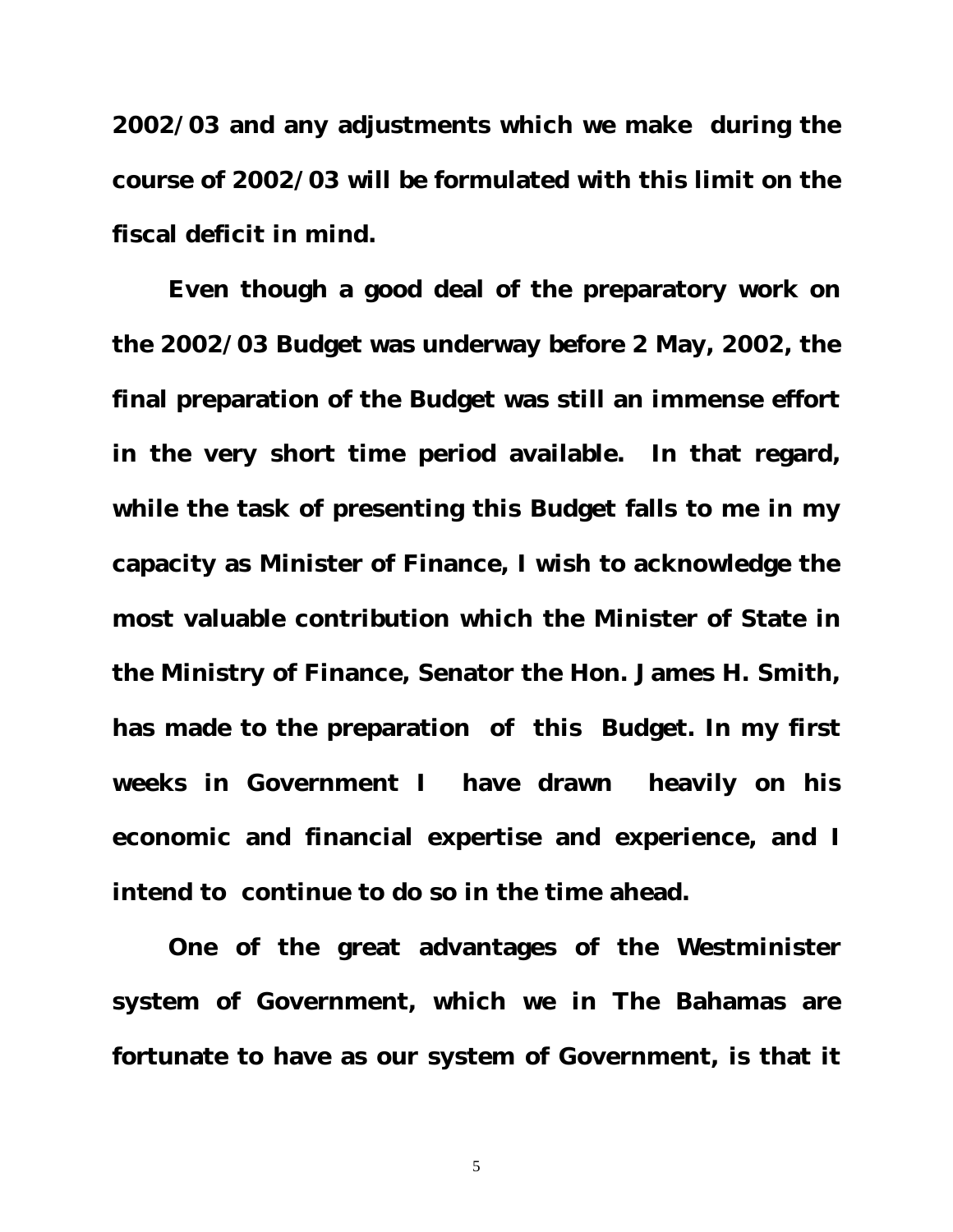**provides continuity in public administration through a permanent Public Service. The Public Service in The Bahamas, following the best Westminister tradition, is professional in its advice and assistance to Ministers regardless of political persuasion and is totally impartial in providing this advice and assistance. The professionalism and integrity of our Public Service provides continuity in the nation's affairs, and facilitates the speedy and efficient transfer of political power and authority from one Government to its successor. While the duty of the Public Service is to provide advice, once the policy decisions are made by Government, the Public Service commits to the efficient implementation of the approved policies.**

**Indeed, it is as a direct result of this professionalism and impartiality of the Public Service that the Budget for the year 2002/03 can be presented to this Honourable House so soon after the General Election.**

**The preparation of the Budget is a major task of the**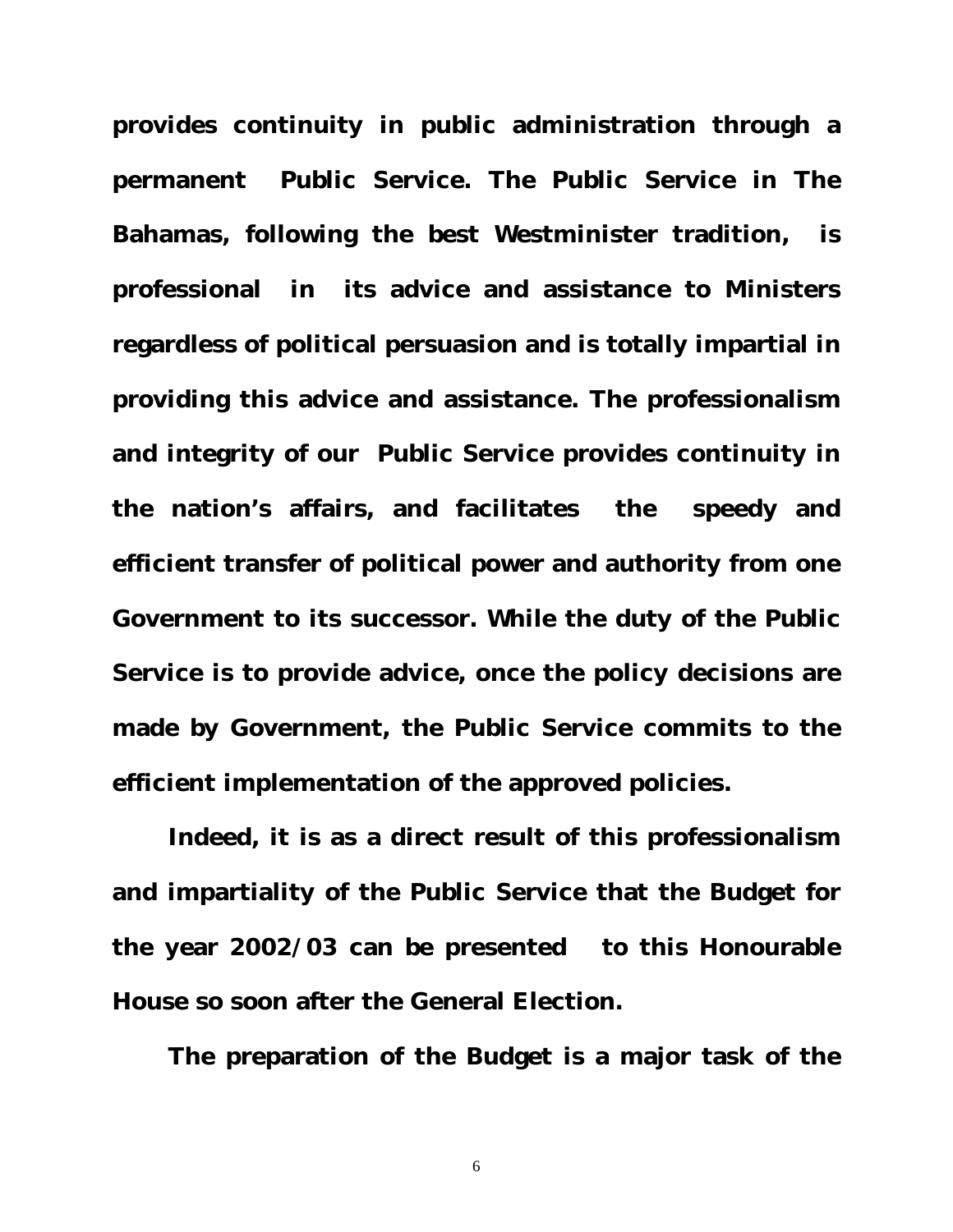**Ministry of Finance and I wish to acknowledge the exemplary manner in which the staff of the Ministry of Finance advised and assisted me and the Minister of State in preparing this Budget.** 

**I would also like to record my appreciation of the hard work of my Cabinet colleagues in coming to grips with their various ministerial portfolios in a short time so that they could contribute to the decision-making involved in the finalisation of this Budget. I know that they too would wish to acknowledge the advice and assistance which they have received from the Public Service in providing excellent briefing on the various key issues in their portfolios.**

**During the course of the debate on the 2002/03 Budget, each Minister will present a detailed statement of the programmes and policies which he or she will pursue in his or her area of responsibility. These policies and programmes will, of course, reflect the commitments in**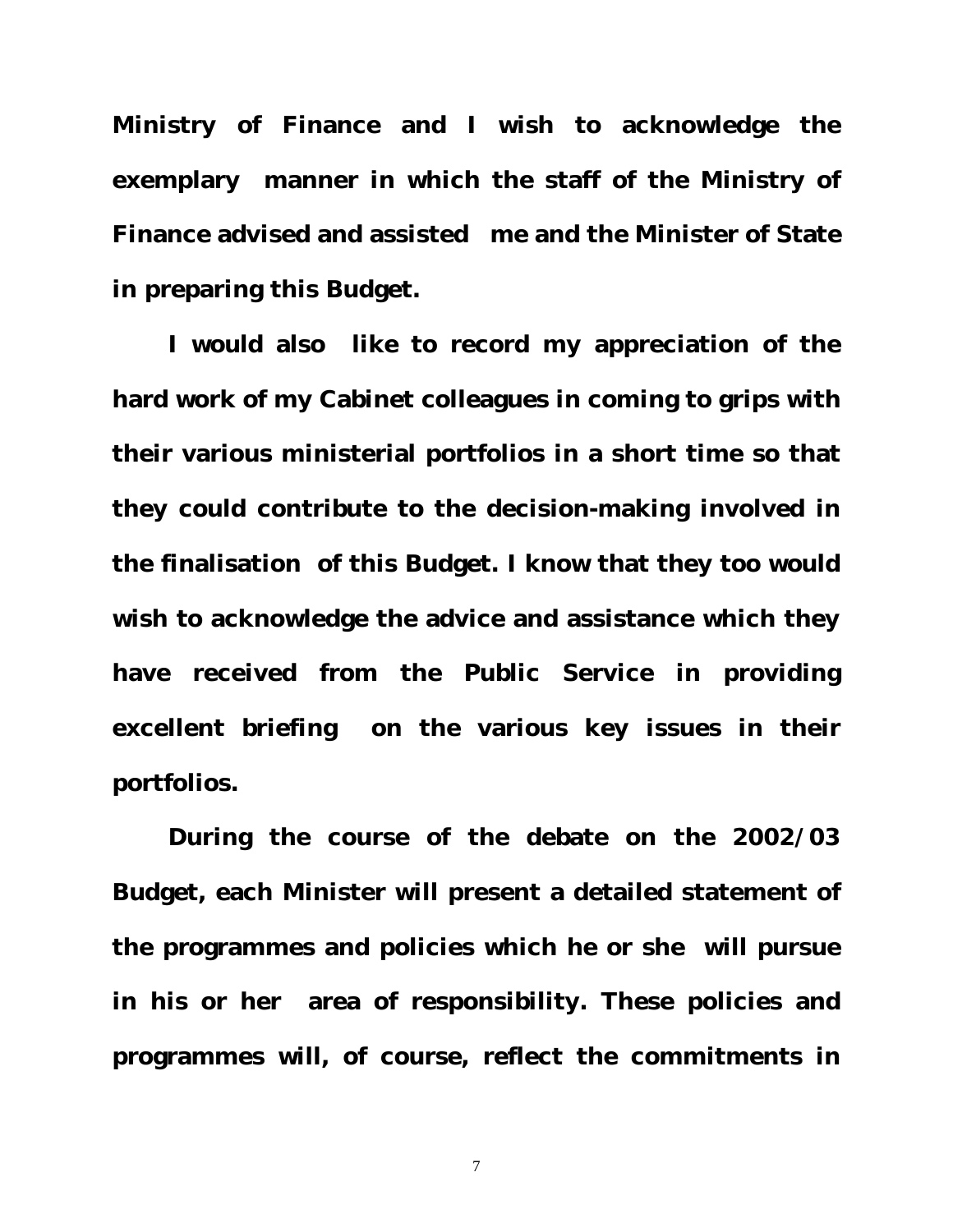*Our Plan***. I trust that in each House there will be constructive and well-informed discussion on these matters.** 

### **THE SPEECH FROM THE THRONE AND THE 2002/03 BUDGET**

**The Minister of State, in his National Address on Sunday 19 May, 2002, delivered at my request, outlined to the Bahamian nation the present constrained economic and fiscal circumstances of The Bahamas. In light of these constraints, which we ignore at our peril, the Minister of State counselled the patient, careful and prudent implementation of the Government's programme in** *Our Plan***. My colleagues in Government and I fully accept the advice of the Minister of State. In fact,** *the Speech From The Throne* **takes full account of this wise counsel, and it makes clear that the present fiscal circumstances are such that in the short term, in the national interest, prudence and patience must be exercised. Patience is not easy**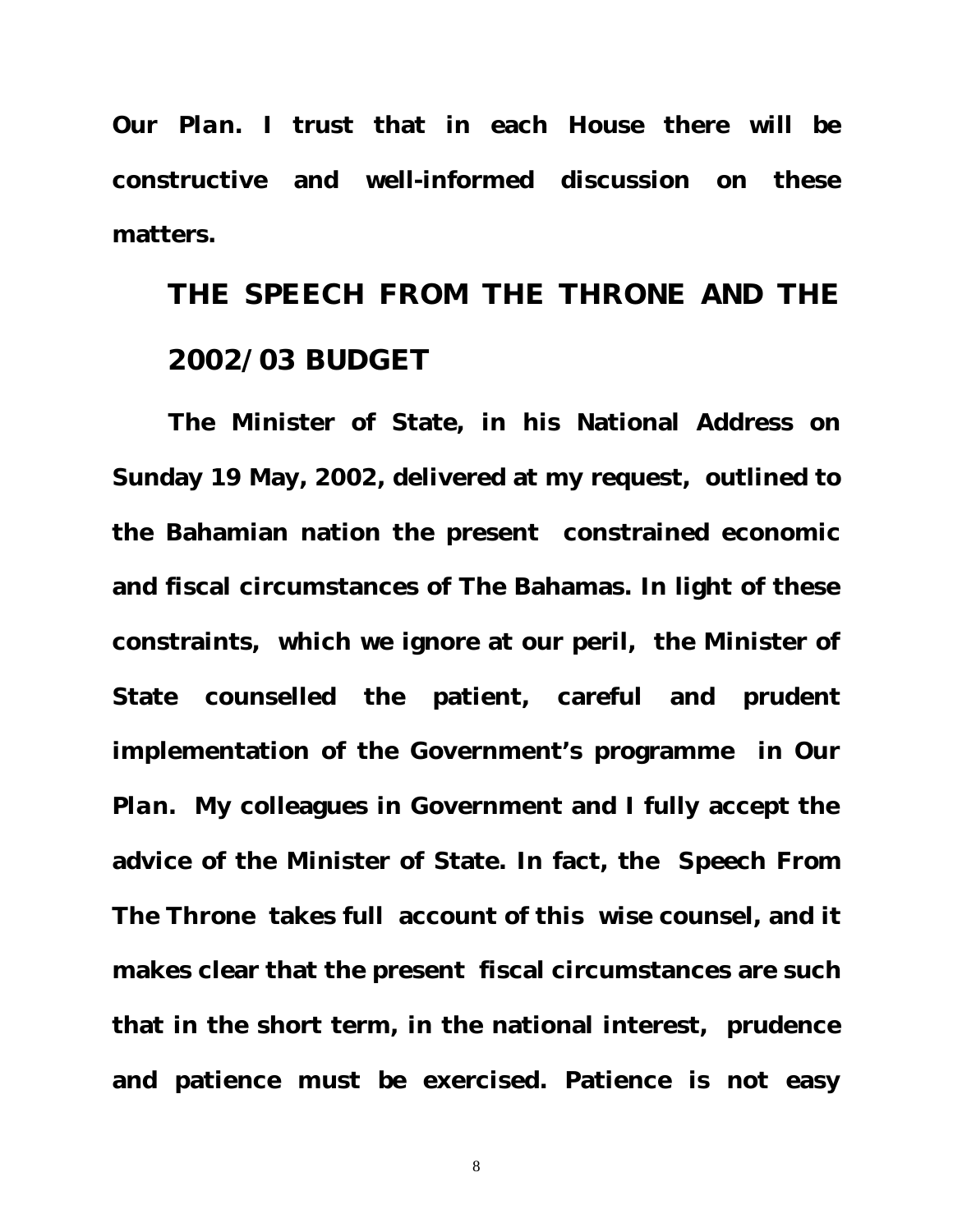**when there is so much work to be done. However, to those who would be impatient I would simply point to the experience of other countries who, believing in the righteousness of their policies, may have proceeded with implementation before a solid economic base was assured. The experience of these countries shows that good policies prematurely pursued at a time when the economy is weak, can actually precipitate social and economic disasters for the very people who are expected to benefit from those policies. Therefore, to borrow the title of a book by a distinguished American economist of liberal persuasion, our philosophy will be 'hard heads, soft hearts'. Our concern is with getting the economy moving so as to generate quality employment opportunities and ease social problems while ensuring that we do not in any way place the stability of the economy at risk.**

**The commitments in** *The Speech From The Throne* **and in** *Our Plan* **constitute the solemn covenant between**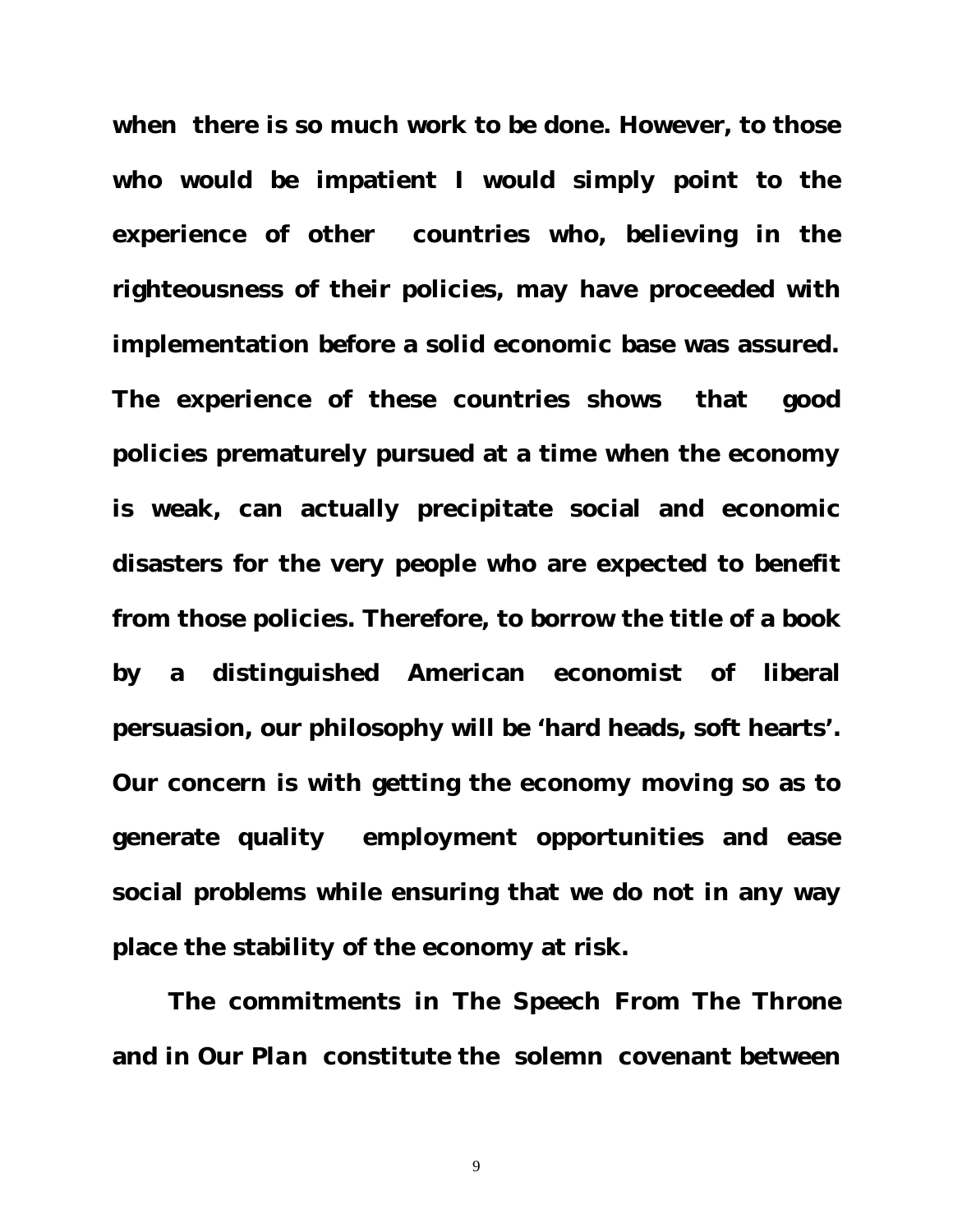**my Government and the people of The Bahamas, setting out the detailed programmes for the political, economic and social betterment of The Bahamas.** 

**Certainly, expert advice confirms that our policies as set out in** *Our Plan* **and in** *The Speech From The Throne* **are fundamentally sound, constructed with the best interests of the Bahamian at heart, and fully affordable and capable of implementation. We fully intend proceeding with their planned implementation according as global and hemispheric economic conditions strengthen and become more sustained, and according as our own economic policies come into full effect. The growth of the Bahamian economy in these circumstances will result in the strengthened Government revenue base needed.** 

**As I have said, because of the limited time available, this Budget has perforce to largely reflect ongoing commitments of an inescapable nature. At the same time let me emphasise that an overcautious approach has not**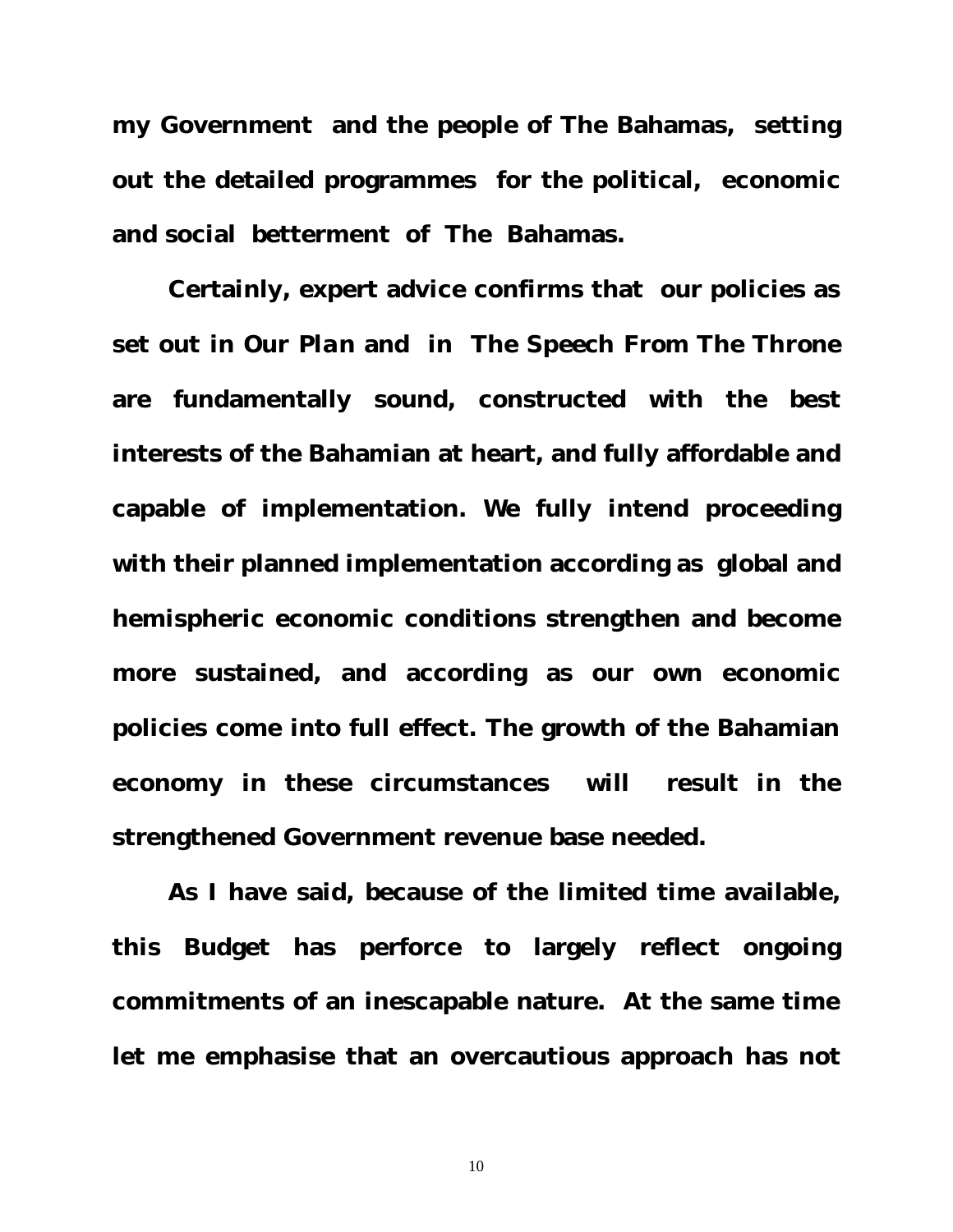**been adopted in the 2002/03 Budget. On the contrary, I am glad to say that this is not the case and to advise this Honourable House that the 2002/03 is far from being overcautious. I repeat that in this Budget my Government is making provision for certain well-merited and wellconstructed revenue measures foreshadowed in the** *Speech From The Throne* **and in** *"Our Plan"***. We are making a provision of a significant sum to implement with the minimum delay possible, high priority expenditure measures provided for in documents. I will come to the details of these matters later in this Communication.**

### **INTERNATIONAL ORGANISATIONS AND THE BAHAMIAN ECONOMY**

**The major concern of my Government is to ensure the rapid and continuing development of our paramount industry, tourism, on which so many Bahamians depend for employment and incomes. We will be monitoring closely the situation in relation to our tourism sector**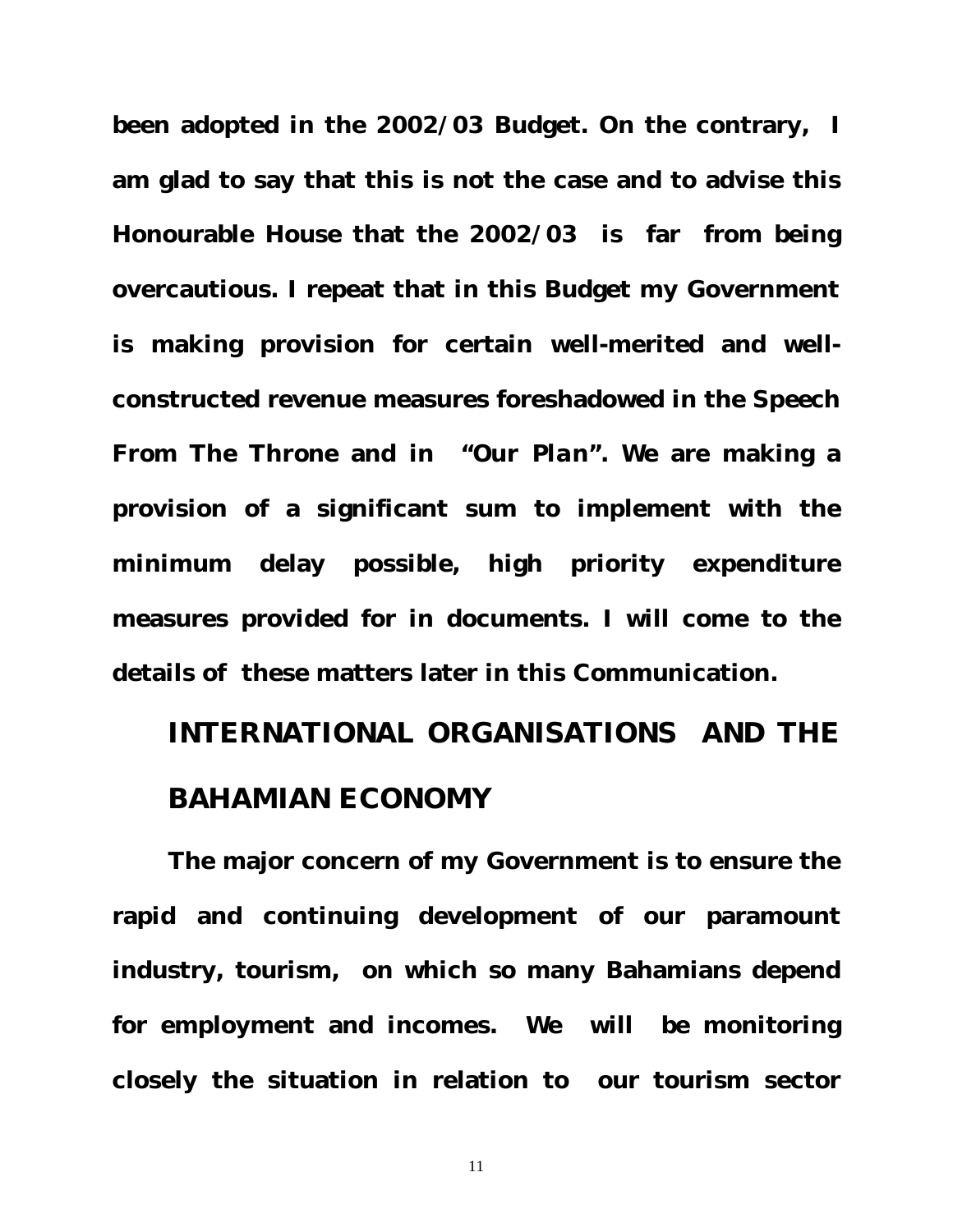**throughout the next fiscal year, and we will not hesitate to take whatever initiatives are deemed necessary to make it strong and vibrant. In that regard, we intend to move expeditiously to develop well-focussed initiatives to strengthen the tourism sector.** 

**It is evident that the year ahead will be a challenging one for our second most important industry, the financial services sector, as we come to grips with reviewing the impact on The Bahamas arising from the various international initiatives and developments involving the sector. The clearest indication of our determination to place the financial services in the strongest possible position is evidenced by the creation of the new Ministry of Financial Services and Investment. My Government expects this Ministry to consult closely with the industry and related professions, and to come forward with policies and measures which will place the financial services sector at the forefront of international competition. We will be**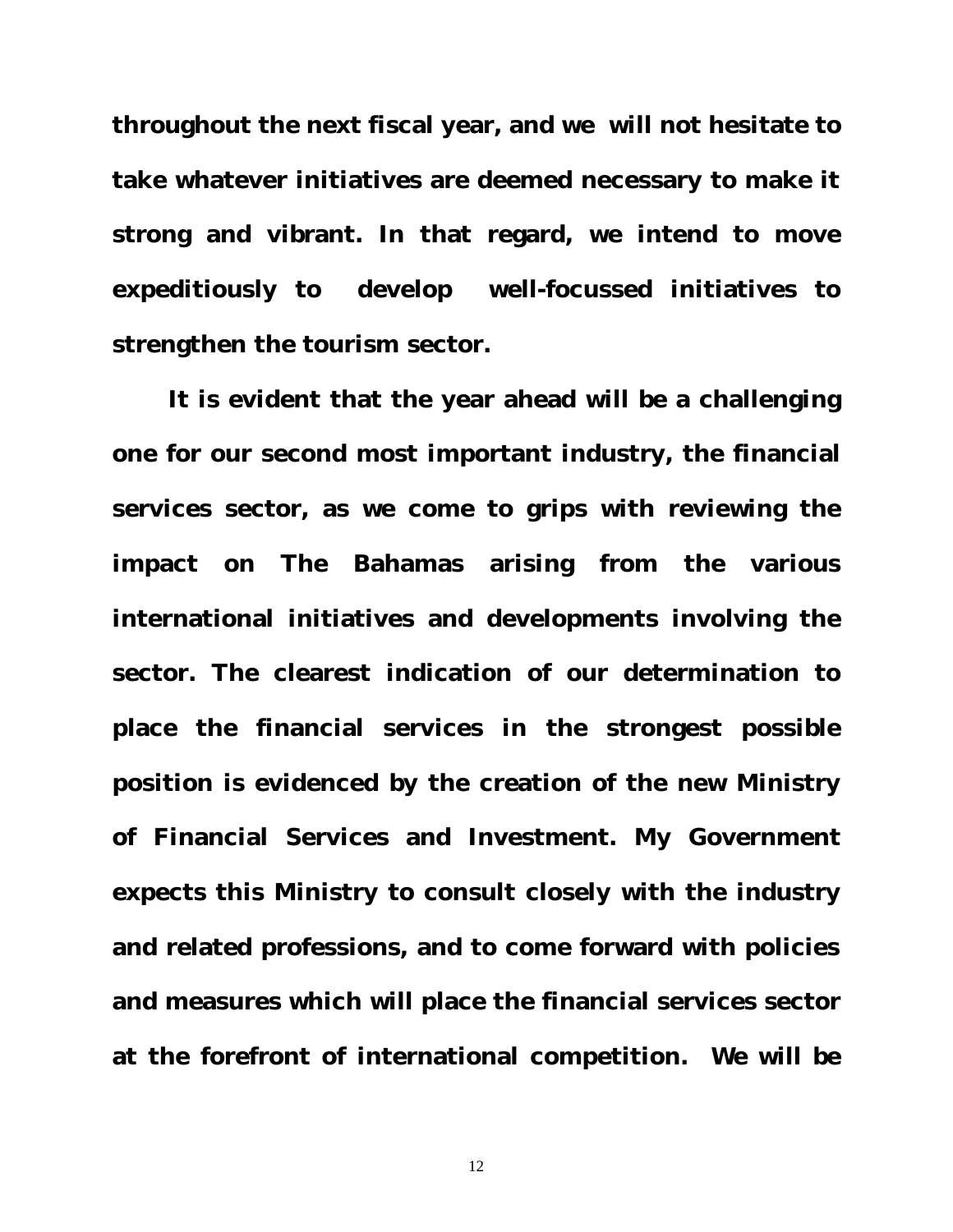**establishing the Financial Services Consultative Forum as foreshadowed in the** *Speech From The Throne* **to bring to bear the best minds in the financial services to formulate strategies to move the industry to new levels of competitiveness, opportunities and achievement. In that regard, we will be consulting with the Bahamas Financial Services Board to ensure the fullest development of the industry. We consider that despite the various international initiatives and the changes in the international environment affecting the financial services sector, there is substantial scope to expand the industry in The Bahamas and enable it to reach higher levels of employment, incomes and career opportunities. The higher levels of employment and incomes will assist in growing Government revenues and enable Government to move towards eliminating the very large 2001/02 fiscal deficit inherited from the previous Government.** 

**As regards the various international initiatives, it is**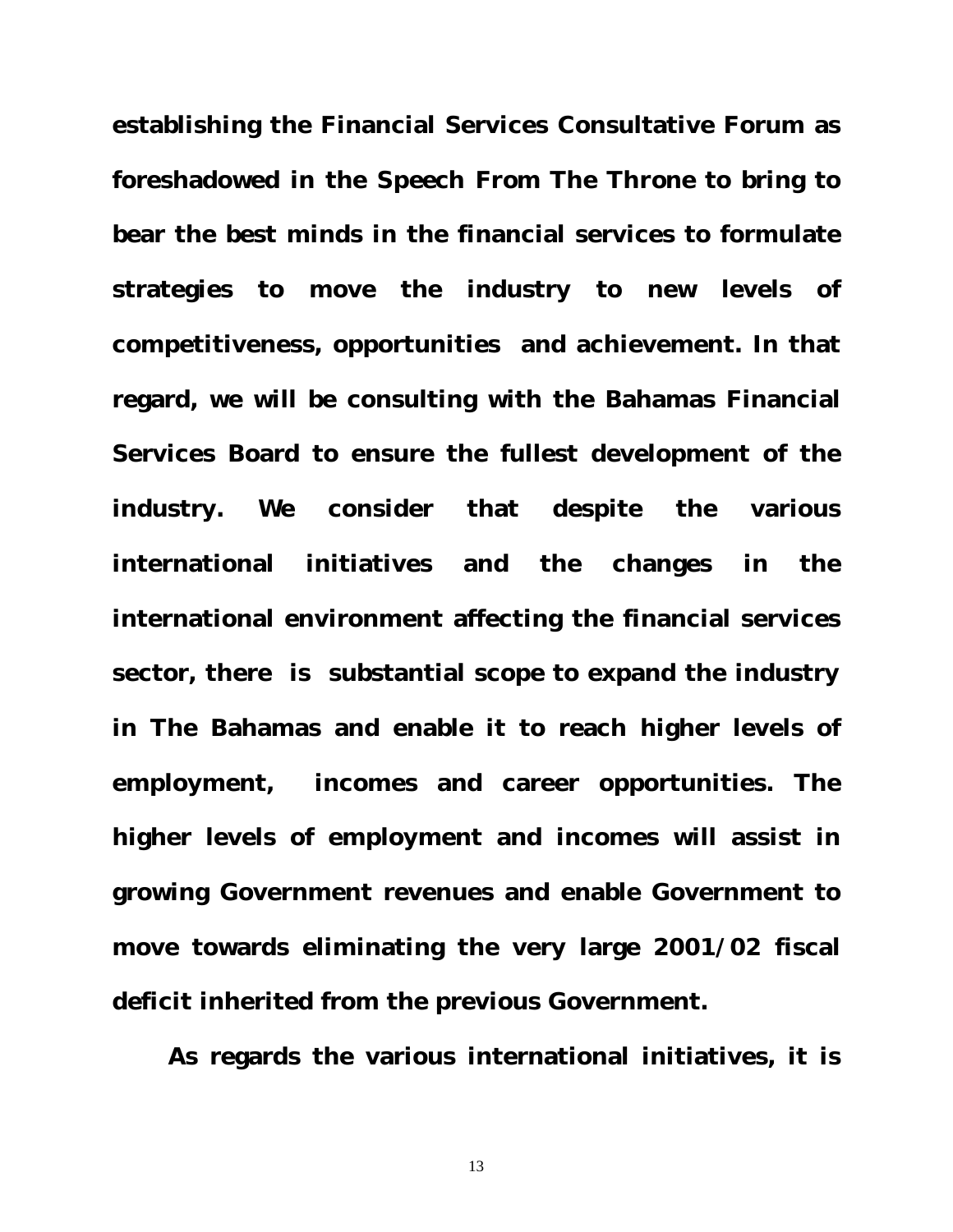**our intention not simply to accept passively these various initiatives but to actively evaluate them as they arise so that our actions are determined by the requirements and interests of the Bahamian people and not simply dictated by the pressures of the initiatives and organisations which give rise to them. I can assure the Bahamian public that no major decision affecting the interests of the Bahamian people will be taken by my Government without the widest and fullest consultation with the Bahamian people and particularly with those whose livelihoods and careers could be affected significantly.** 

**Let me emphasise that my Government will ensure that The Bahamas meets all of its international obligations in the most constructive manner possible, especially those which involve the participation of The Bahamas in the concerted international war on serious and violent crime and terrorism and their financing. We wish to demonstrate the reputation of The Bahamas as a**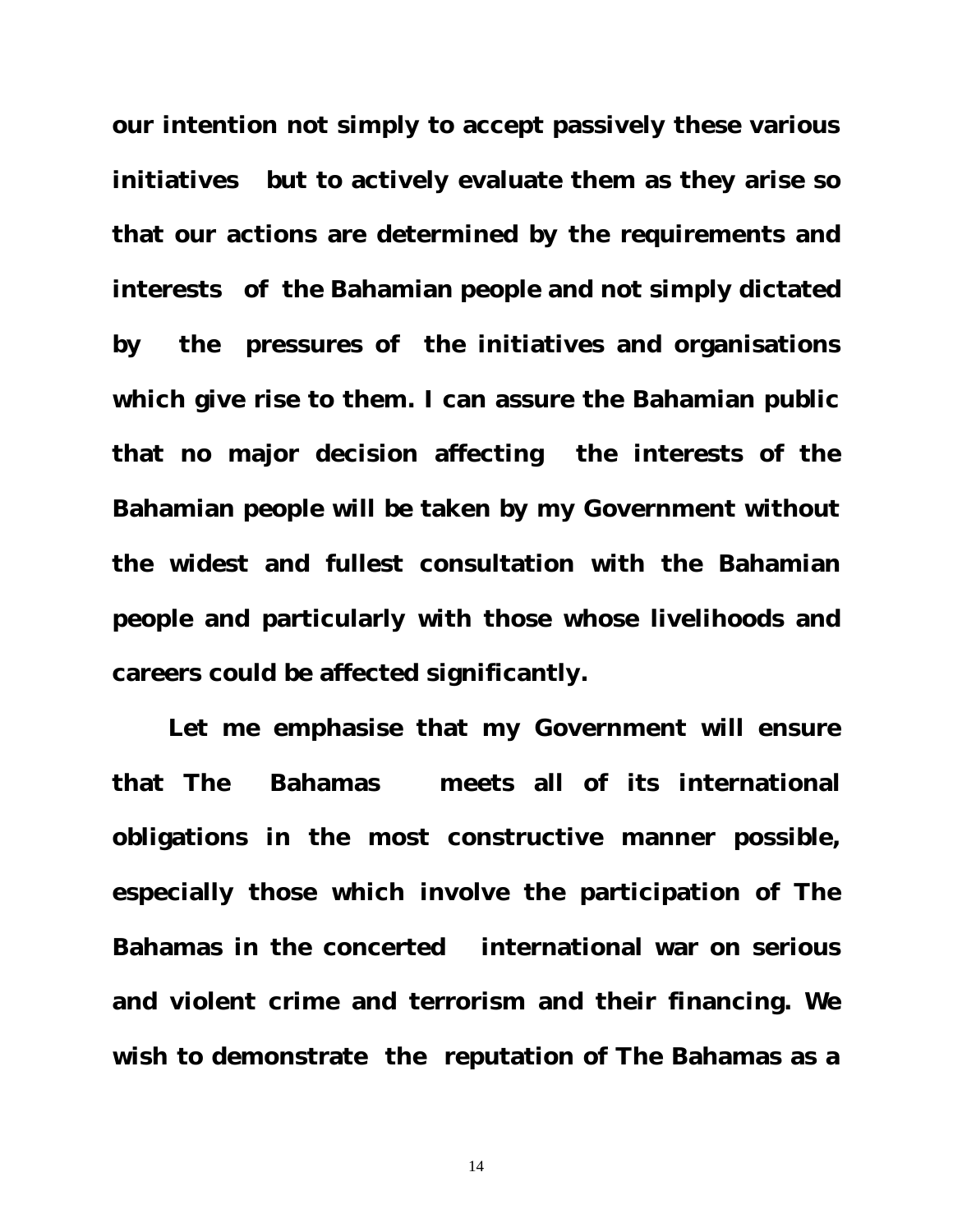**jurisdiction of the utmost integrity in all matters and as a willing and cooperative partner with other countries in the concerted international effort to combat crime and terrorism. Our concern will be to ensure that every action which we take is balanced and fully justified in this context, is fully directed to the agreed international purpose, and is geared as far as possible to facilitate ease and minimum cost of administration by the institutions affected. In that regard, we will ensure that every action which we take in response to international developments is not an avenue through which competing jurisdictions can impose burdens on The Bahamas which they themselves are not willing to accept or is not an avenue through which other countries can impose burdens on us with the aim of diminishing our competitiveness and enhancing their own. The new Ministry of Financial Services and Investment will make a major contribution in analysing the competitiveness of the financial services sector of The**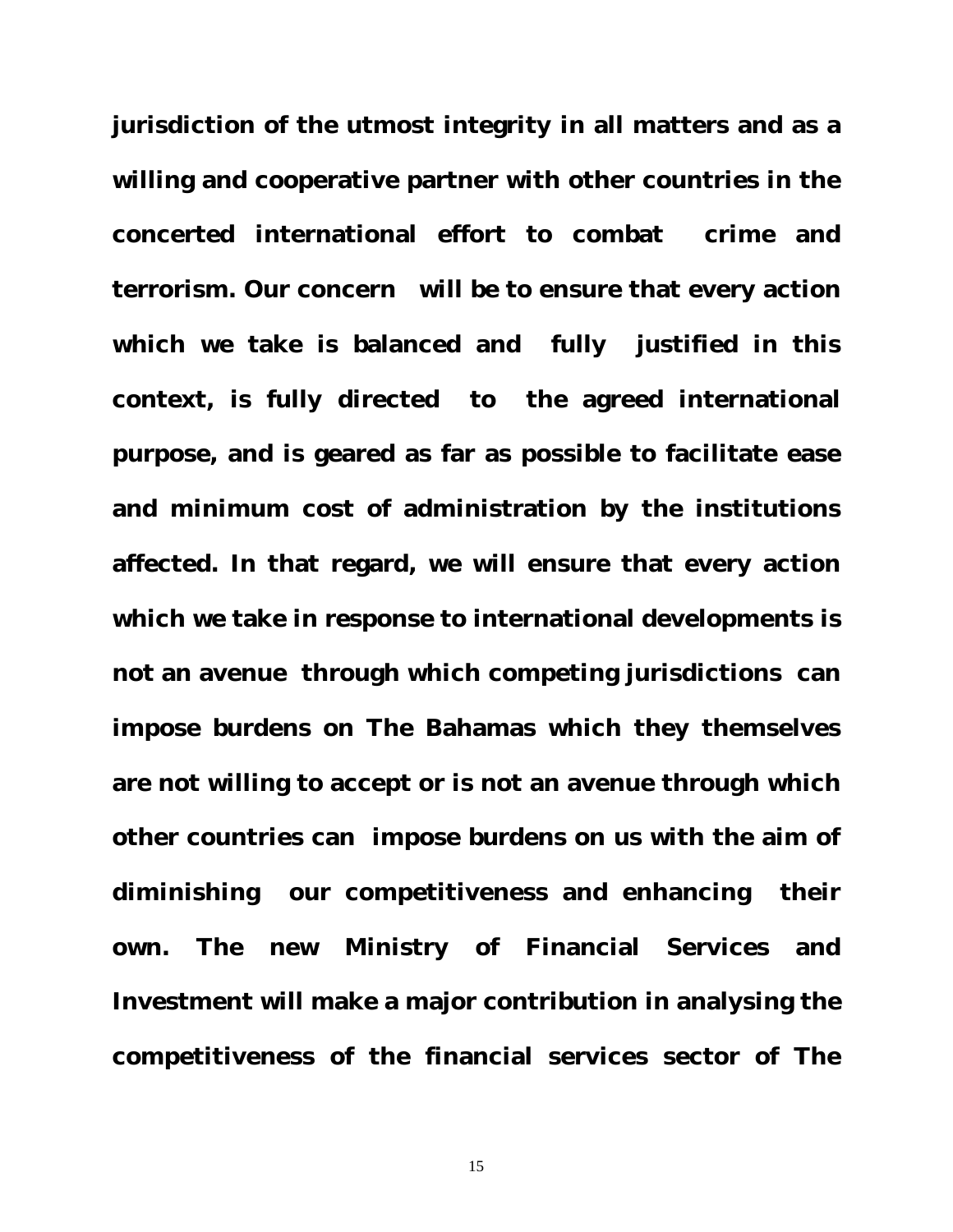**Bahamas compared with other jurisdictions, and in identifying measures to improve our competitiveness.**

**My remarks about adopting active and measured responses to potentially threatening international initiatives apply particularly to the OECD, FSF and FATF initiatives. My Government will be reviewing these initiatives in consultation with the financial services industry and related professions of The Bahamas. These consultations will enable us to identify those matters which the industry considers are excessively burdensome and which do not contribute to the appropriate role which The Bahamas should play in the war on what the world generally regards as serious financial crime.** 

**However, these comments on the appropriate response of The Bahamas to international initiatives also apply to the trade initiatives such as the WTO and FTAA. We will certainly pursue our application for full membership in WTO on the basis that The Bahamas**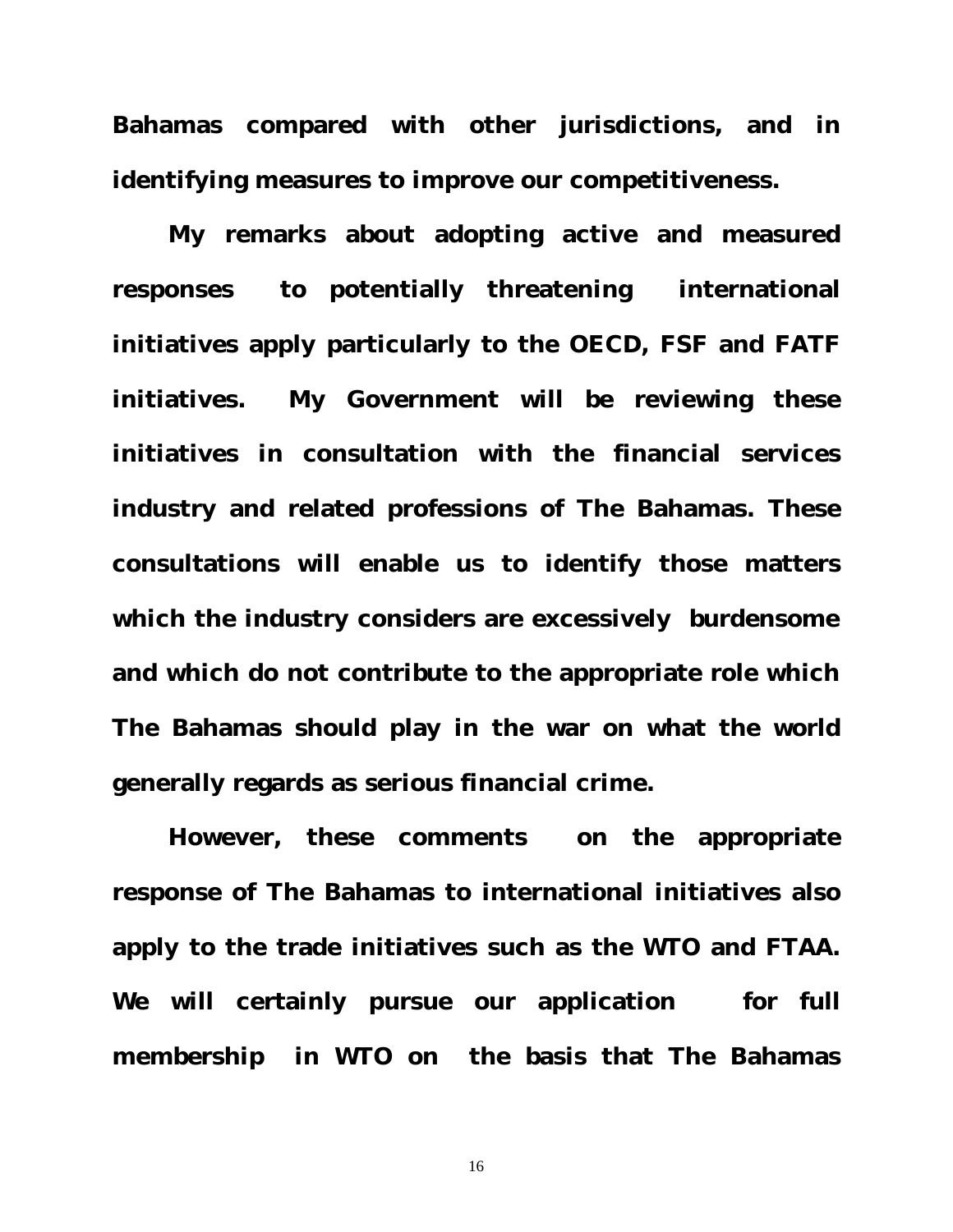**expects to obtain, at a minimum, reciprocal advantages from membership Furthermore, we will expect the WTO to respect our desire to ensure that the Bahamian economy suffers minimal disruption from the process of moving to full membership. We intend to take advantage of the WTO's declared sympathy for the special position of small developing economies, so as to permit us to negotiate appropriate transitional arrangements in any instance where in the absence of such appropriate transitional arrangements, membership of WTO could give rise to significant costs and burdensome disruption of our economy. Similar considerations apply in the case of the ongoing discussions on the FTAA where in recent years there has been some loss of momentum.** 

**Once again I wish to emphasise that no binding commitment or agreement of any kind will be made in relation to either the WTO or the FTAA without prior consultation with this Honourable House and with the**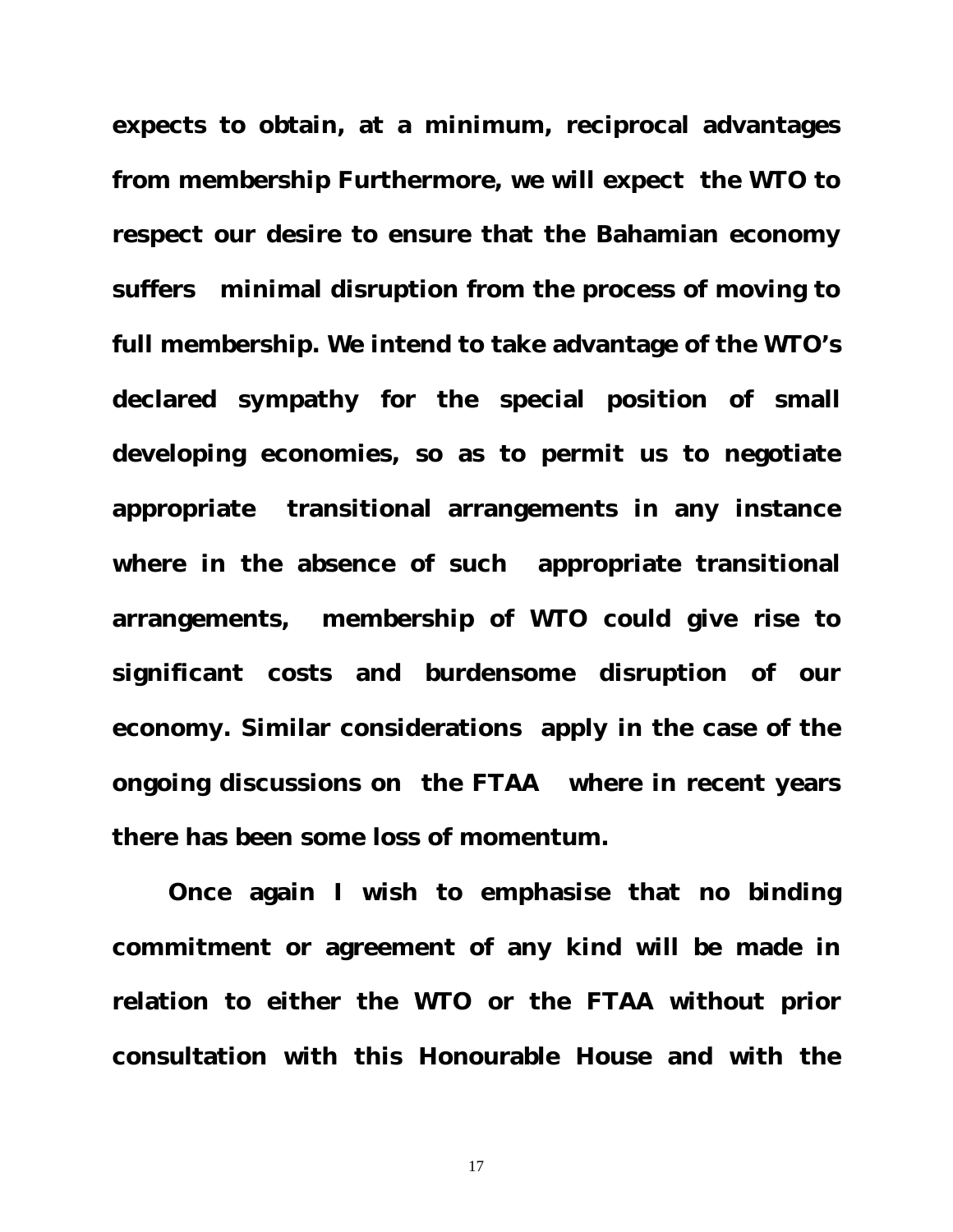**Bahamian people.** 

**To assist The Bahamas in competing in the changed and harsher environment of this century, in the coming months The Bahamas will be receiving a number of missions from the International Monetary Fund, the IMF, and the Inter-American Development Bank, the IDB.** 

**In the case of the IMF, our predecessors in Government invited the IMF to provide technical assistance in preparing an overview of options for the structure of the regulatory environment for the financial services sector. We agree with this initiative by our predecessors in Government because we know from our discussions with the financial services industry that it is important to rationalise and simplify the structure of the regulatory environment, and eliminate overlap and duplication which could cause cost and inconvenience to the various financial institutions and their clients, and can diminish the authority of the regulatory regime.**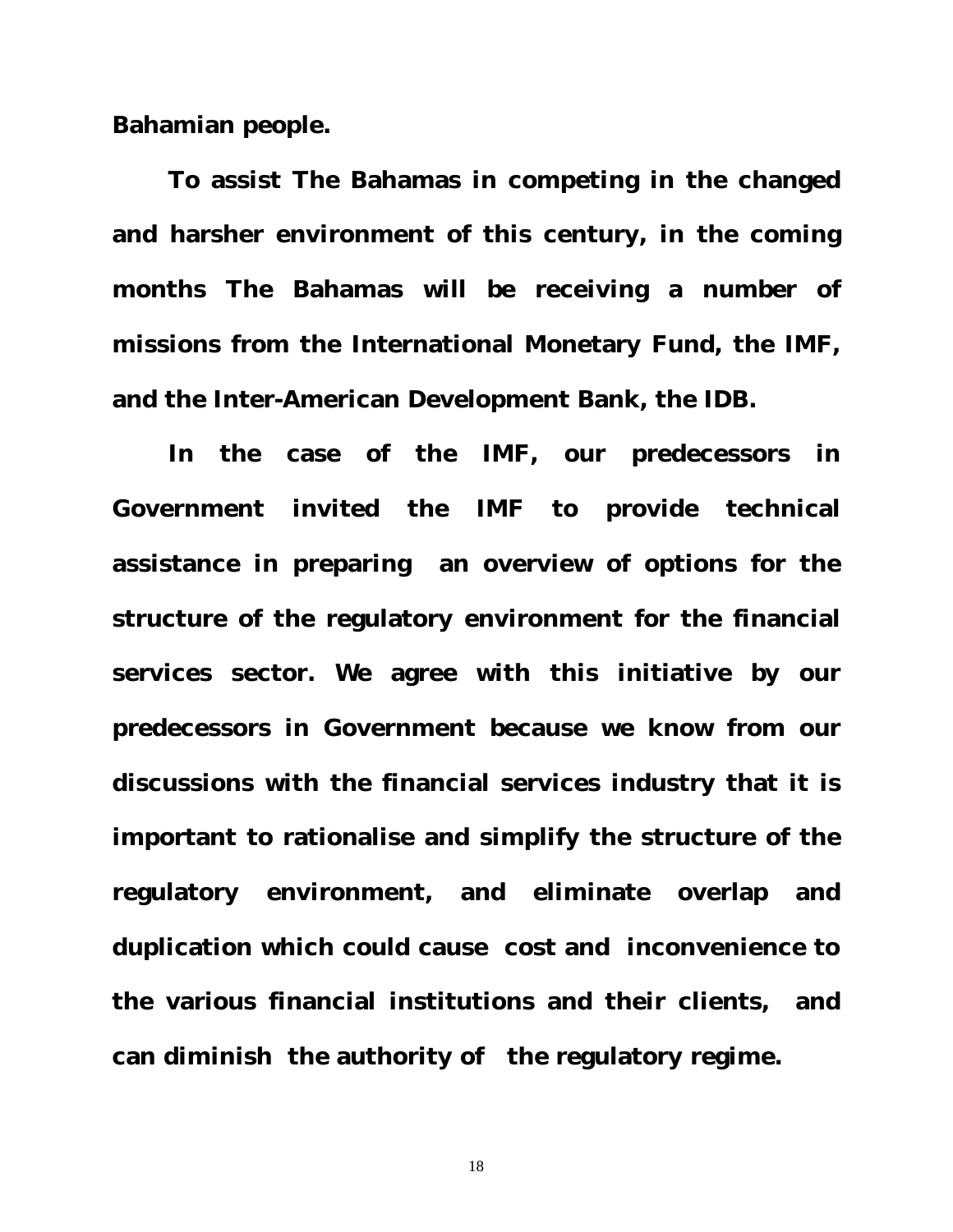**This IMF mission will be followed later in 2002 by a further mission from the IMF to undertake an assessment of all aspects of the regulatory environment for the offshore financial services sector. Such assessments are now becoming a routine component of the ongoing surveillance work of the IMF with the support of the 183 countries, including The Bahamas, which are Members of the IMF. The placing of this role in the responsibility of the IMF is that the assessments have the full confidence of all Members of the IMF because of the universality of Fund Membership and the expert and objective manner in which the Fund carries out its work. As always, the goal of the IMF is to treat all Members equally and to assist all Members. In this regard, it is unlike the work of other international organisations with selective membership, with their special agenda. The work of the IMF could not be construed as a weapon for unfair targeting of particular countries.**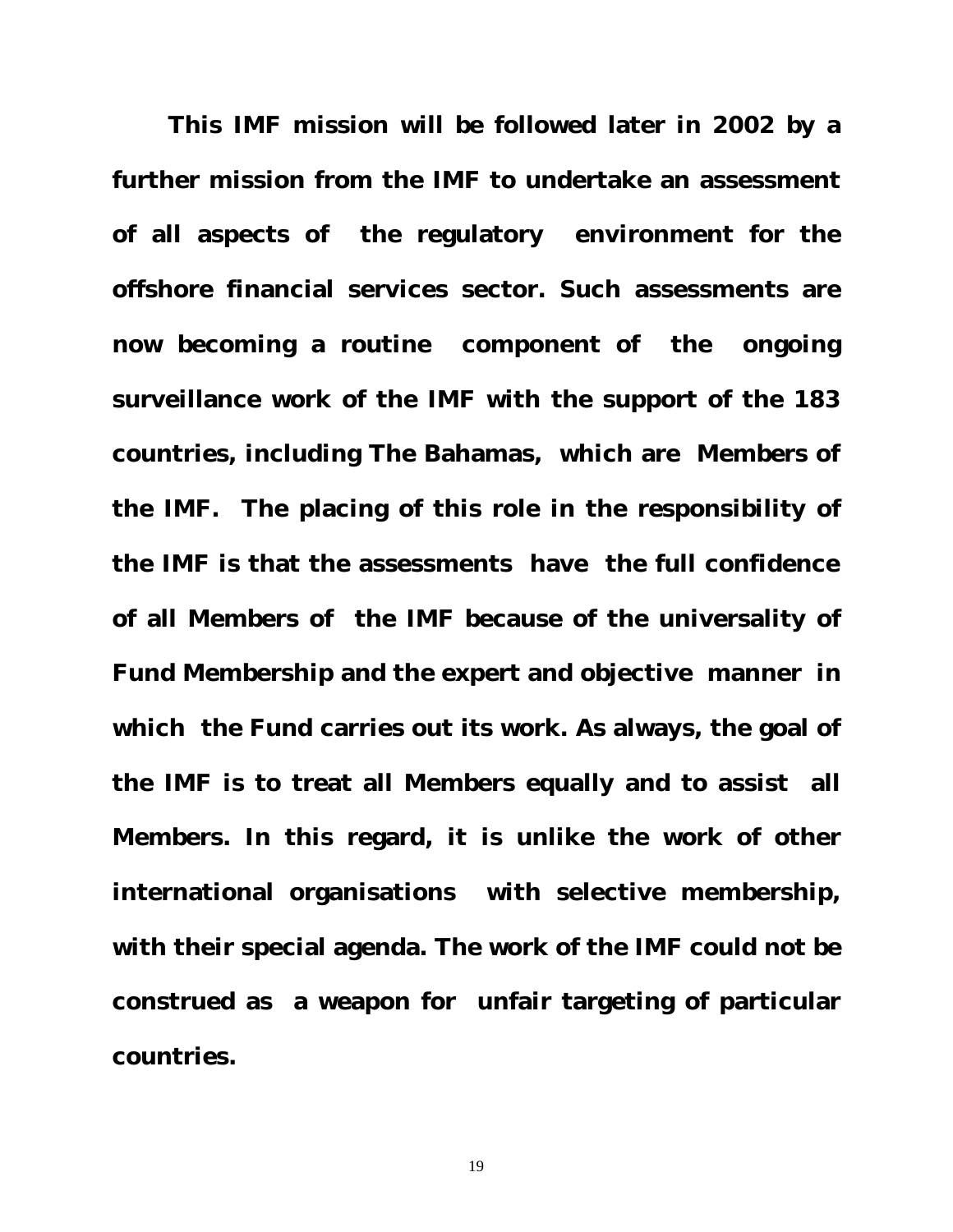**The assessment of the IMF mission in late 2002 is intended to be completed prior to the work of the next Article IV Consultation Mission to The Bahamas which will be here about April, 2003.** 

**The institutions and professions concerned with the financial services sector will be consulted on all of these matters in due course. In the event that any of these various reports contain confidential information which would not be in the public interest to disclose, we shall take the necessary steps to ensure confidentiality in the public interest.** 

**The Government also intends inviting the IMF to provide technical assistance in evaluating the present structure of Government revenues. The evaluation will take into account the need to simplify the structure to assist compliance and revenue administration. It will also take into account the possible changes which the obligations of WTO and FTAA membership might entail.**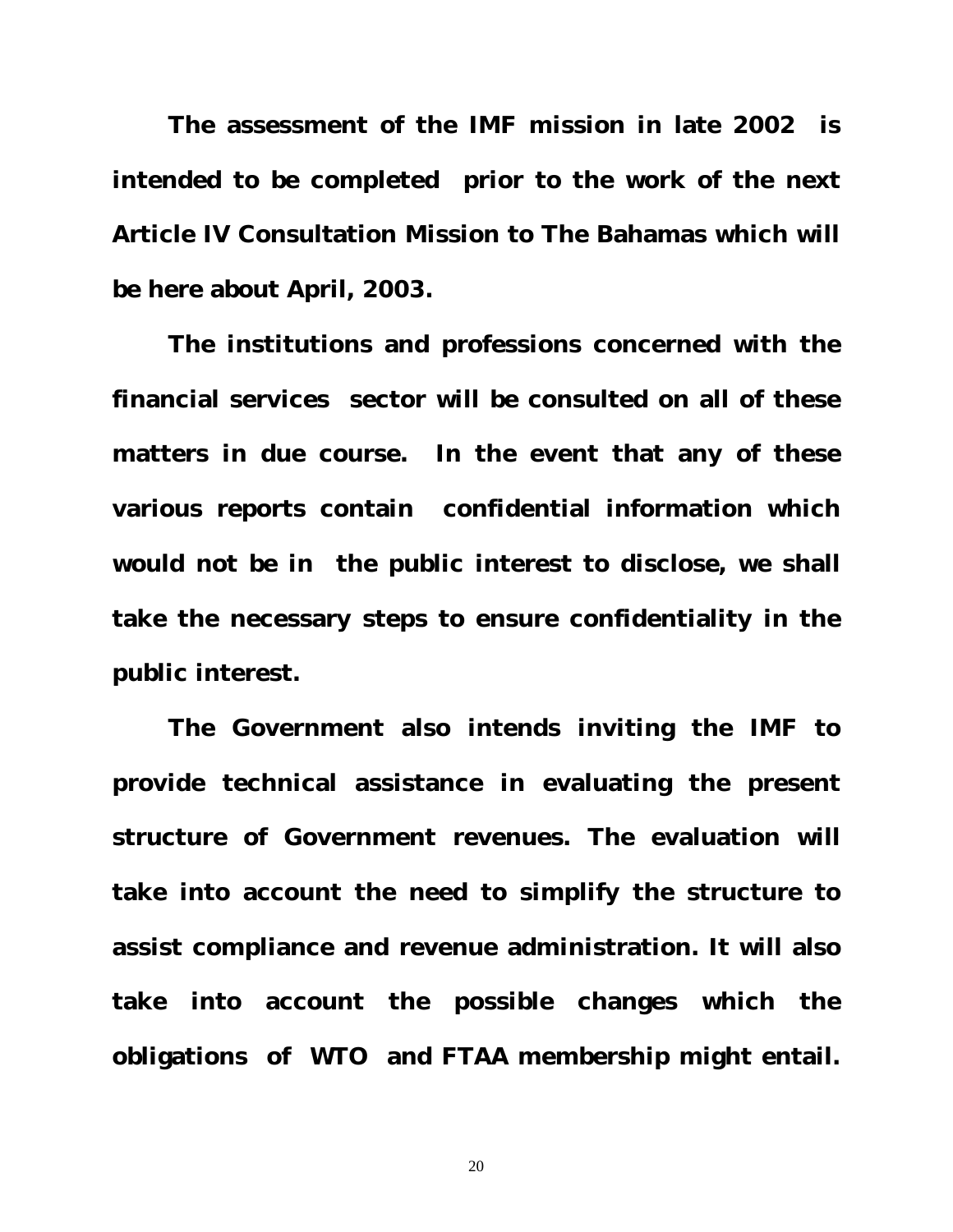**This evaluation is only a first step, but it is a necessary first step in order to prepare for the medium-term and long-term. Government will not be obligated to make any immediate changes in our revenue structure arising from this evaluation. Of course, it must be emphasised that under no circumstances will The Bahamas contemplate the introduction of income tax, capital tax or inheritance tax.**

**On the issue of national economic data, the Government is seeking technical assistance from the IMF to assist with the timely production of accurate and comprehensive national economic data. The Central Bank provides excellent monetary and financial statistics, and the Department of Statistics produces reliable demographic and social data. However, it is a considerable shortcoming in our otherwise excellent production of national data, a shortcoming to which we repeatedly drew attention while in Opposition, that The Bahamas cannot seem to obtain comprehensive and up-to-date data on**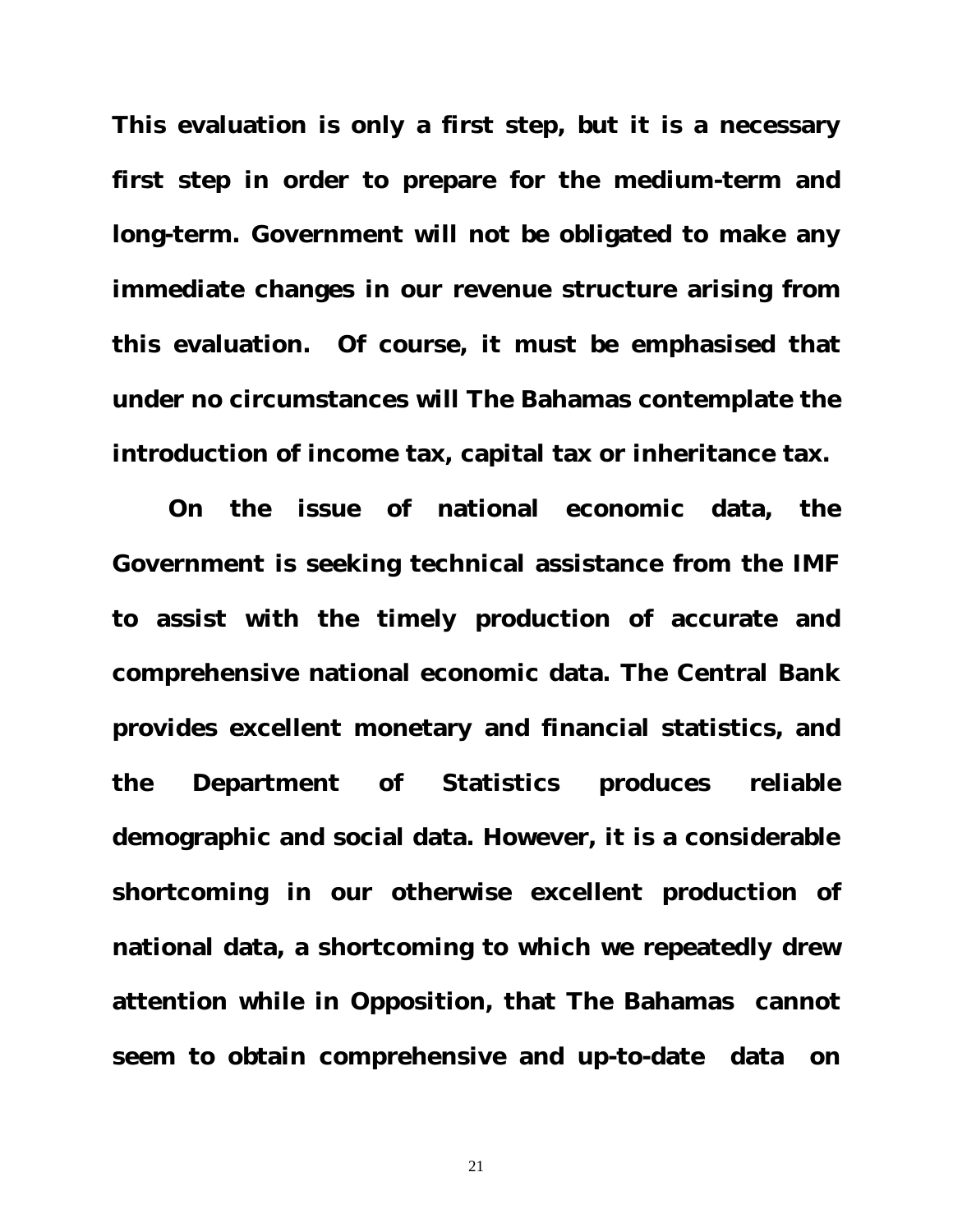**major national real aggregates such as national income and its components, and on wage trends. The Department of Statistics under my Government will be restored shortly to the portfolio of the Minister of Finance. The development of the appropriate system for obtaining such data will be priority tasks of the Ministry of Finance and the Department of Statistics. The Ministry and the Central Bank are important 'consumers' of this data which they need to monitor the economy, develop economic projections, and advise Government on macroeconomic and sectoral policies. The Ministry and the Central Bank interact with the international economic and financial organisations, such as the IMF, the IDB and the Caribbean Development Bank, in relation to this data. As I have stated, it is my desire that the Ministry and the Central Bank work with the Department of Statistics to put in place systems to remedy this significant deficiency in our national statistics.**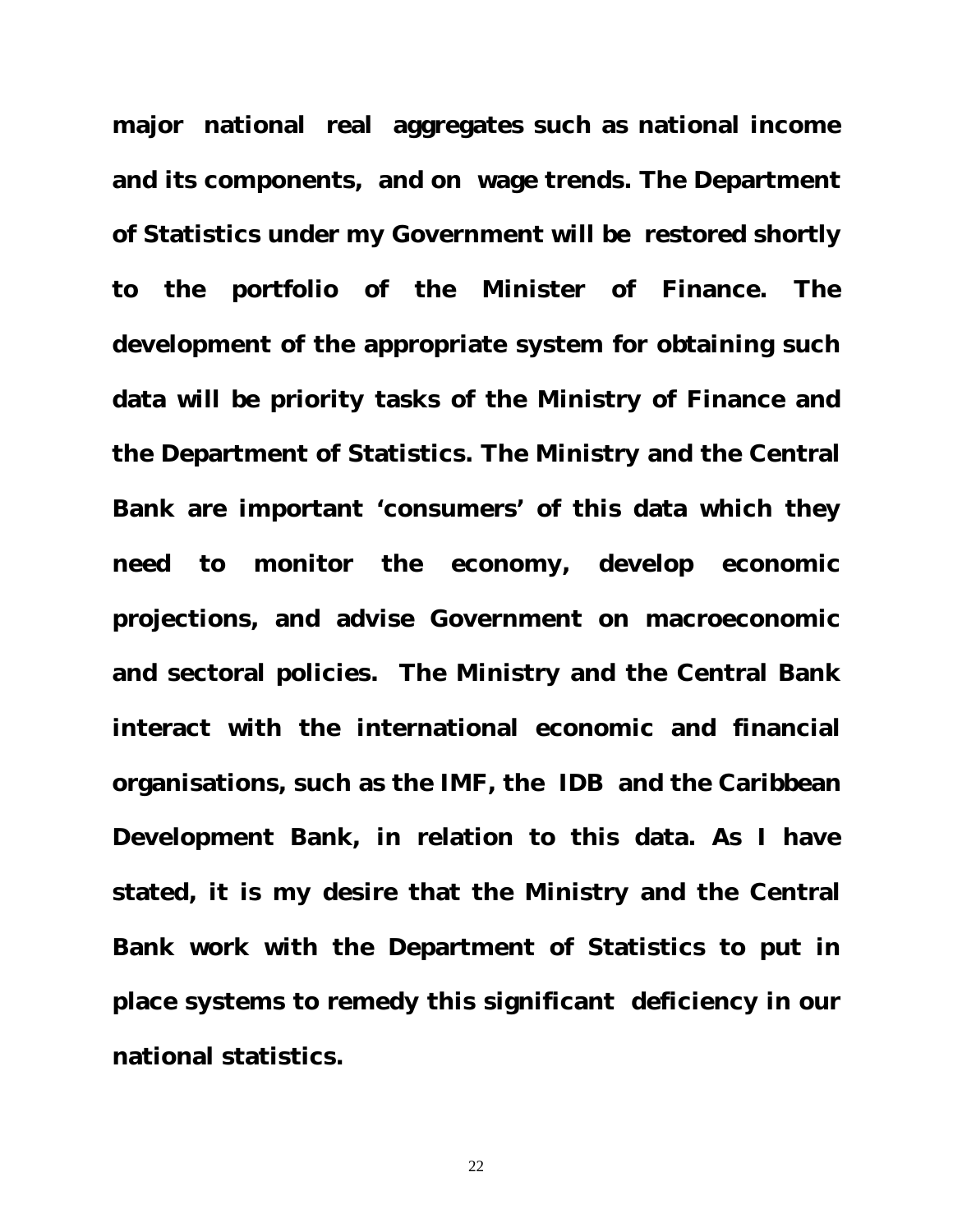**The IDB will be sending a number of missions to The Bahamas to consider and recommend projects and programmes for economic and social development where the IDB can provide valuable advice as well as financial resources. The Government looks forward to constructive dialogue with the IDB in the coming months.** 

**It is our intention to ascertain from the IDB how it could assist The Bahamas in the drive towards greater diversification of our economy. Our belief is that this focus on diversification could bring about the development of a range of domestic industries, including agriculture and fisheries, which could prosper. The Ministry of Trade and Industry, and the Ministry of Agriculture, Fisheries and Local Government, will play important roles in developing policies for the diversification of the economy. We will be looking most closely at these industries to see if they could bring about a substantial increase in sustainable high-quality Bahamian employment opportunities**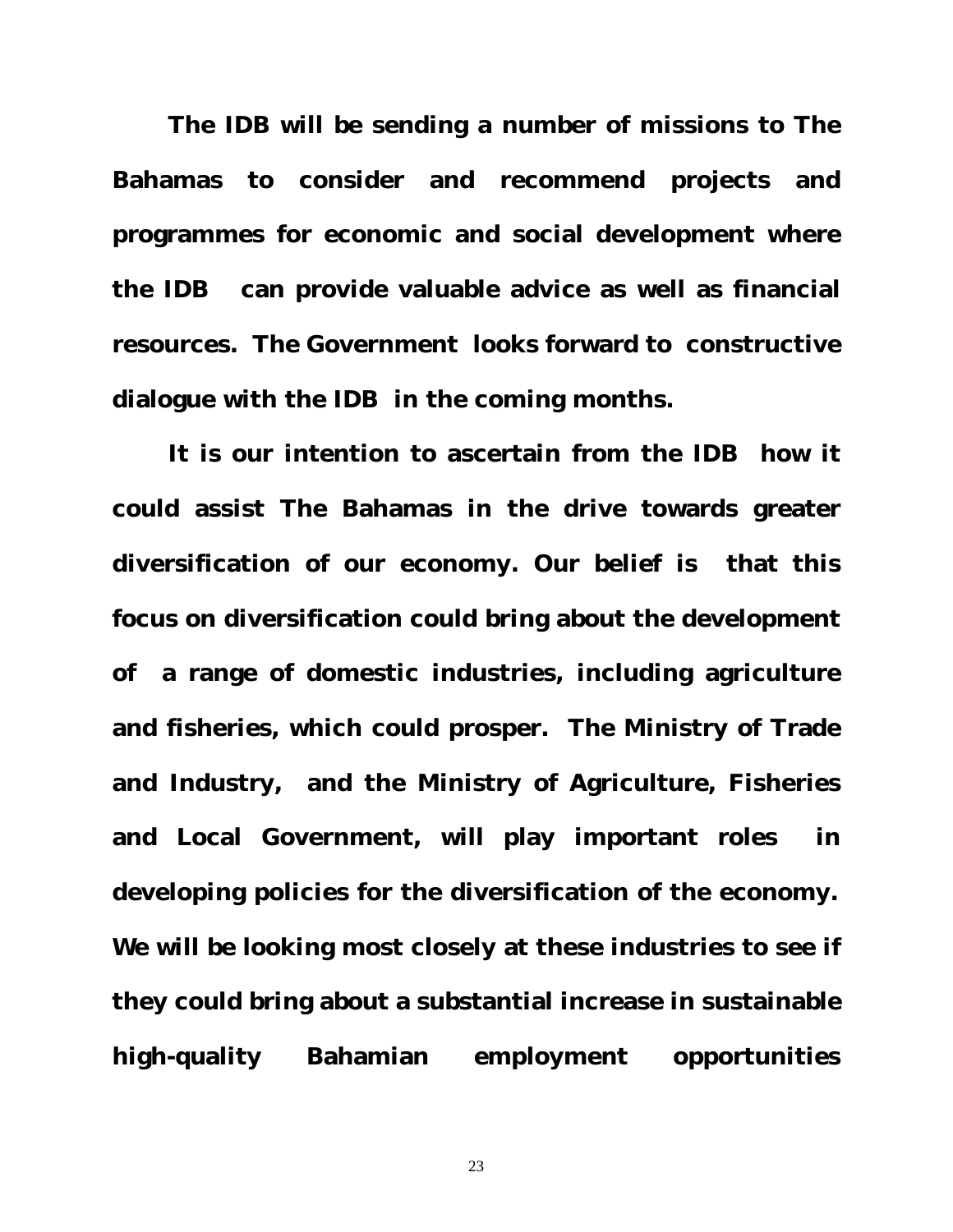**geographically distributed throughout our Family Islands. Of course, Government funds are very constrained but it is important to attempt to make the maximum possible use of available resources to diversify the economy sensibly and to bring employment opportunities to the Family Islands.**

**In the present moves towards free trade, we will be mindful of not adding to concessions, exemptions and protective tariffs which could impose a burden on our economy and which will in any event have to be dismantled in a free trade environment. The diversification which we will be seeking is intended to result in strong Bahamian commercially viable industries which are suitably dispersed geographically, and which can face international competition and provide meaningful employment for qualified Bahamians.** 

**As a major component of the diversification drive we will be moving ahead rapidly with the implementation of**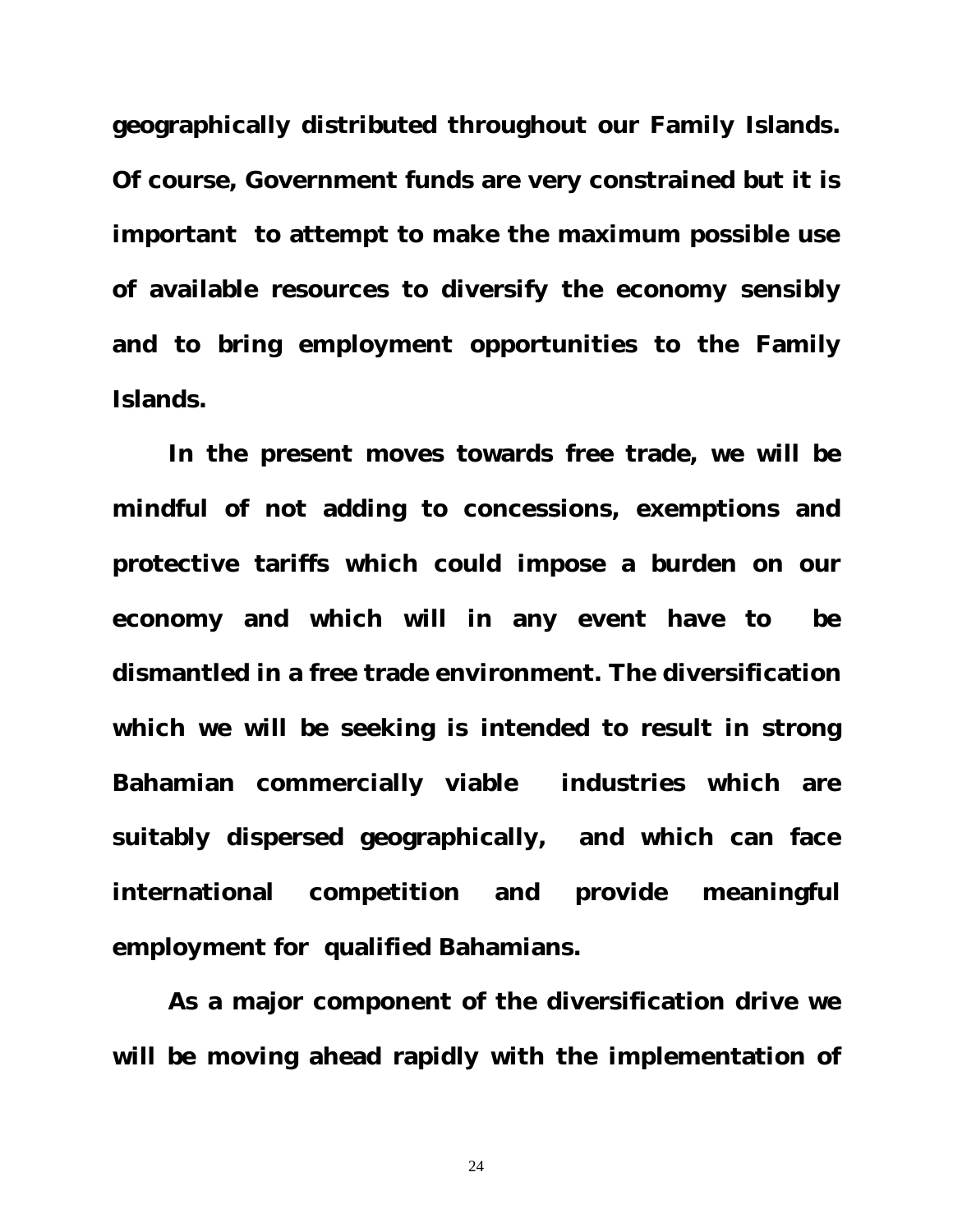**the enabling framework for e-commerce, and moving rapidly to promote The Bahamas as a centre for ecommerce. This is an industry which is built primarily on the availability of persons with good computer skills with access to the most efficient telecommunications services possible. Because of these features, e-commerce could be developed throughout the Family Islands as well as in New Providence.** 

 **As regards the enabling legal framework, this requires that the necessary legislation must be in place without further delay for ensuring the authorisation, security and integrity of personal and financial data stored on computer systems, and of the computer systems themselves. The legislation will ensure that financial transactions through computer systems are fully secure and meet proper standards.** 

**The enabling framework for e-commerce also requires state-of-art telecommunications and in that regard, my**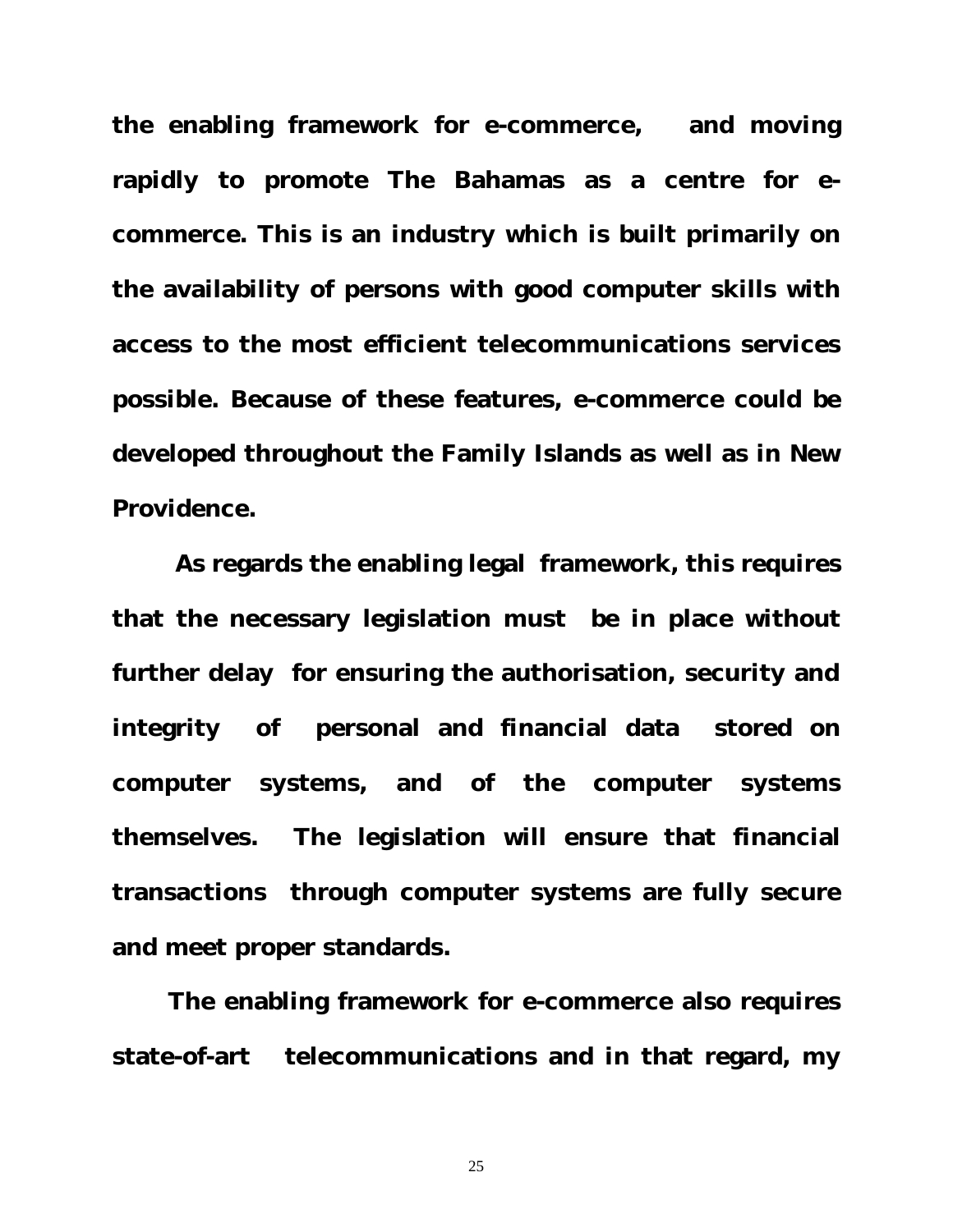**Government will be moving most expeditiously to privatise Batelco. We believe that this process has been unnecessarily protracted and it is now essential to bring it to a conclusion. We envisage concluding the preparatory stages within the next few months so that the privatisation process is launched about October, 2002. This should mean that the privatisation of Batelco should be completed finally in the first months of 2003. I might add that this 2002/03 Budget does not make provision for expected proceeds from privatisation.** 

**As regards the promotion of e-commerce, this is, of course, the task of the new Ministry of Financial Services and Investments. We expect this Ministry, through consultation with appropriate interests in the economy, to be a powerhouse of ideas and proposals for encouraging investment in e-commerce. We expect that the new Ministry will move forward at the fastest possible speed to promote and the development of e-commerce because**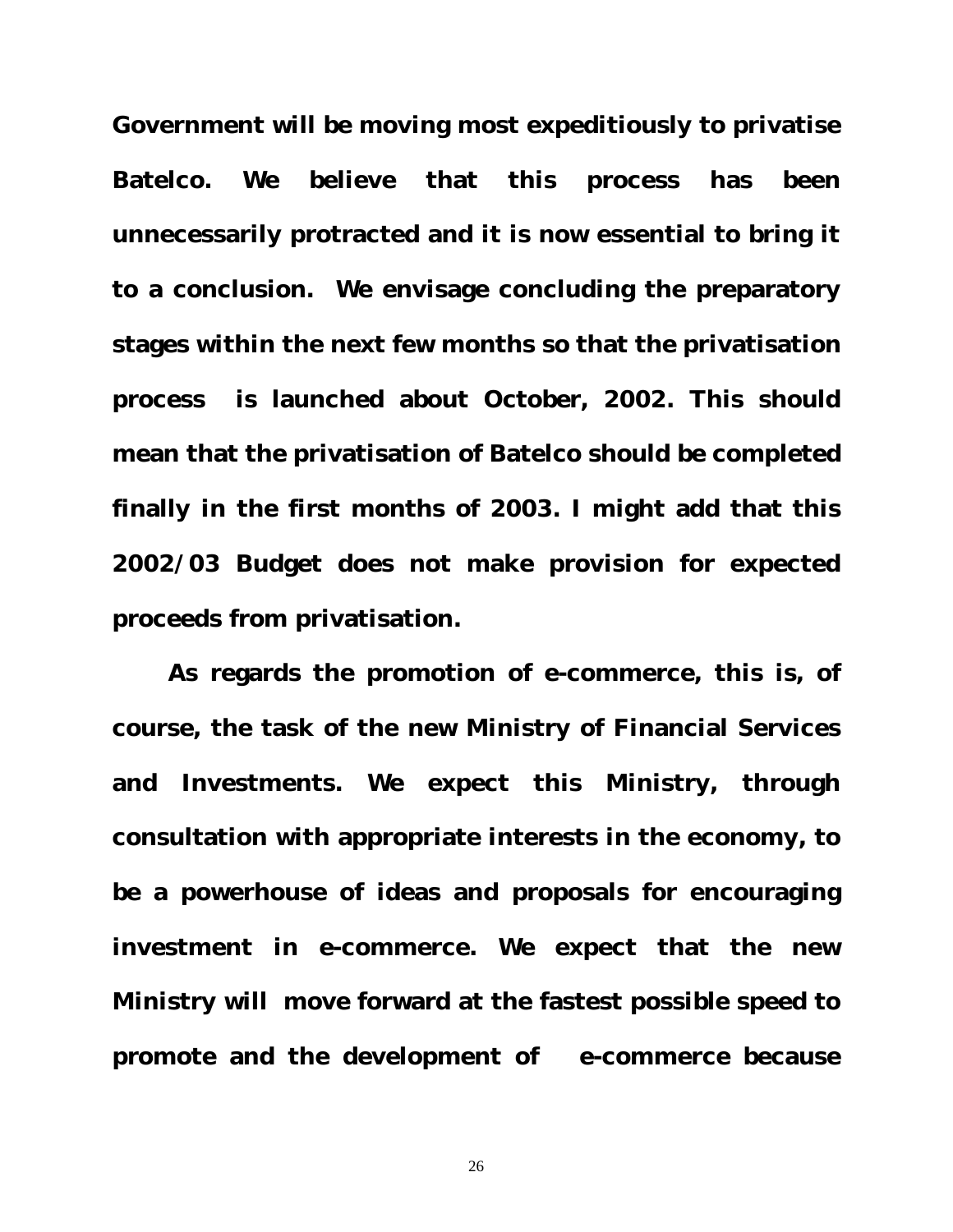**otherwise we will see other competing jurisdictions attract businesses which could be located in The Bahamas.** 

#### **THE INTERNATIONAL ECONOMY**

**Mr. Speaker, as expected last year, the events of September 11 deepened the global economic slowdown that was already underway, bringing consumer confidence to an all time low and adding to the fragility of financial markets.** 

**According to the IMF's estimates, world economic expansion was nearly halved to 2.4% in 2001 from an estimated 4.8% in 2000 –– and was marked by an almost synchronized decline in activity across the globe as a result of increased economic integration. Developing countries were especially hard hit, with real GDP growth falling to 2.8% –– less than half its 2000 level. The United States, which was the dominant performer throughout the last decade, was among the most sluggish of the major industrial economies, with growth reduced to 1.2% from**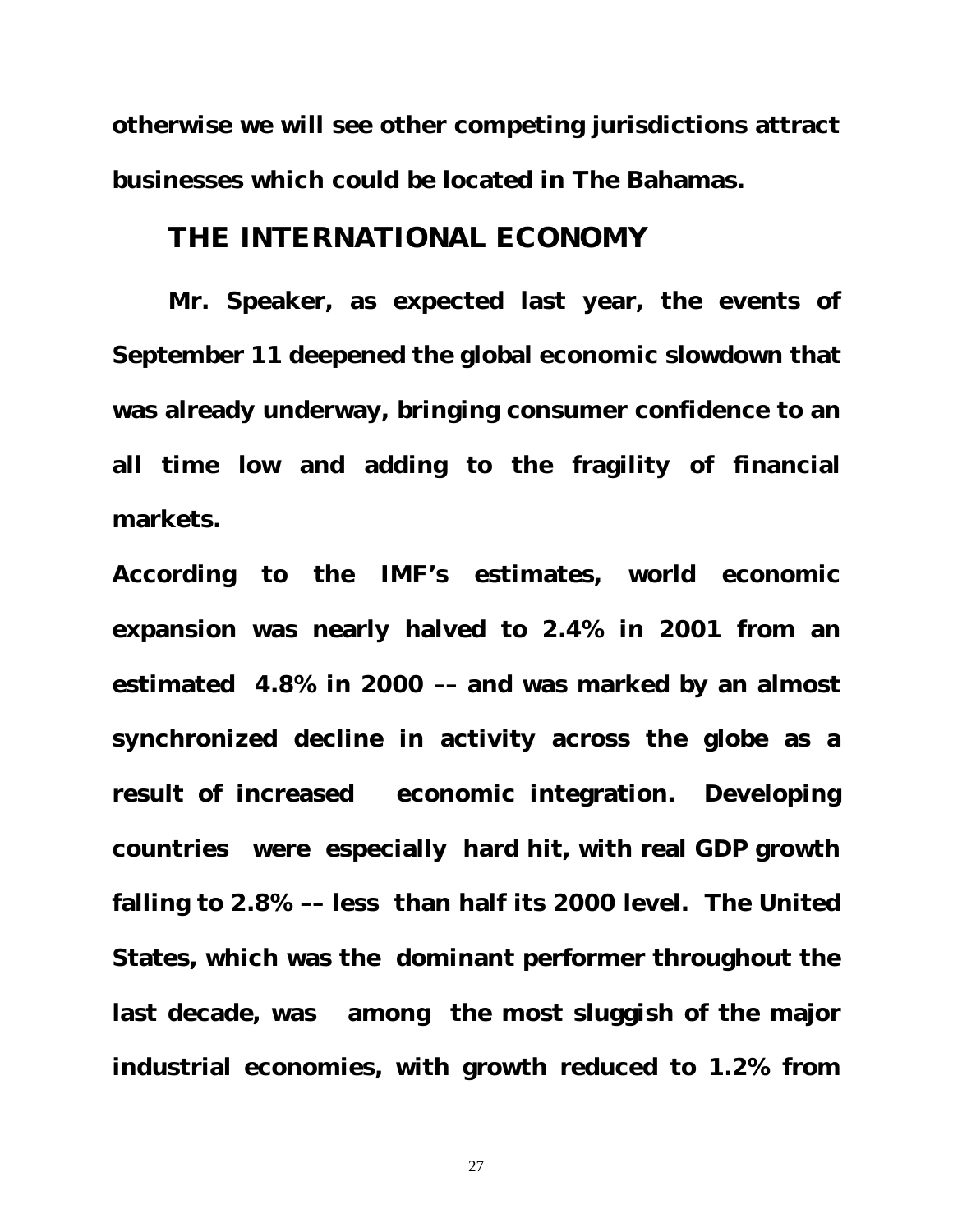**4.1% in 2000. The reduction was mainly on account of weakened consumer spending and business investments, higher energy costs, and the unraveling of corporate sector profits.**

**There has been an upward revision in global output growth projections by the IMF in its April 2002** *World Economic Outlook.* **The projected growth rate was increased to 2.8% for 2002 from 2.4% last December and to 4.0% in 2003. The IMF projects the United States to lead the current revival on the basis of recent positive indicators. Last December, the IMF projected that US growth in 2001 would be marginal at 0.7%; the projection is now 2.3% and could be revised higher in light of the first quarter surge of 5.8%.**

**At the same time it has to be acknowledged that expert opinion on the outlook for the global economy is mixed at this time. On the one hand, organisations such as the IMF are quite bullish about the early and strong**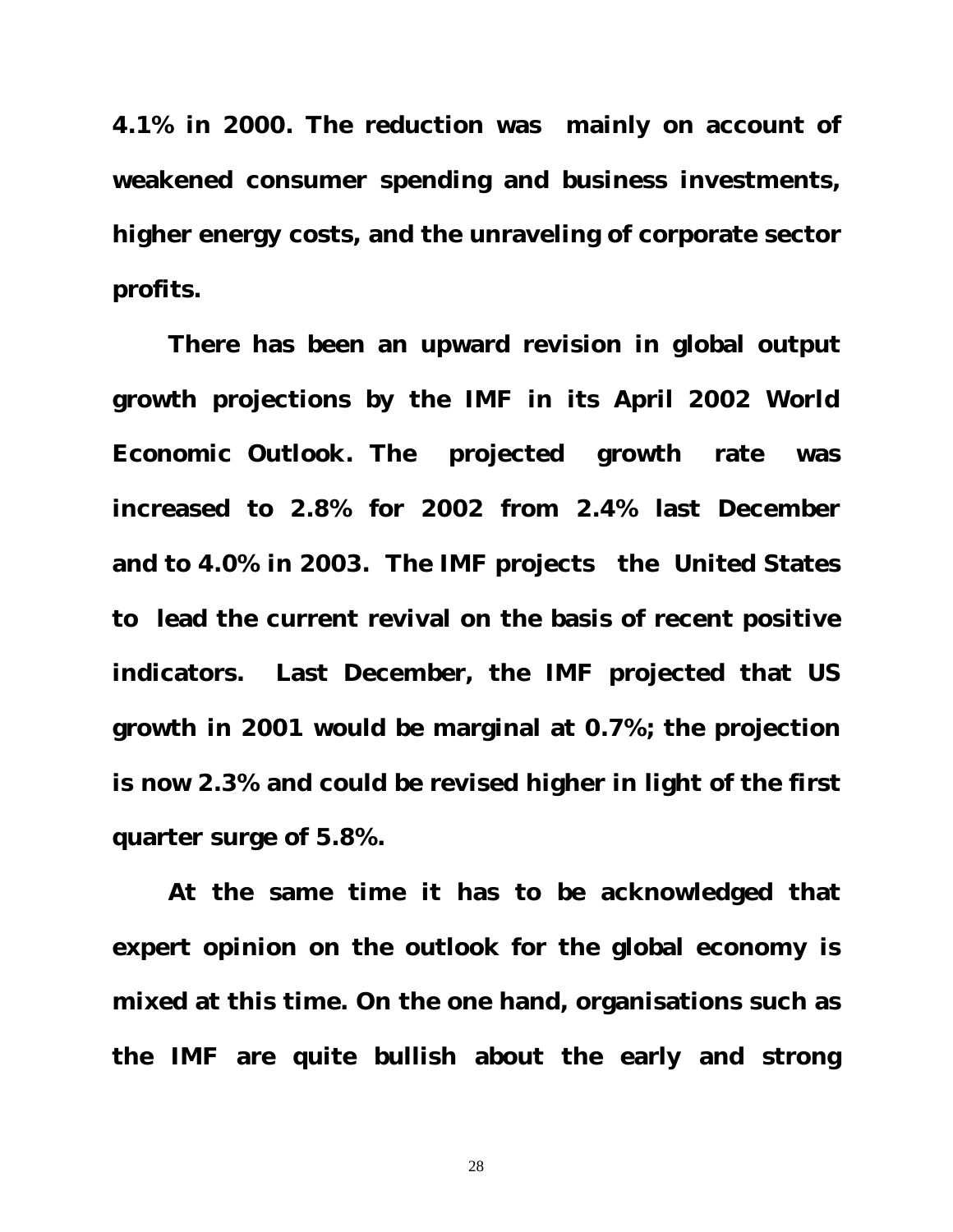**resumption of growth in the global economy on the basis that the major engine of growth, the US economy, is recovering steadily. However, the US Federal Reserve Board would appear to be less bullish about the immediate outlook. Thus, the Board's Federal Open Market Committee stated following its meeting on 7 May, 2002:-**

*"The information that has become available... confirms that economic activity has been receiving considerable upward impetus from a marked swing in inventory. Nonetheless, the degree of the strengthening in final demand over coming quarters, an essential element in sustained economic expansion, is still uncertain."* 

**While the immediate outlook, that is the outlook for the remainder of 2002, may still be uncertain, there is general consensus that unless there is a major shock such as a further outbreak of terrorism outrages on an unprecedented scale, the situation in later 2002 should**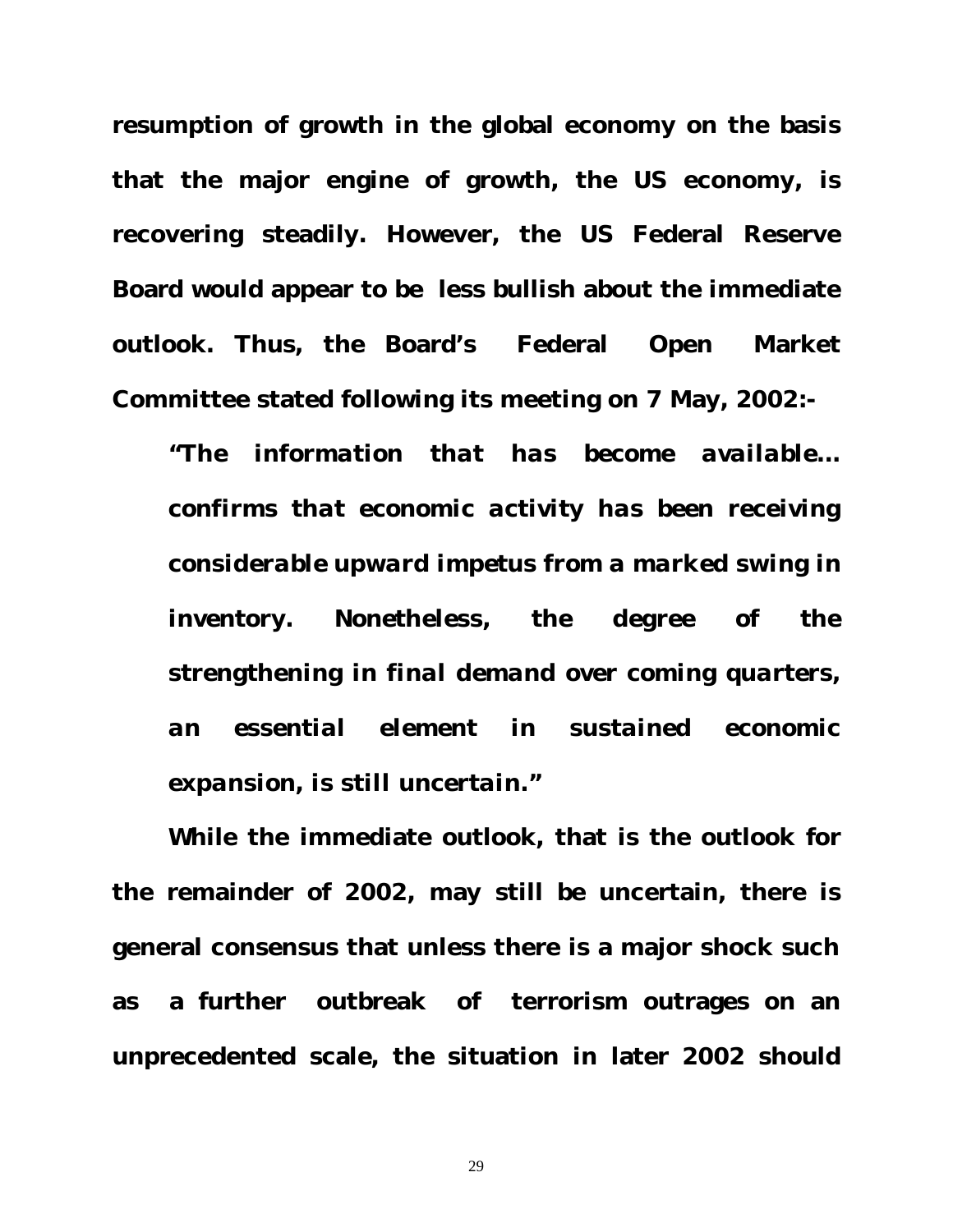**strengthen and the outlook for 2003 is sound.** 

**The speed of this global recovery has been credited in large measure to the implementation of coordinated macroeconomic policies, both fiscal and monetary, in the major industrial economies, particularly in the United States and the European Union. Indeed, monetary policy in the United States was strongly accommodating as the Federal Reserve reduced its official discount rate on four occasions after September 11, for a total of eleven times during the year. Although not on the same scale, this easing trend was replicated at the Bank of England, the European Central Bank and the Bank of Japan. Given the absence of inflationary pressures, it is expected that this policy stance on interest rates could persist, on some level, well into 2003.**

#### **MEDIUM TERM GLOBAL OUTLOOK**

**As regards the medium-term outlook, expert opinion continues to draw attention to the dangers of a hard**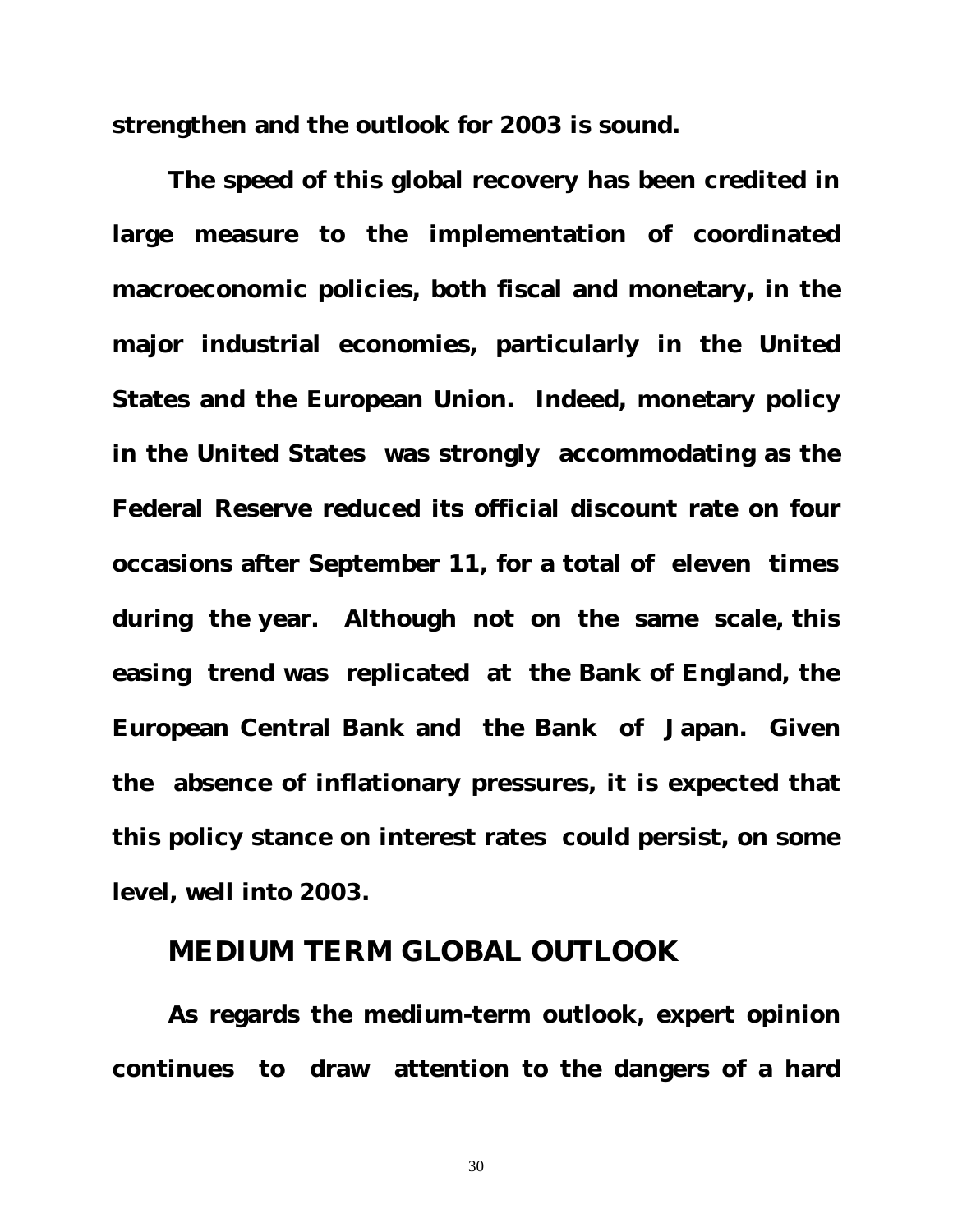**landing for the US \$ if the level of capital inflows into the US economy were to weaken. These inflows arise primarily because of the profitability of investment arising from the rapid growth in the US economy; in turn this growth was based in large part on the strength of US final demand, that is, US consumer demand. The outlook for consumer demand in the US is darkened by the fact that US consumer debt is at unprecedented levels, and any further US stock market corrections could have significant adverse effects on US household wealth and therefore on consumer demand. In such circumstance, that is, a severe setback to US consumer demand, there would be contraction in the volume of capital investment inflows attracted into the US economy. This would weaken the US \$, making foreign purchases of goods and service such as tourism, much less attractive.**

**A major correction of the US \$ would not necessarily have disturbing global consequences provided that the**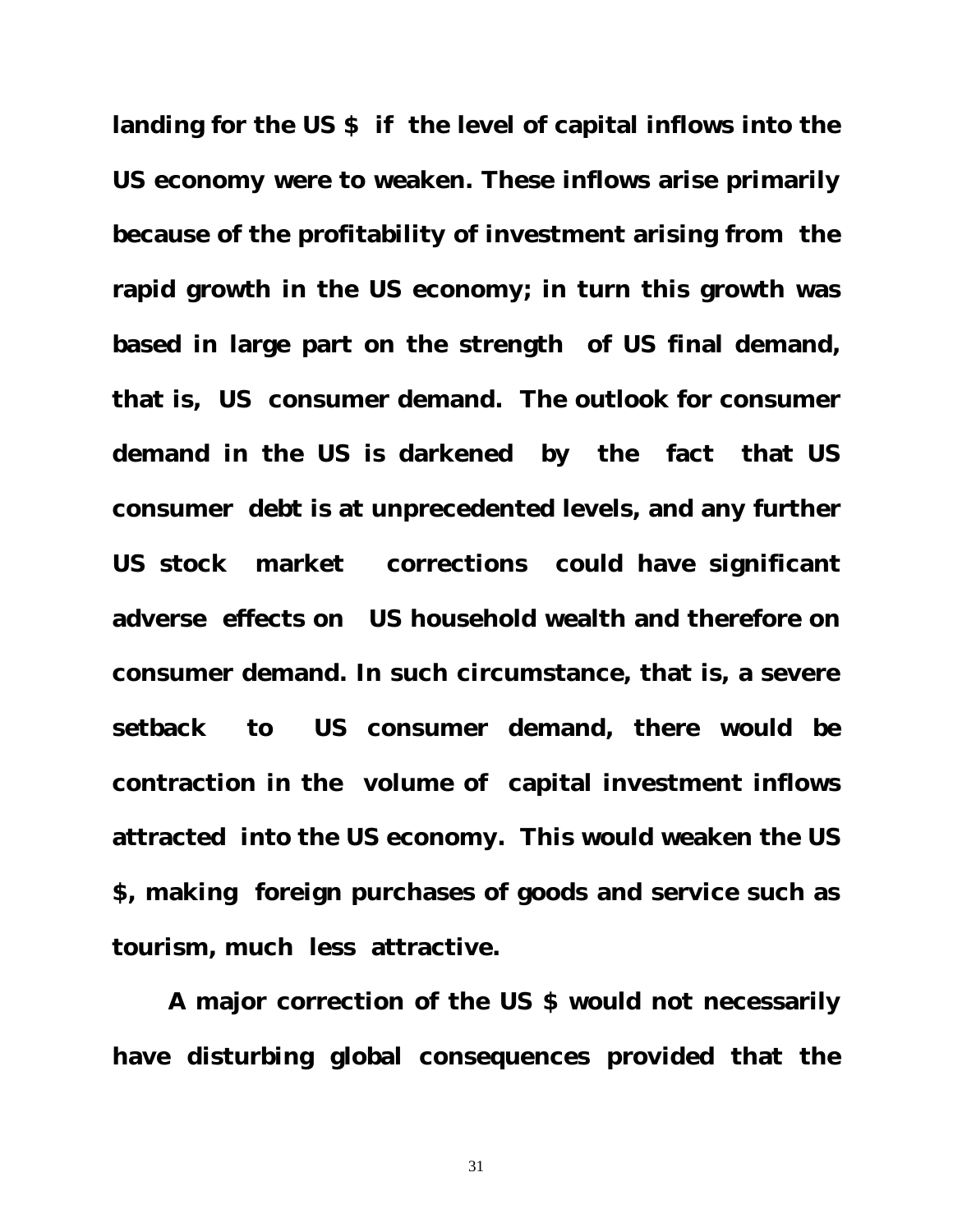**other major economic zones, the Euro zone and the Japanese economy were to commence strong recovery and take up any slack arising from a weakening of US demand and growth.** 

**The purpose of my remarks on these matters is to point to the need for caution and moderation in expectations in going forward until the outlook for the global and US economies become clearer. The experience of the post 11 September, 2001, shock to our tourism sector is an indication of how external events affect our economy. This experience reinforces the point that we must exercise discipline in ensuring that we safeguard the international competitiveness of the Bahamian economy.** 

#### **THE BAHAMIAN ECONOMY**

**Mr. Speaker, the primary responsibility of my government is to ensure an improvement in social welfare, which can only be achieved through the pursuit of sound and prudent macroeconomic management. For many**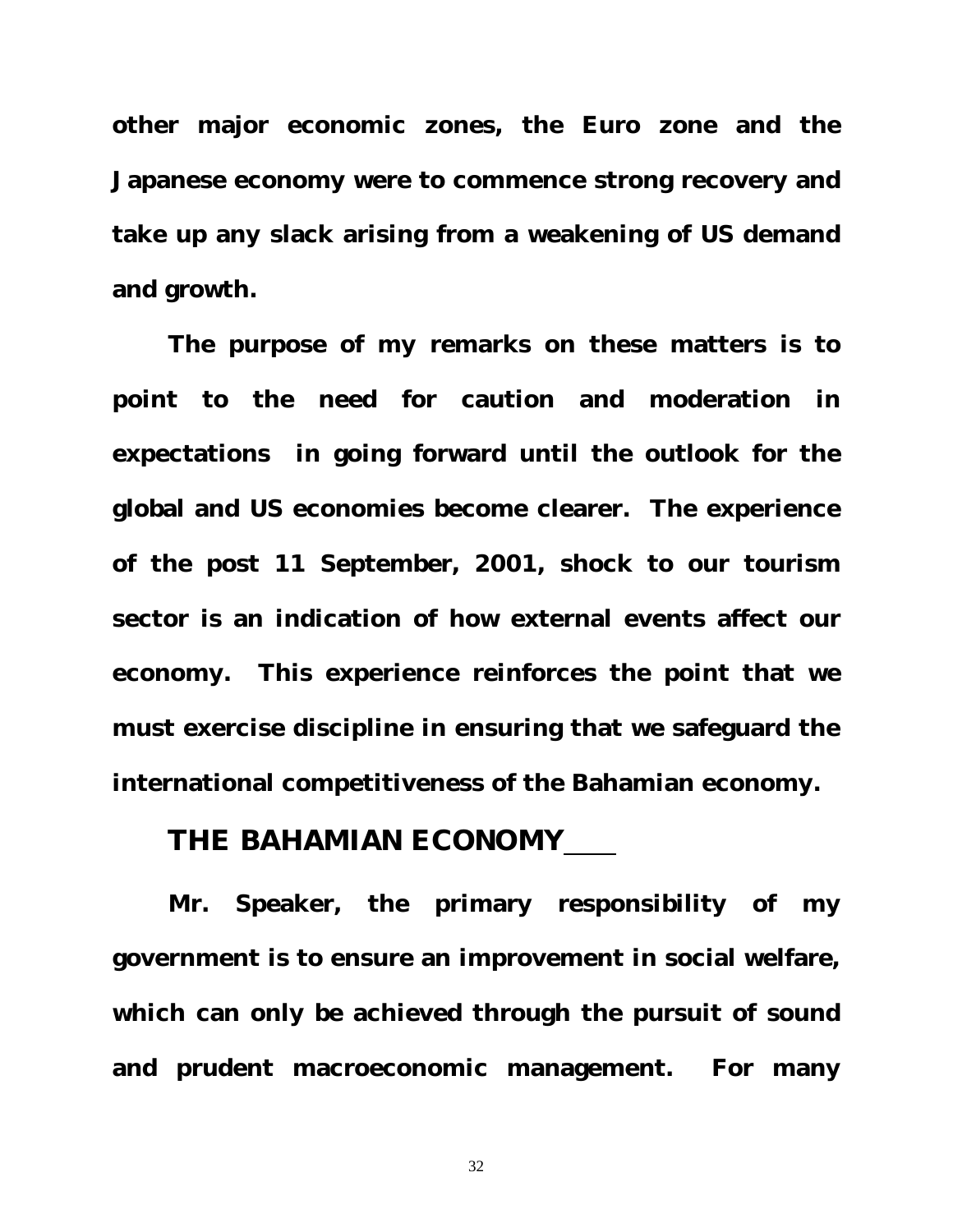**years, the emphasis has been on tourism and financial services as the lead sectors, and considerable success has been achieved. We will continue to develop these lead sectors . At the same time, as I have said, my Government will be moving with vigour to achieving greater diversification especially through developing agriculture, manufacturing, and e-commerce. We will be working very hard to encourage Bahamian investment in our economy, and we will be working hard to encourage high-quality international investment in all sectors of the economy and in all of the islands of The Bahamas. The commitment of all political parties in The Bahamas and of interest groups in our society to the fixed exchange rate between the Bahamian \$ and the US\$ is of immense importance in fostering a stable climate for investment, and in maintaining low inflation.**

 **Nevertheless, the tragic events of September 11 and their aftermath serve to remind us how vulnerable our**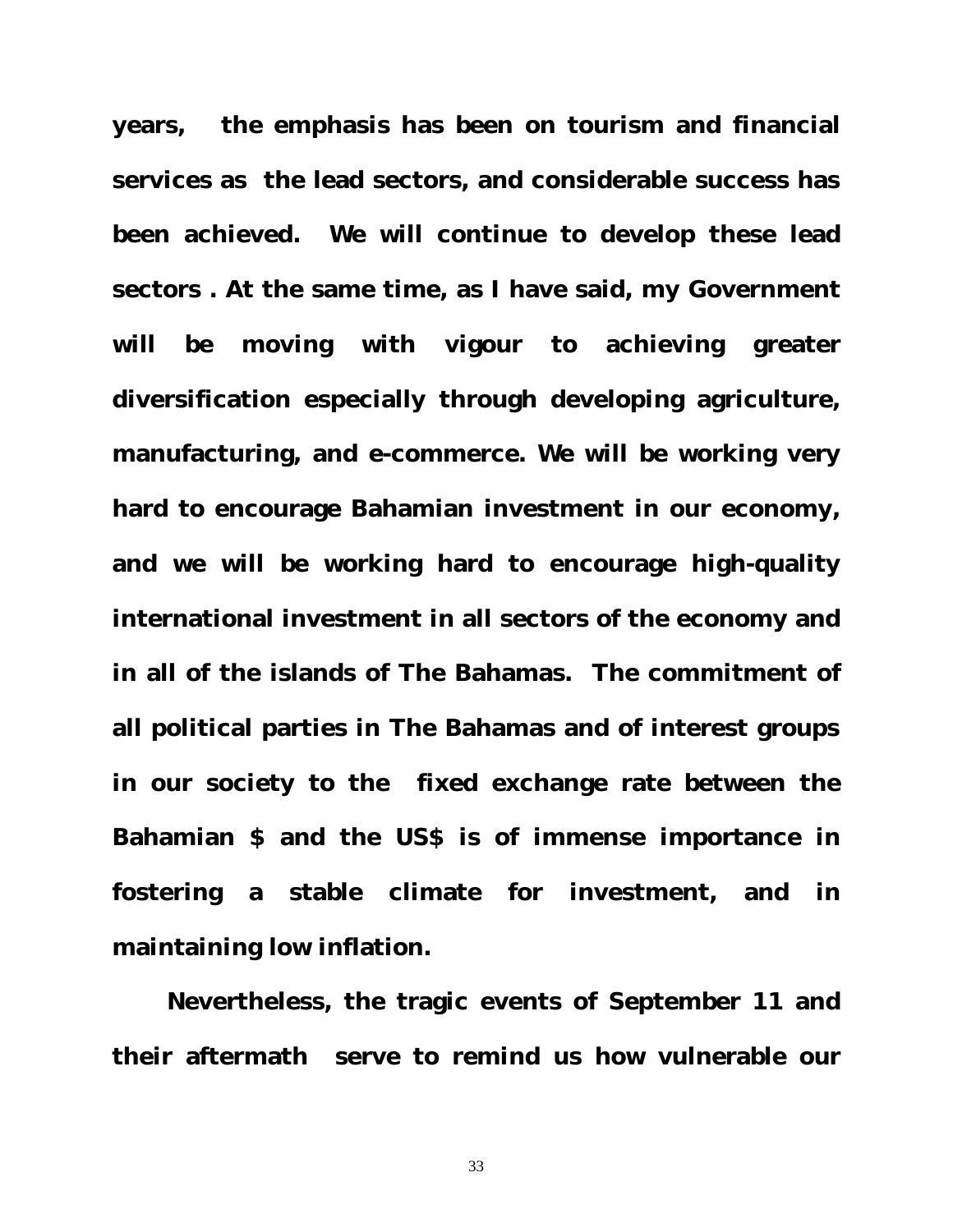**economy is to external shocks which can adversely impact our fiscal and external positions and derail the domestic agenda.** 

**Mr. Speaker, the indications are that the Bahamian economy did not grow in real terms in 2001, and indeed modestly declined in real terms. This contrasts with the expectation in the 2001/02 Budget of a growth rate of 3.5% in real terms.** 

ι *Tourism*

**Mr. Speaker, my review of the Bahamian economy must start with reviewing the performance of the tourism sector, which constitutes some 40% of our gross domestic product. As is the case with many developing countries, tourism is the major source of foreign exchange earnings–– strongly impacting tax revenues, the level of domestic investment and job creation for The Bahamas, and is the only major sector in international trade in services in which we have consistently recorded surpluses.**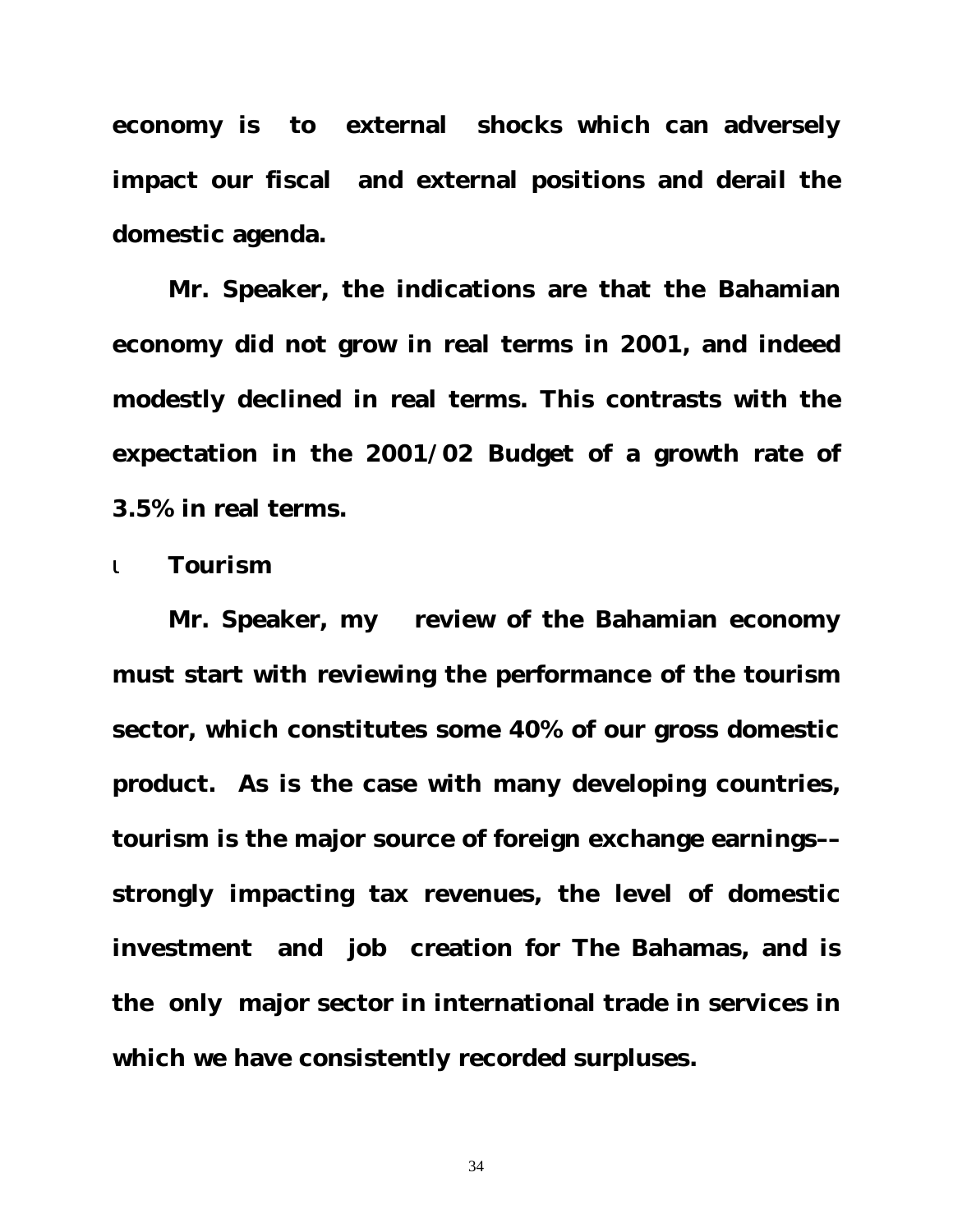**The general slowdown in the US economy had already been exerting a drag on this industry prior to the attacks of 11 September which only further exacerbated the situation. Initially, modest growth was being projected for 2001, with total visitor expenditures in the first nine months about some 4.5% ahead of 2000. This was a significant deterioration as compared with the nearly 20% gains in the corresponding 2000 period. The 2000 gains followed on a considerable increase in stopover capacity in New Providence.**

**Confirming earlier predictions, the short-term impact of the 11 September terrorism events on Bahamian tourism was very severe, in response to heightened concerns by potential travellers about security and convenience.** 

**For the final quarter of 2001, available statistics show that total visitor arrivals contracted by 11%, reversing a 15.3% increase over the same period in 2000. Air arrivals**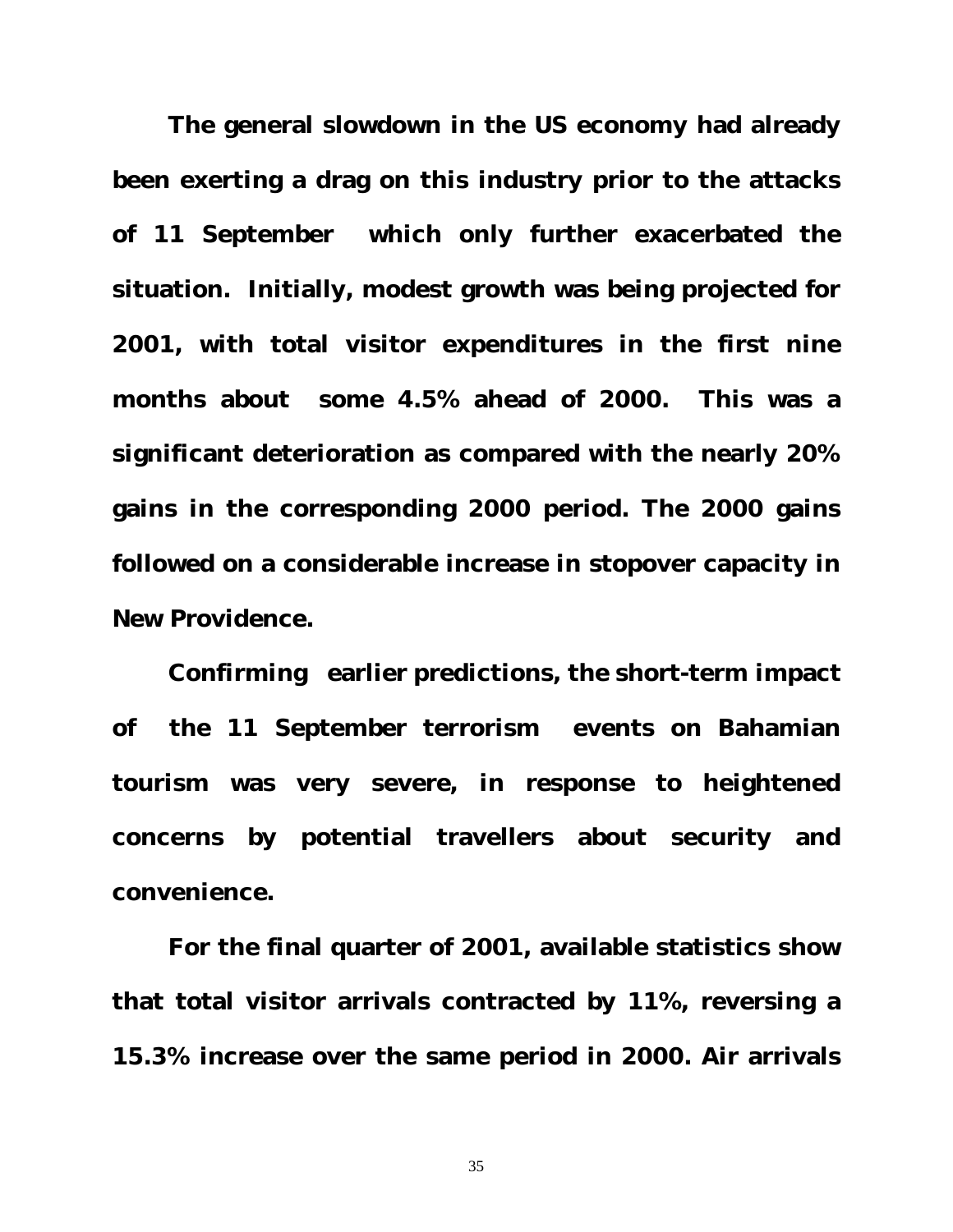**were hardest hit, declining by 22.8% with a lesser drop of 5.1% for cruise visitors. It is estimated that total visitor expenditures declined during this period by some 28.5%. With post - 11 September average occupancy rates in hotels reported to be as low as 44% relative to a normal 57% level, properties responded with sharp price discounting and cost cutting measures, which included partial closures, temporary staff reductions and reduced working hours.**

**Similarly, labour saving measures were implemented in many retail shops which depended heavily on tourism business, and financial institutions braced themselves for possible financial difficulties affecting workers, by providing opportunities for more manageable servicing arrangements for personal and household debt.** 

**As a result of the fourth quarter losses, total visitor arrivals for 2001 contracted by 0.4% to 4.19 million persons. Air arrivals fell by 2.9% to 1.44 million and**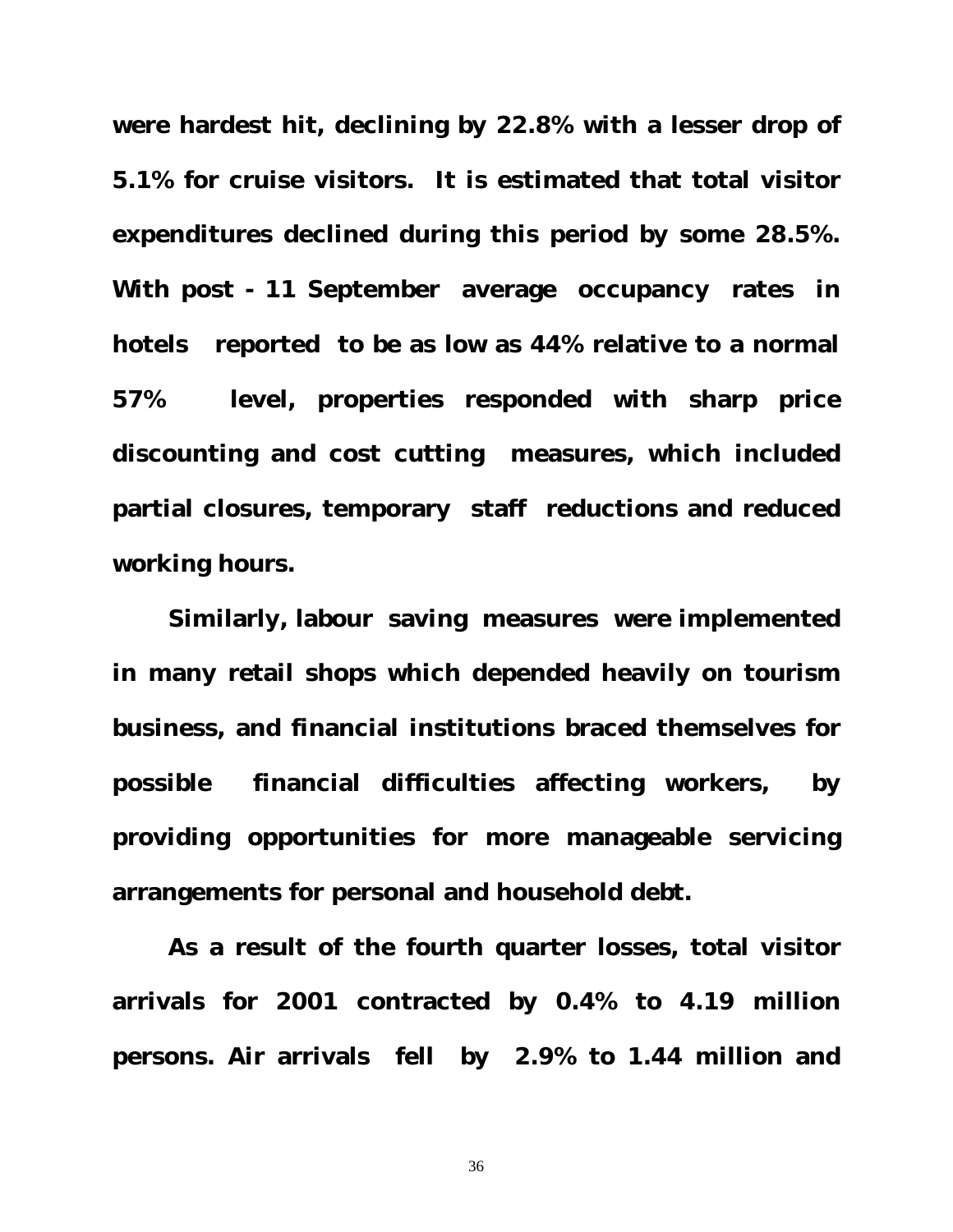**growth in sea arrivals slowed by 1.0% to 2.75 million. Consequent on the general weakness in stopovers, who tend to stay longest and spend more, together with price discounting, estimated industry earnings fell by 3.5% to \$1.75 billion in 2001. Corresponding hotel sector trends indicate that, although average room rates appreciated by 2.9% to \$153.03 per night, the 4.4% reduction in the number of occupied hotel room nights caused estimated room revenues to decline by 1.7%.**

**The previous Administration put in place some emergency measures aimed at ameliorating the harshness of the impact on tourism. My Government intends to review the considerable sum spent by Government on tourism promotion and marketing so as to determine how it could be more effectively used to promote our tourism sector. The shock of the aftermath of the events of 11 September, 2001, strongly suggest that such a comprehensive promotion strategy is timely.**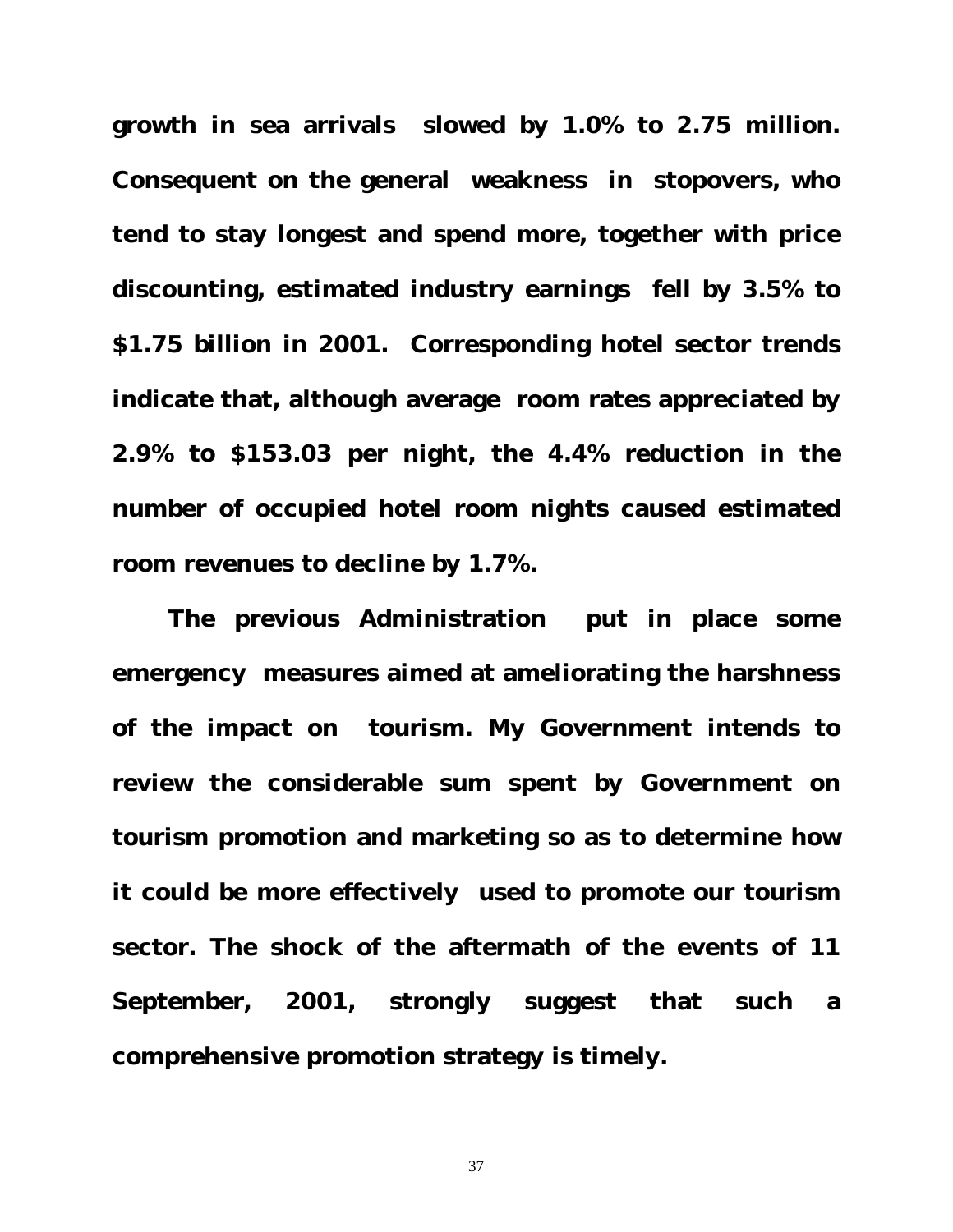**Mr. Speaker, in recent months there appears to be a modest recovery in seasonal hotel occupancy rates, which gauge stopover activity, and this recovery is reassuring in that it means that the earlier, more pessimistic forecasts are being superceded by more positive indicators. Nevertheless, it appears that pricing discounts are being eliminated at a slow pace, as a result of which the expenditure recovery is below the corresponding revival in visitor volume.**

**Bahamian tourism continues to be confronted with important challenges which present both opportunities and threats. These require a better coordinated response from the industry and the Government if we are to ensure the competitiveness of the tourism product and deepen the sector's contribution to sustainable growth and employment. The Minister of Tourism will initiate steps to bring about this higher level of coordination in its review of our tourism promotion policies.**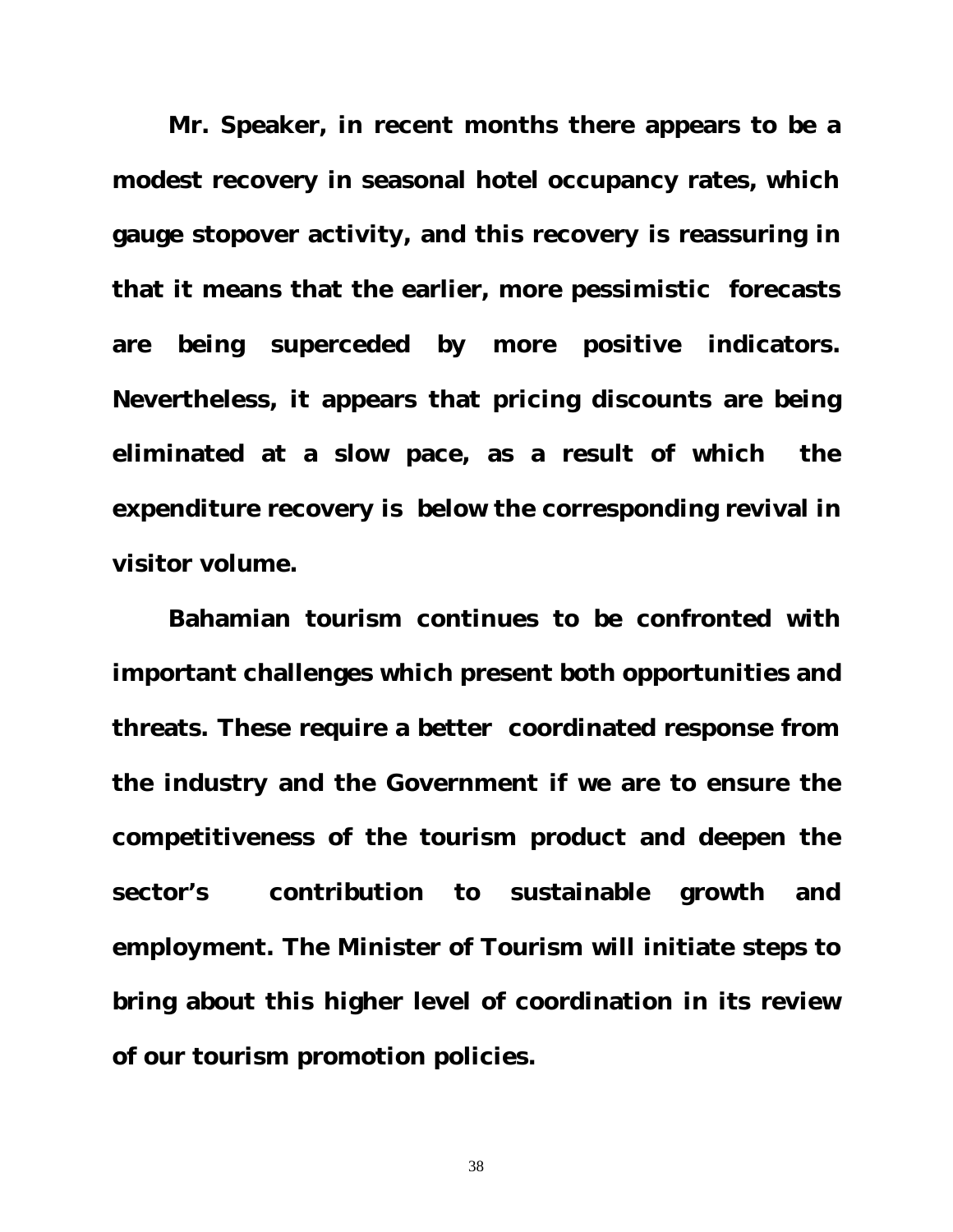**We will need to find ways to capitalize further on our strengths, which include our landscape, the established image of our destination and the greater emphasis being placed on improving the quality of the tourism product and experience, rather than simply on increasing the numbers of tourists. Issues related to the quality of service, increasing emphasis on price competition and the growing number of effective competitors, are among some of the issues we will need to address. If by improving the quality of the tourism experience and attracting the visitor numbers appreciative of higher quality, the earnings of our tourism sector will increase.** 

#### ι *Construction*

**Mr. Speaker, the construction sector is also very important for the Bahamian economy, accounting for some 10% of Gross Domestic Product. Construction sector indicators were mixed during 2001, as the economy moved from a period when investments were dominated by**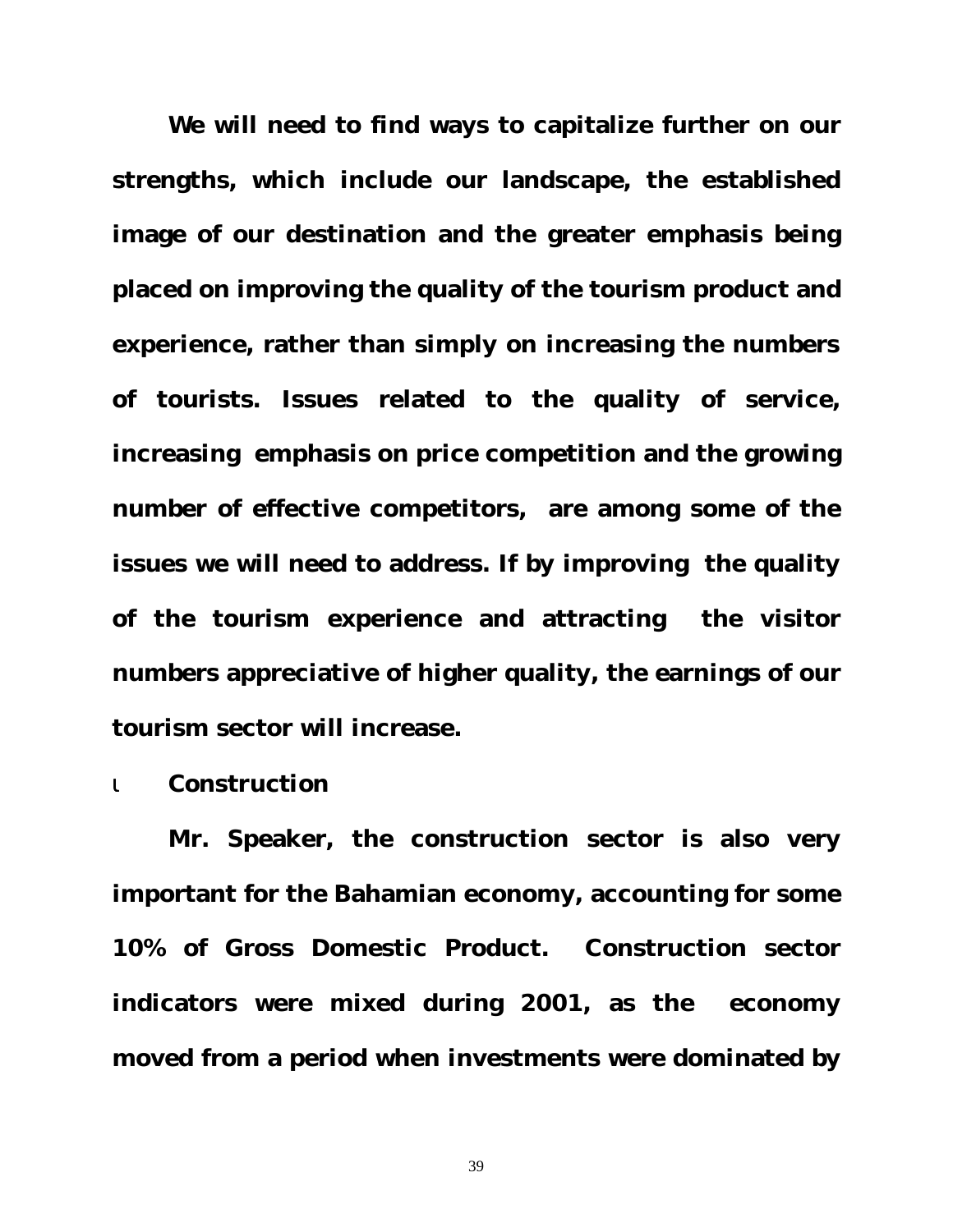**large scale tourism infrastructure investments to more sustained financing of domestic housing. Activity was characterized by a slowdown in new investments, although somewhat balanced against higher valuations on works carried over from the previous year. It also featured particularly strong and broadly based contributions from residential and commercial investments in Grand Bahama, which generally cushioned the more sluggish conditions in New Providence.**

**In terms of new activity, the value of building projects started in New Providence and Grand Bahama fell by 8.0% to \$177.8 million in 2001, comprising respective declines of 11.0% and 0.6% for the residential and commercial sectors. Significant support however, was still derived from projects commenced in 2000––as evidenced by the 8.0% increase in the value of projects completed to \$324.0 million.**

**Domestic interest rate conditions continued to**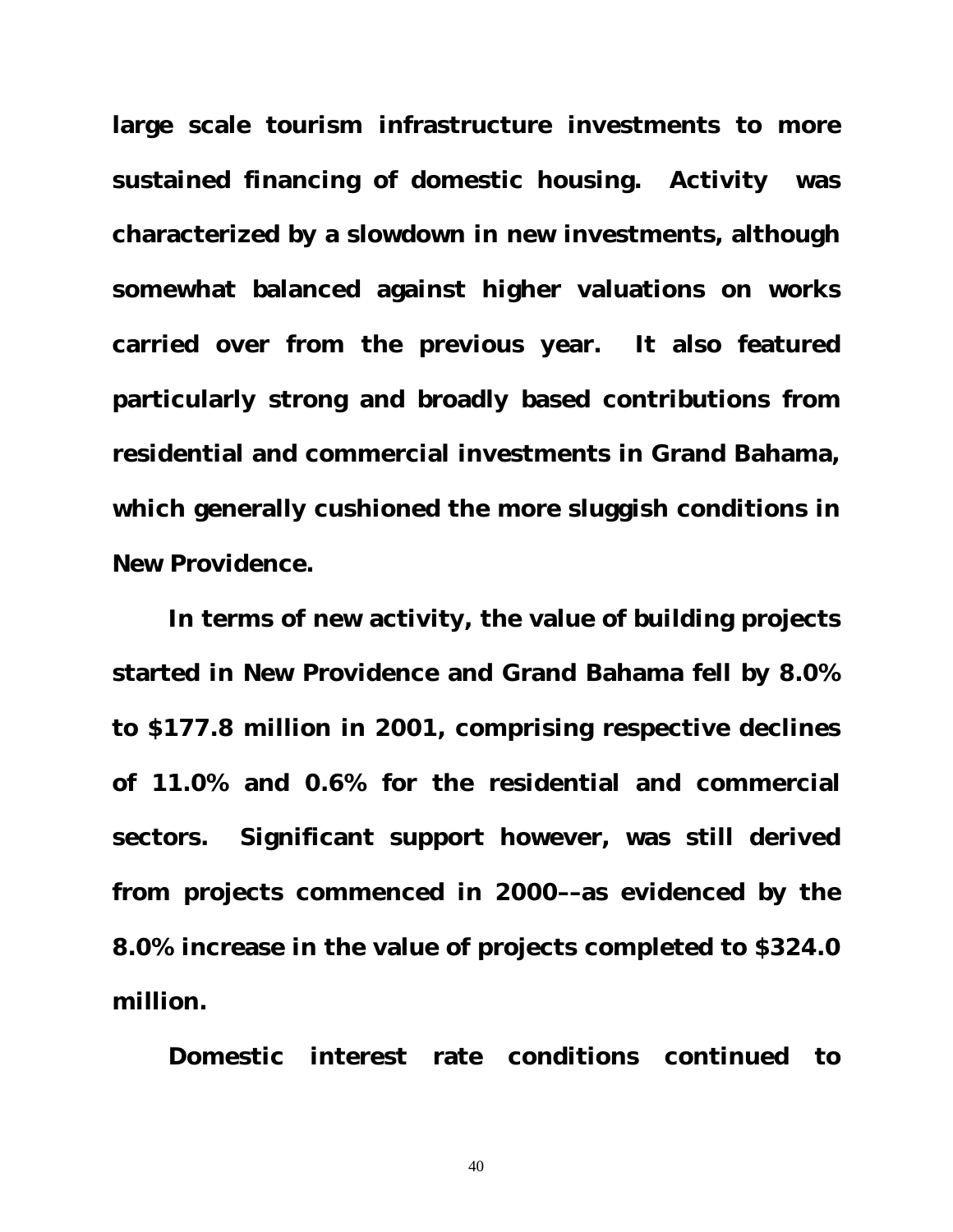**support construction investment throughout 2001. Based on the Central Bank's survey of mortgage lenders–– comprising banks, insurance companies and The Bahamas Mortgage Corporation––the average lending rate for residential mortgages fell further to 9.0% from 9.4% in 2000, while the commercial mortgage rates averaged a stable 9.8%.** 

**Although the value of total loan commitments by these lenders for new residential construction and repairs declined to approximately \$107.0 million from \$127.7 million in 2000, residential mortgage disbursements, which are more connected with actual activity, were significantly higher at \$172 million from \$148 million in 2000. There was a less marked shift in the level of commercial commitments which were \$1.6 million lower at \$22 million, with total disbursements also trailing lower at \$20.1 million from \$31.8 million in 2000.**

**Short-term prospects for the construction sector are**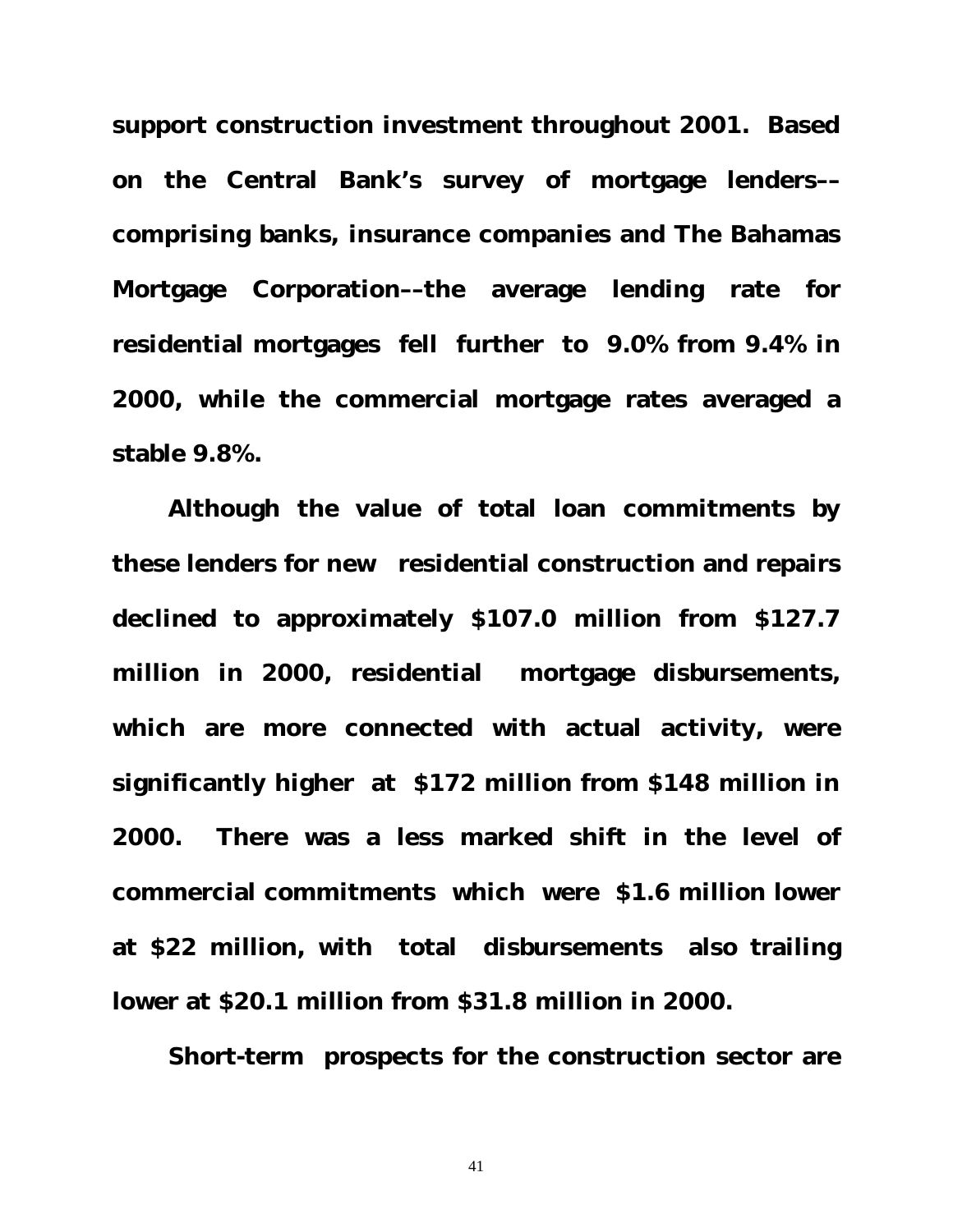**favourable. Based on building permits granted throughout The Bahamas, the estimated value of outlays on new projects rose by 40.2% to \$752.0 million––primarily for upscale residential developments in New Providence together with a broader recovery in Grand Bahama's residential and commercial sectors.** 

#### *i Agriculture*

**The Minister of Agriculture, Fisheries and Local Government has already announced new initiatives to develop these areas as part of an enhanced diversification programme.**

#### ι *Fisheries*

**Mr. Speaker, my Government is concerned that the performance and value added of key real sector activities needs to be encouraged as a major component of the diversification effort. The fisheries sector is a sector targeted for development in that regard. Available data on commercial fisheries activity show that output in 2001**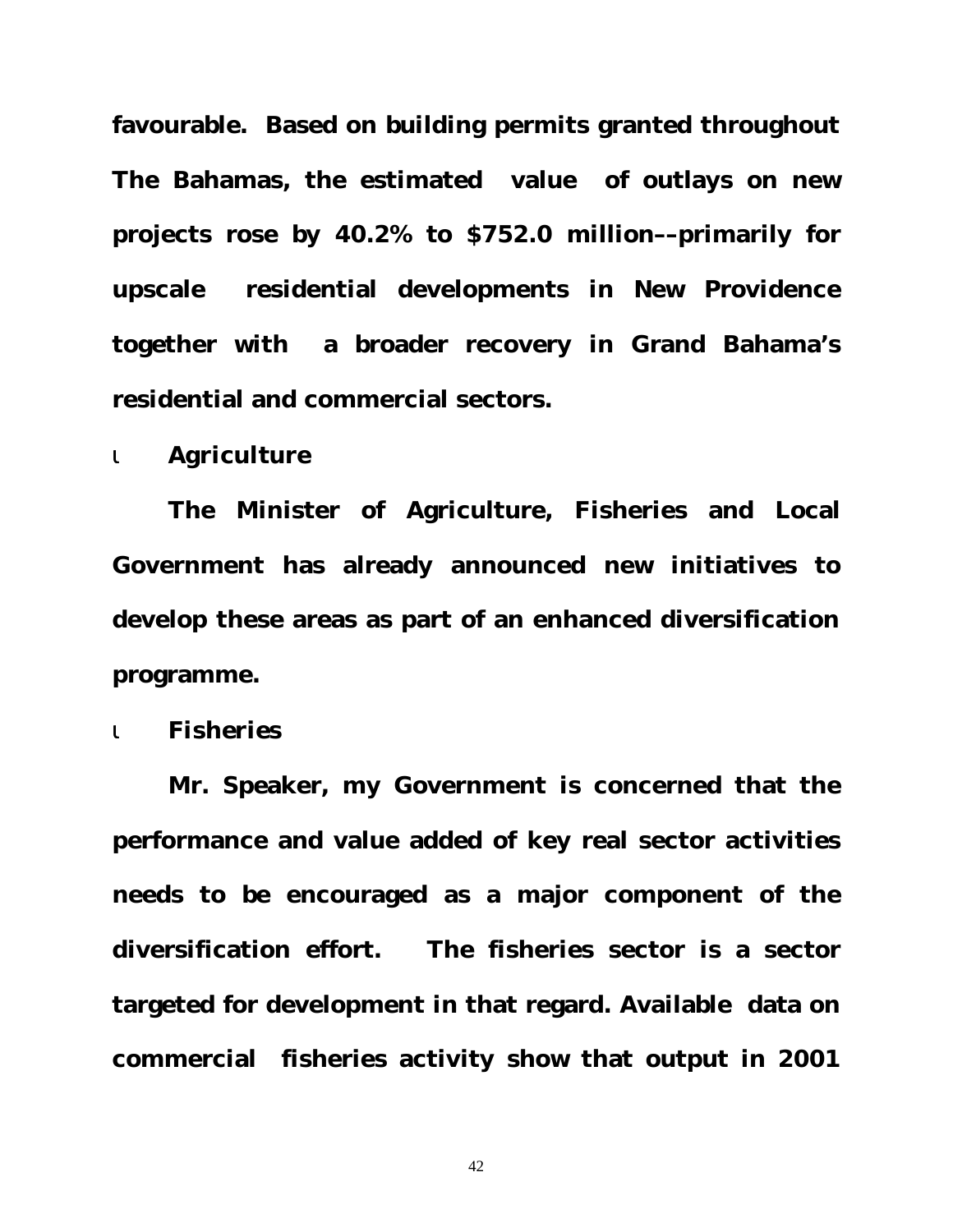**was adversely affected by the hurricane season. The Department of Fisheries estimates that commercial landings decreased by 7.2% to 10.3 million pounds, with the associated value also lower by 19.9% at \$64.8 million. Crawfish tails, which accounted for nearly 60% of the volume and 90% of the value, declined by 25.7% and 24.9%, respectively.**

**Fisheries exports also weakened, declining by 16.9% in volume and by 18.8% in value to \$71.9 million. In particular, earnings from crawfish exports were 20.2% below the 2000 intake at \$67.7 million.**

#### ι *The Balance of Payments*

**Summary balance of payments data tracks the net transactions of The Bahamas relative to the rest of the world. These flows, exclusively in foreign currency, are a useful gauge of the sustainability of domestic credit and consumption, relative to the evolution of external reserves which support the value of the Bahamian dollar.**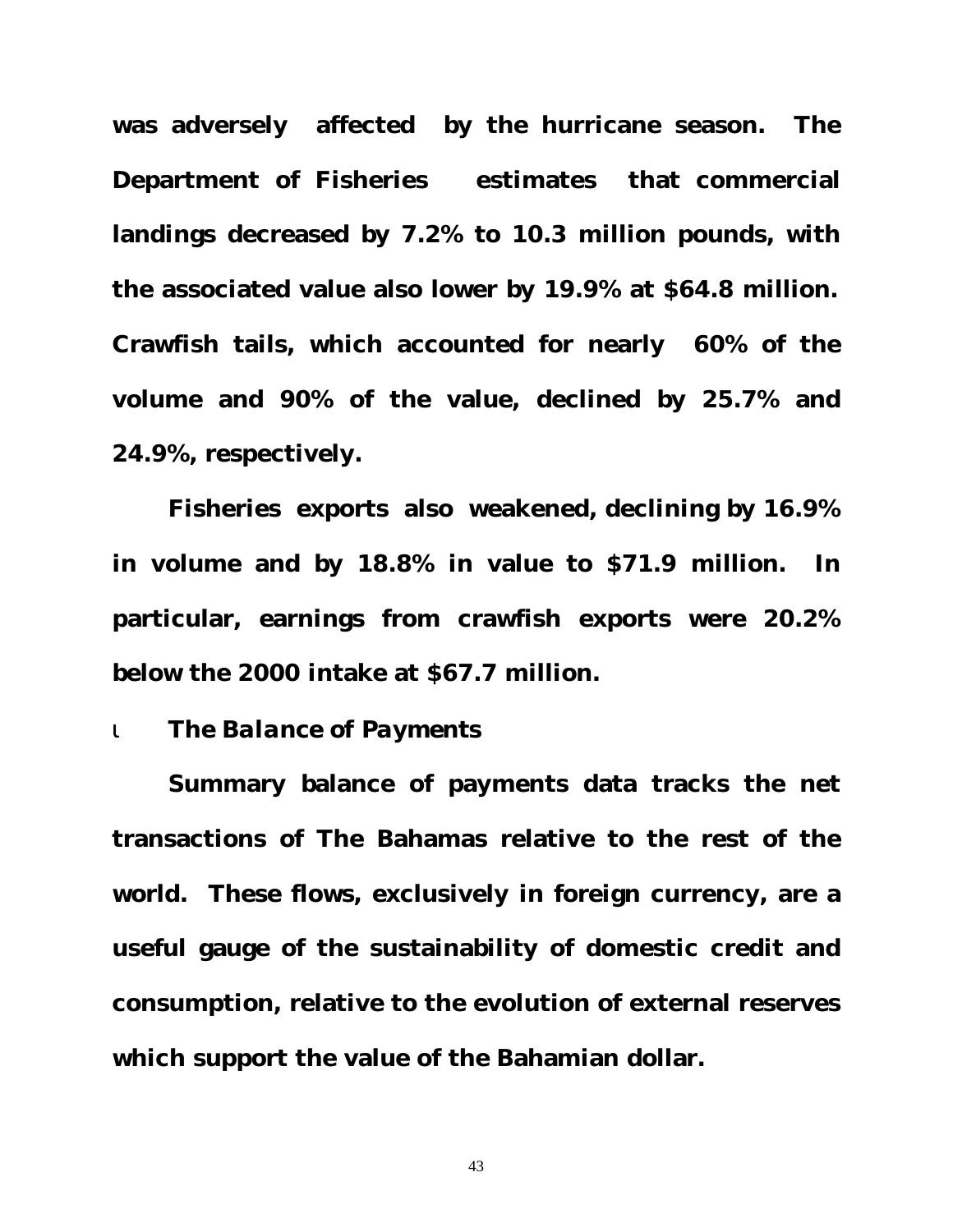**Mr. Speaker, provisional data indicated a narrowing in the current account deficit by more than 50 percent to \$193.6 million during 2001––despite lower foreign exchange earnings from tourism. Sharply reduced imports, stemming from more restrictive domestic credit policies and fewer foreign investment projects, outdistanced a modest decrease in export receipts, for an almost onefourth narrowing of the merchandise trade deficit to \$998.3 million. The impact of the weakened performance of tourism on the surplus on the services account was cushioned by the incidence of lower payments for construction services, for a 7.9% contraction to \$952.8 million.**

**The counterpart to the current account deficit is the financing provided from net foreign capital flows. This surplus position was reduced by approximately 40 percent to \$251.7 million in 2001. Most of this corresponded to the decline in net foreign direct investments and other**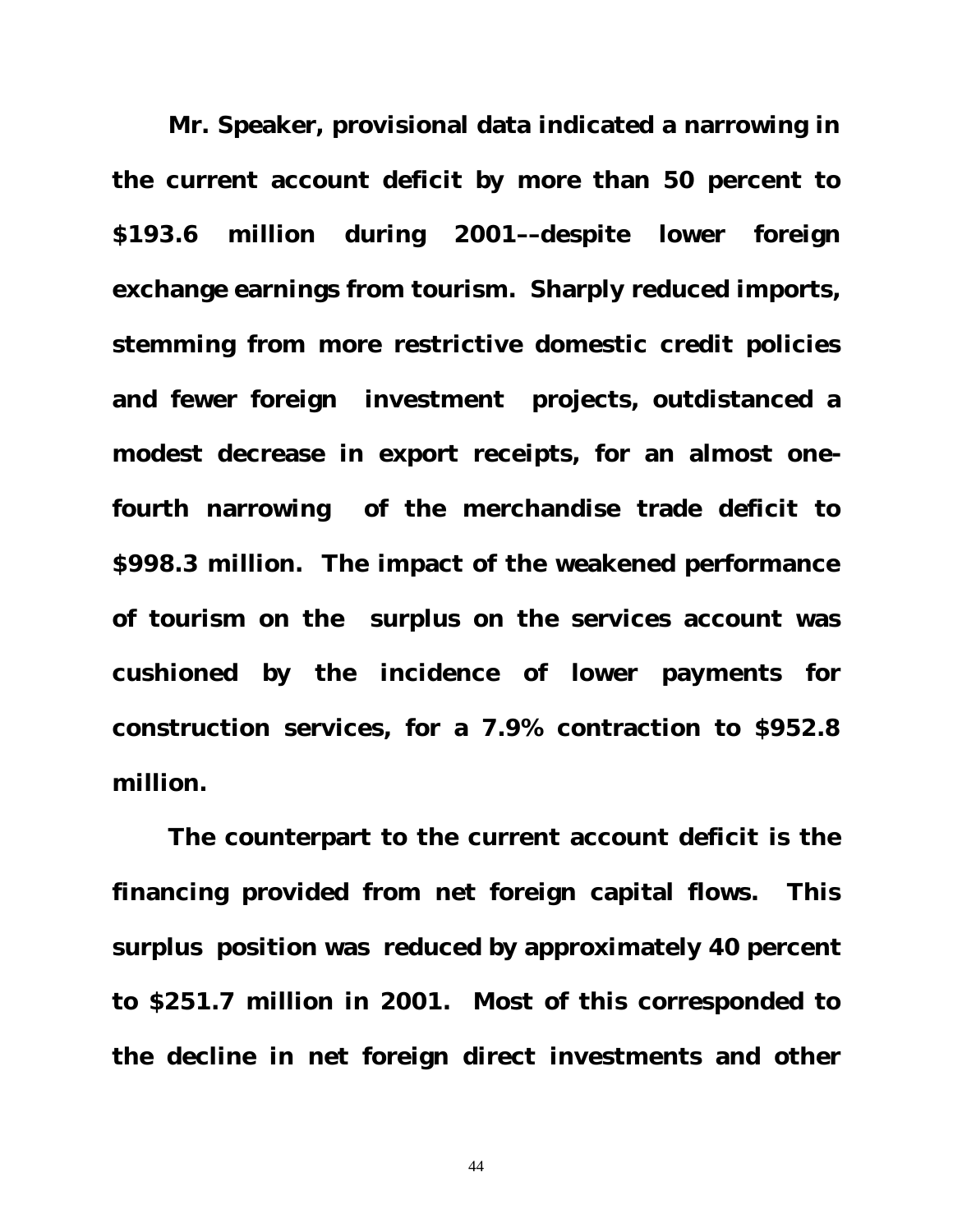**private capital inflows––particularly in respect of hotel sector developments––to \$119.1 million from \$362.3 million. Also, net foreign real estate purchases, which impact to some degree housing construction, contracted to \$36.3 million from \$106.2 million in 2000. In a partial offset to these trends, the banking system recorded shortterm capital inflows of approximately \$120 million, reflecting––in combination–– increased foreign exposure positions by banks and ongoing funding of financial and real sector projects, concentrated mostly in the tourism and manufacturing sectors. This contrasted with a net decrease in such banks' short-term exposure of almost \$30 million in 2000.**

#### ι *Inflation*

**Mr. Speaker, domestic economic activity continues to be conducted in a low inflationary environment, thereby sustaining consumers' confidence in the value of the Bahamian currency. Consumer price inflation, as**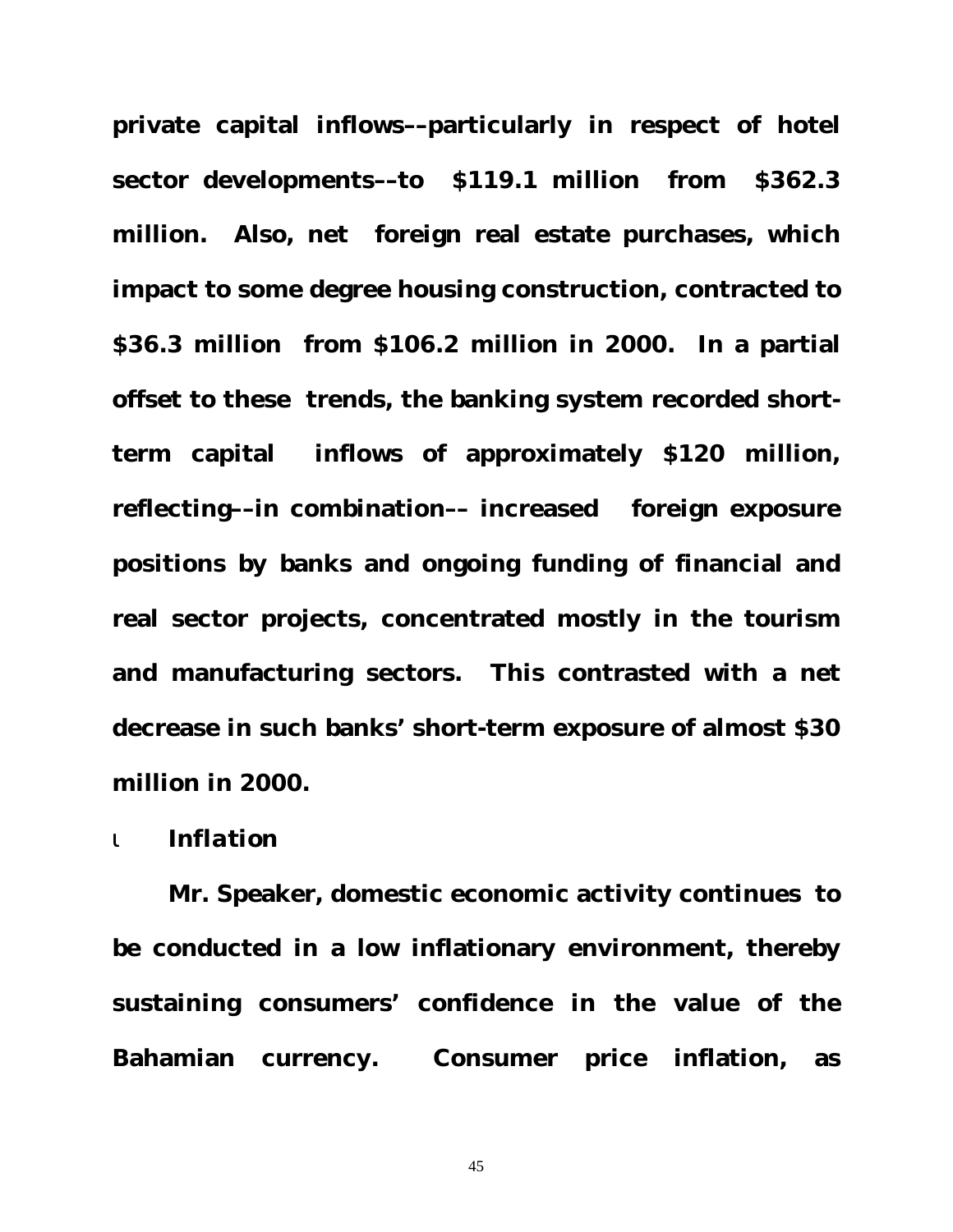**measured by the average increase in the Retail Price Index, increased slightly to 2.0% from 1.6% in 2000.**

**It is expected that the inflation rate will continue to be at a low level, which would be consistent with global expectations and developments in the United States, our major trading partner.**

#### ι *Unemployment*

**My Government's concern is that the present measures of unemployment and employment do not seem to reflect the true position. My Government considers that there is considerable under-employment and unemployment which our present system of statistics does not show. Very many persons would willingly work if the work were available, but many become discouraged because employment opportunities are not available. An important task of the Department of Statistics, and other Government agencies, will be to provide better measures of the true rates of underemployment and unemployment.**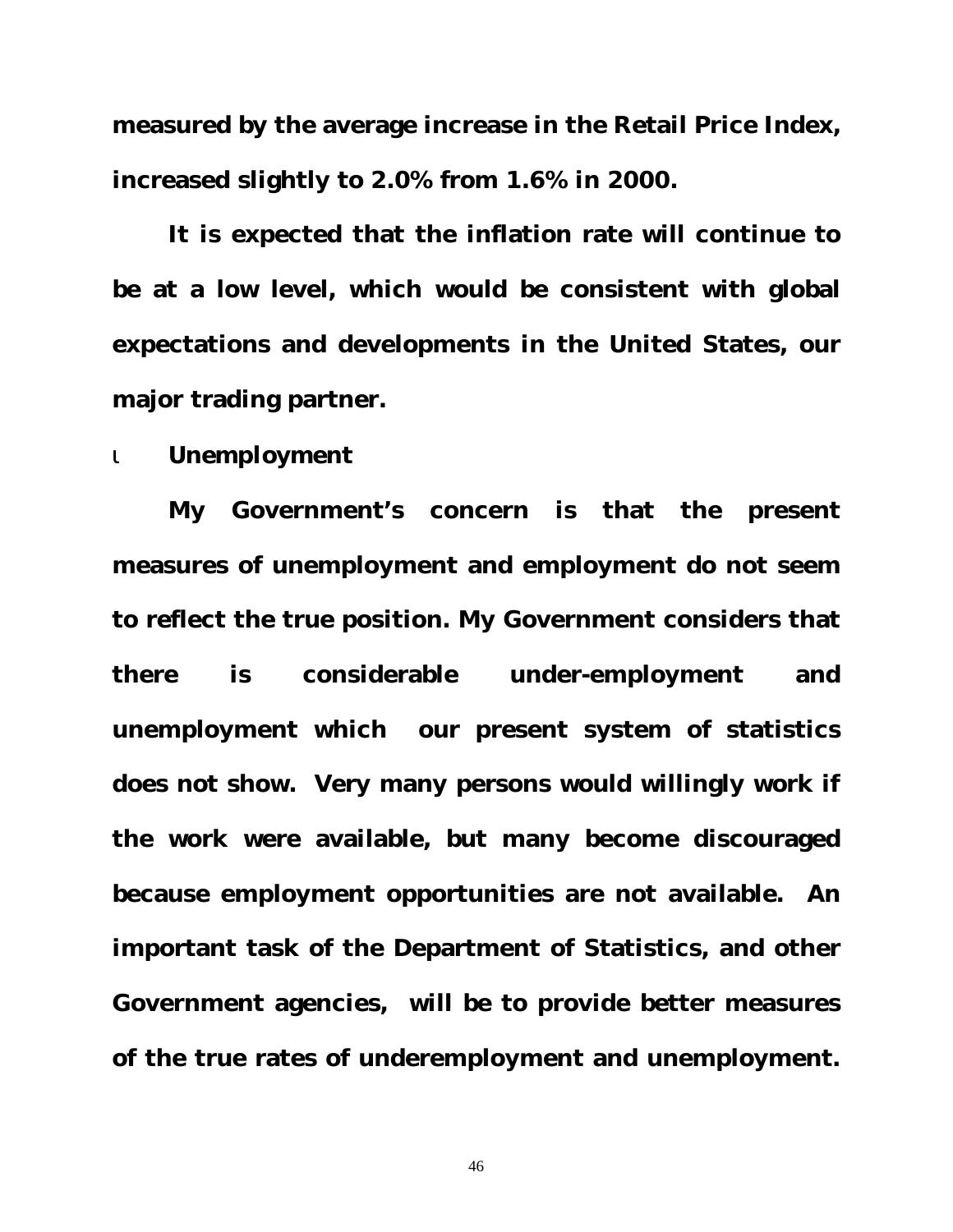**Regardless of the exact rates of underemployment and unemployment at this time, my Government is determined to do everything possible to deal with these fundamental problems. It will achieve this by growing and diversifying the economy to create more employment opportunities.**

#### ι *Government Finance and Public Debt*

**Mr. Speaker, the combination of revenue losses, additional expenditures needed as a result of the impact of the 11 September terrorism attacks, the Straw Market fire and Hurricane Michelle, and the funding requirements of the loss-making public corporations, resulted in a strain on the fiscal situation that was already weakening on the revenue side. Regrettably, the previous Administration did not finalise measures to borrow the necessary financing to make good the revenue shortfall and to meet the greater expenditure requirements. As a result, the Treasury has had to slow down the payments**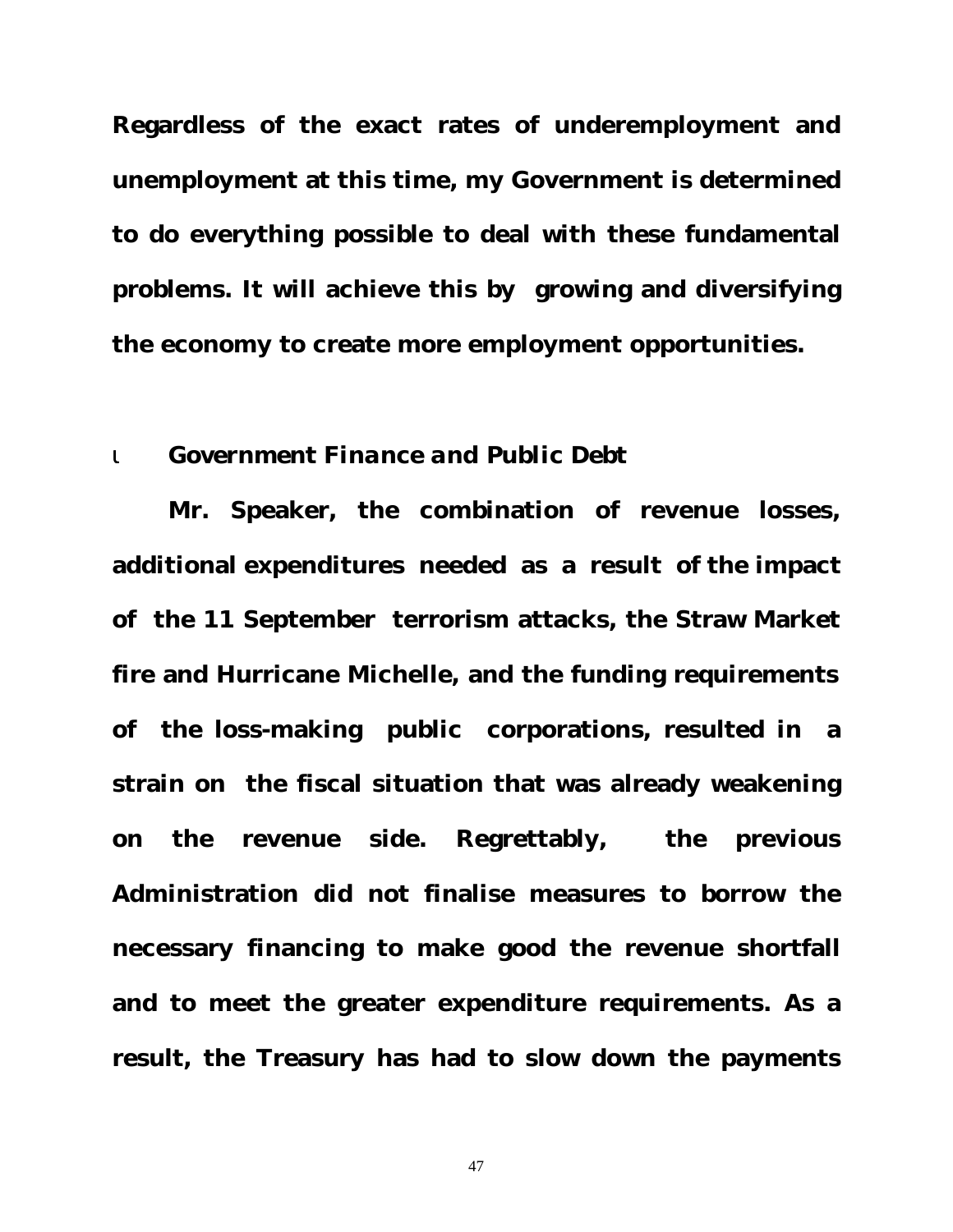**process wherever it could do so, a most undesirable course of action. Yesterday my Government placed the necessary Resolution before this Honourable House to borrow the US \$125 million required to complete the financing of the fiscal position in 2001/02.** 

**The Government will be examining options to deal with the demands of the loss-making corporations, Bahamasair, the Water and Sewerage Corporation and the Broadcasting Corporation of The Bahamas. These corporations have been making major demands on the Consolidated Fund over the years while the corporations which make profits, BEC and Batelco, make very little contribution to the Consolidated Fund to offset the demands of the loss making Corporations.** 

**Mr. Speaker, in charting a fiscally responsible path for The Bahamas, the government will be challenged to achieve a position of reasonable public savings to help finance the public sector investment and at the same time**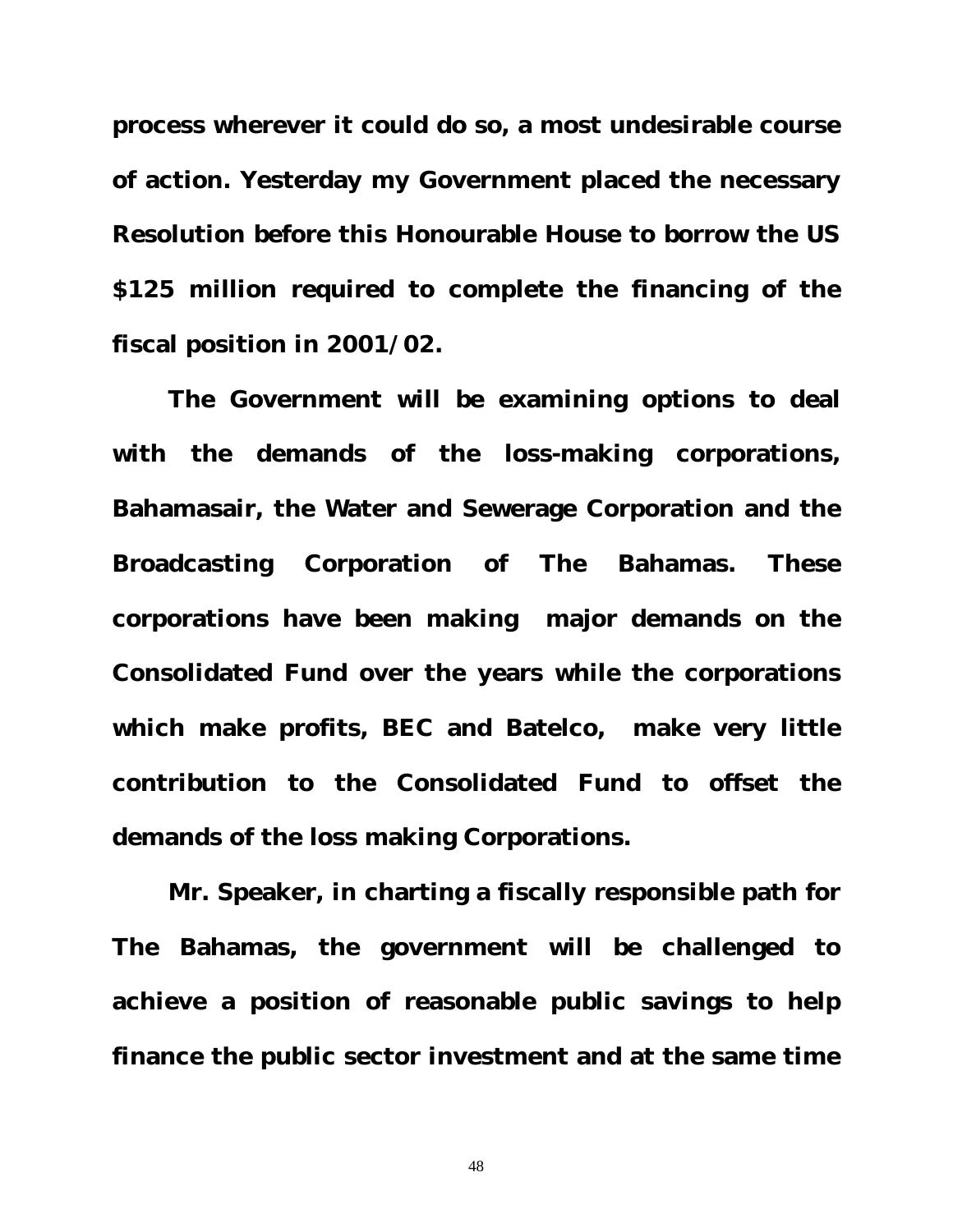**contain the growth in National Debt.**

**One component of the National Debt which is of major concern is the Education Loan Programme.** 

**This Programme was introduced 2 years ago by the previous Government and none of the administrative arrangements and safeguards provided for in the enabling legislation were put in place.** 

**Presumably the justification for this programme was to enable excellent students of limited means to have access to higher education to the advantage of The Bahamas. The Programme provides loans of up to \$20,000 a year for a maximum of 5 years to meet tuition and living expenses for tertiary education. In the years of study, the Consolidated Fund pays half the interest on the loan and the student is responsible for the interest on the other half. Repayment commences in the year following completion of study. The enabling legislation provided for a means test for each applicant. The enabling act also**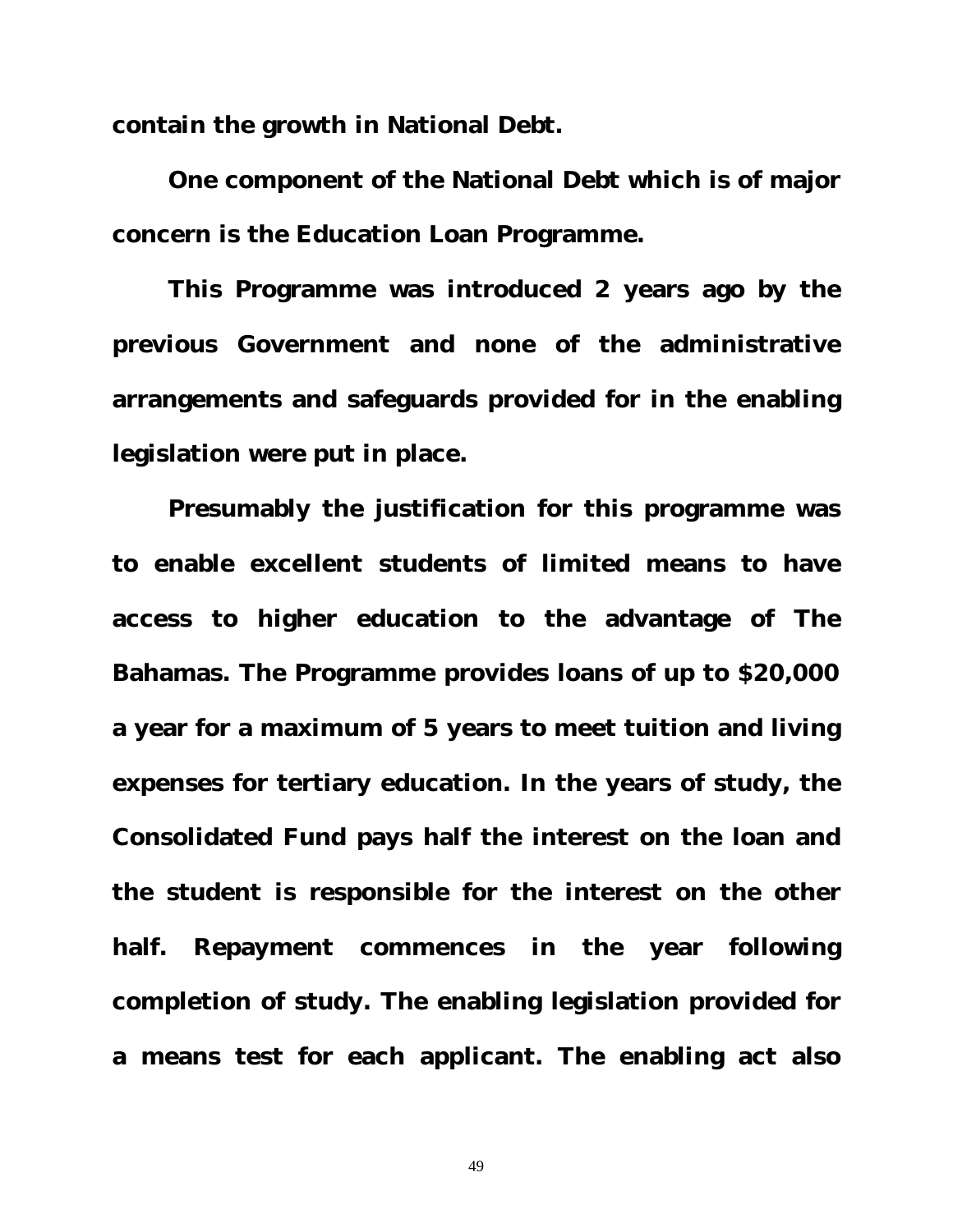**provided for an Education Committee to be established to oversee the Programme but this Committee was never established.** 

**The most objectional feature of the way in which the Programme was implemented was that the means test envisaged in the act was never put in place. As a result, many of the students enrolled under the programme are from affluent households. This fact is evident from the published list of enrollees. Moreover, some of these affluent households have more than one beneficiary and some are already defaulting on their obligations to make interest payments.** 

**The Programme is so poorly designed and managed that it was severely criticised in the report of the 2001 IMF Article IV Consultation Mission which urged the previous Government to establish clear eligibility criteria on the basis of financial need and merit. Nothing was done to implement these sensible recommendations.**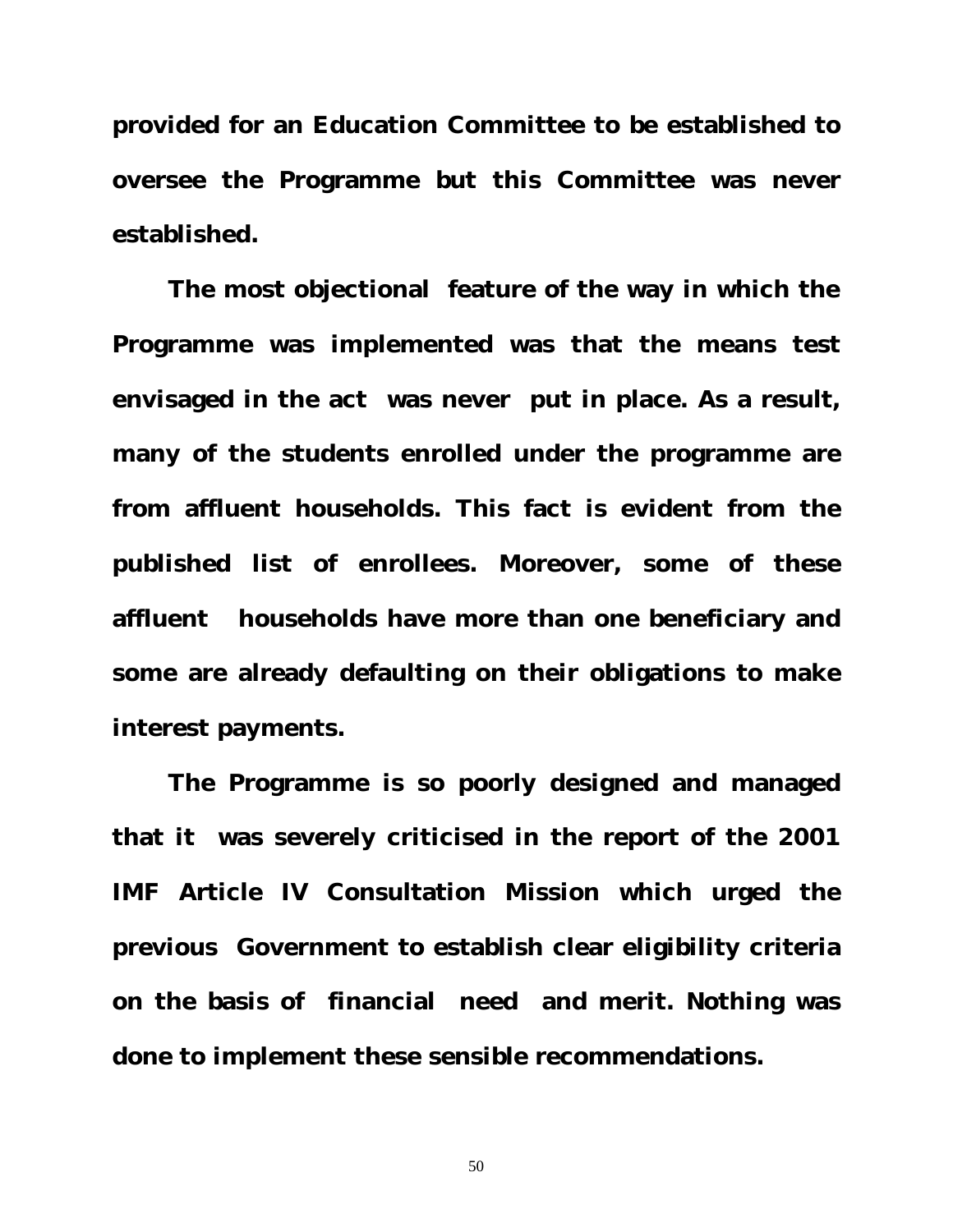**The enabling act provides for a ceiling of \$100million for the Programme. The funds for the Programme, or commitments from the banks to finance the Programme throughout its life, were not put in place by the previous Government. Even the financing requirement for the next academic year commencing in September, 2002, was not finalised. In fact, the task of negotiating with the banks to put in place the necessary long-term funding of \$100million was left to my Government.** 

**What is even more preposterous is that the entire allocation of \$100million for the Programme will be largely used up in meeting commitments to the students who were enrolled in the first two years, 2000 and 2001. About 2,500 students were enrolled in those two years, many from affluent households, and the commitments for the full period of study of up to 5 years will mean that the total of \$100million will be virtually reached. This means that for the start of the academic year 2002/03, less than 200**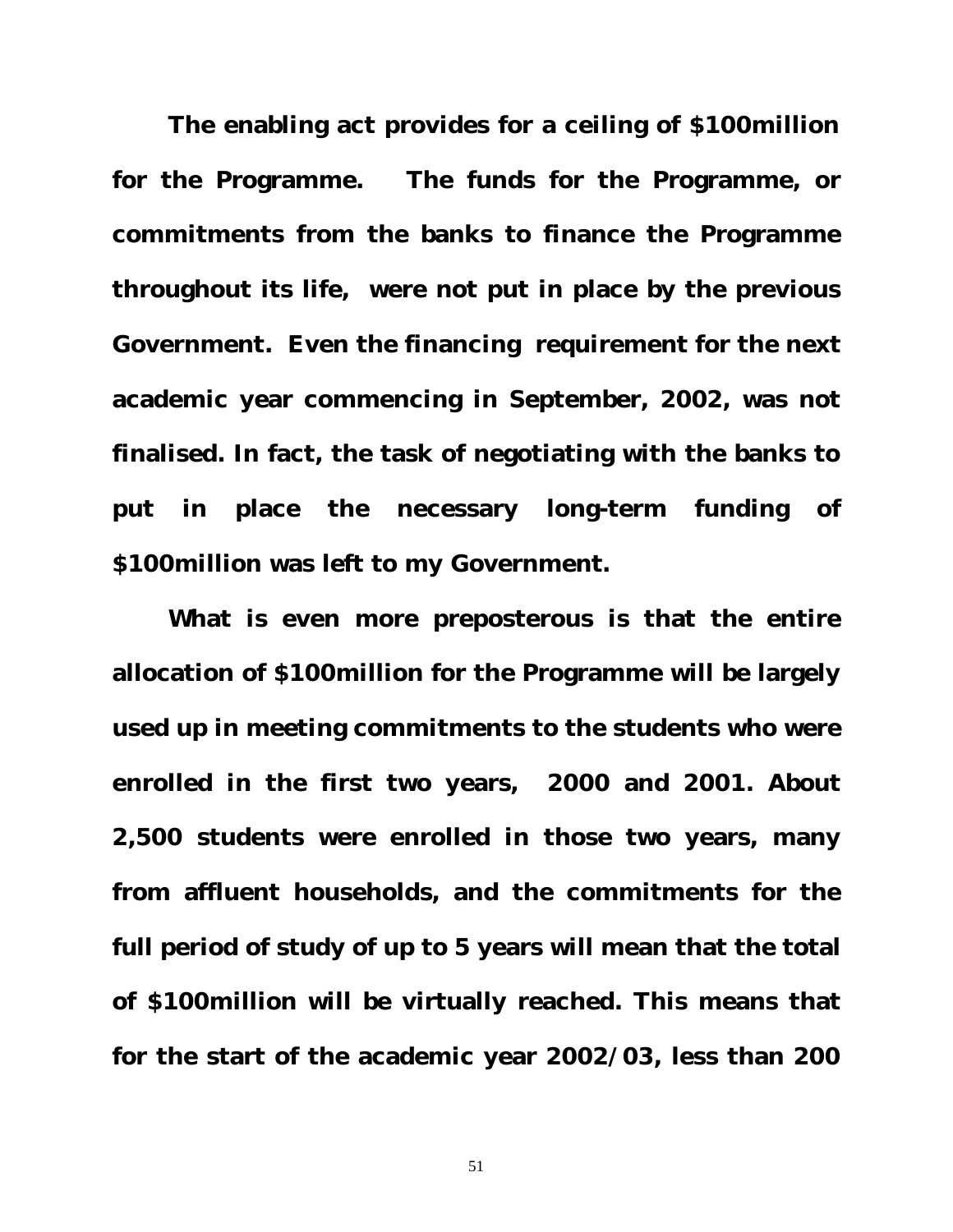**new students can be enrolled. If the interest rate subsidy to the students already enrolled were abolished, the funds which would become available next year alone would enable a further 100 or so students to be enrolled.** 

**The Programme needs to be reformulated because as presently constituted it lacks a clear purpose and clear criteria. For example, the Programme should be more targeted to assisting lower income households as recommended by the IMF, it should be geared to encouraging attendance at the College of The Bahamas, and it should be directed towards encouraging Bahamians to acquire education and technical skills in areas of importance to the Bahamian economy. The Education Committee provided for in the act must be put in place so that the necessary administrative arrangements are there to enable the Programme to be properly managed. It will be crucial to deal with crucial issues such as appropriate collection mechanisms and procedures for dealing with**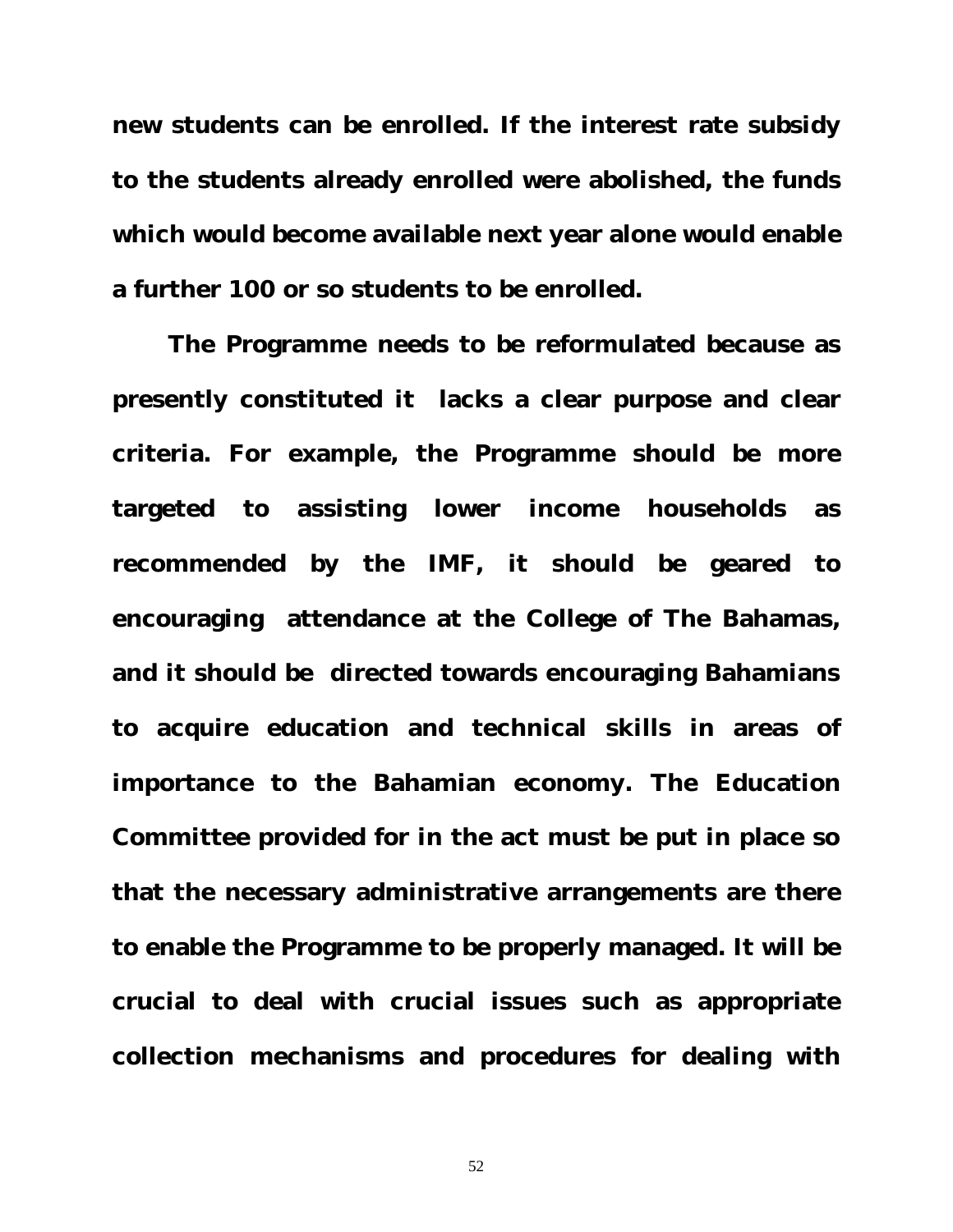**defaulters, so that the funds are recycled to assist those who come after.**

**My Government will be reviewing the Programme to make it more equitable and purposeful and to relate it more precisely to the requirements and capabilities of The Bahamas.**

#### ι *Monetary & Credit Trend***s**

**Mr. Speaker, monetary policy, as conducted by the Central Bank, was focused on supporting the nation's external reserves position and bank liquidity both of which came under increasing pressure during 2001. The observed strong pace in domestic credit growth relative to growth in banking sector deposits first prompted the Central Bank on July 20, 2001 to caution local banks to reduce the rate of growth in private sector credit expansion, and to use more rigorous standards in assessing**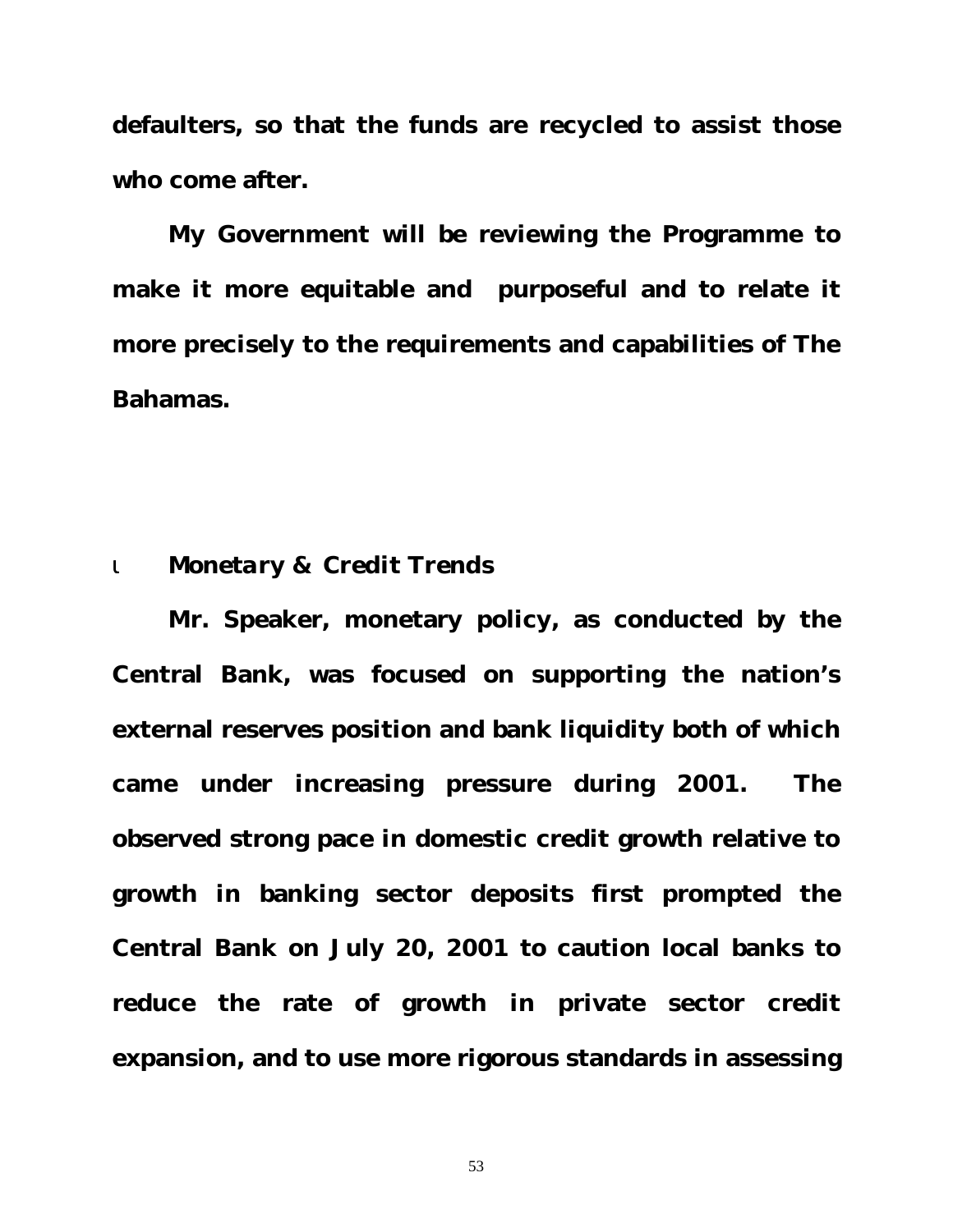**the credit worthiness of borrowers. Subsequent to the September 11 events and their aftermath, banks were directed to maintain their respective outstanding loans and advances at the September 5 levels reported to the Central Bank, and to accommodate new credit only to the extent of resources provided from loan repayments.**

**The Central Bank initiated further measures on November 30 to cushion the external reserves and liquidity situation by sanctioning a temporary extension in commercial banks' Bahamian Dollar Open Position limit, from \$0.5 million to \$5.5 million for each bank––thereby effectively increasing bank's ability to fund their domestic books from foreign resources. However, as it turned out, only minimal recourse was made to this facility given the effectiveness of the credit restraint measures and the voluntary conservatism on the part of banks and the private sector. As a result, the Central Bank suspended this accommodation in March 2002.**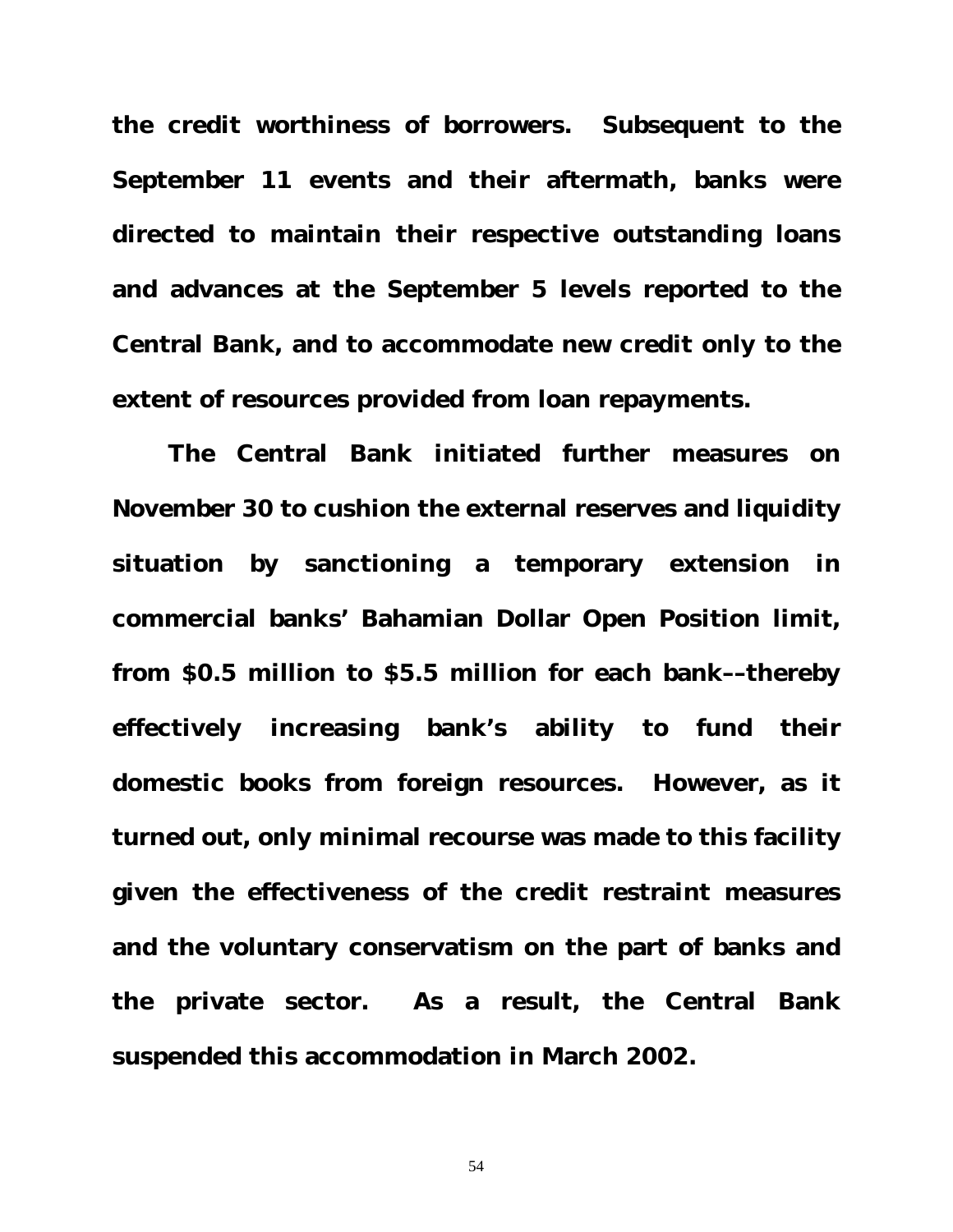**Tighter liquidity conditions and heightened competition for borrowers, produced mixed interest rate movements during the year; average deposit rates firmed, but lending rates softened, on balance. In particular, commercial banks' weighted average deposit rate rose by 27 basis points to 4.24%, while the average lending rate fell by an equivalent amount to 11.47%. As a result, the spread between average lending and deposit rates narrowed to 7.23% from 7.77% in 2000. The broad-based softening in lending rates included, on the lower end, a 13 basis point decline to 10.43% for overdrafts and on the upper-end, a 59 basis-point reduction in commercial mortgage rates to 8.87%. Additionally, the average consumer loan rate softened by 17 basis points to 13.41%, with commercial banks' average residential mortgage rate virtually stable at 8.95%.**

**Mr. Speaker, recent trends in external reserves have reflected, in large measure, developments in foreign**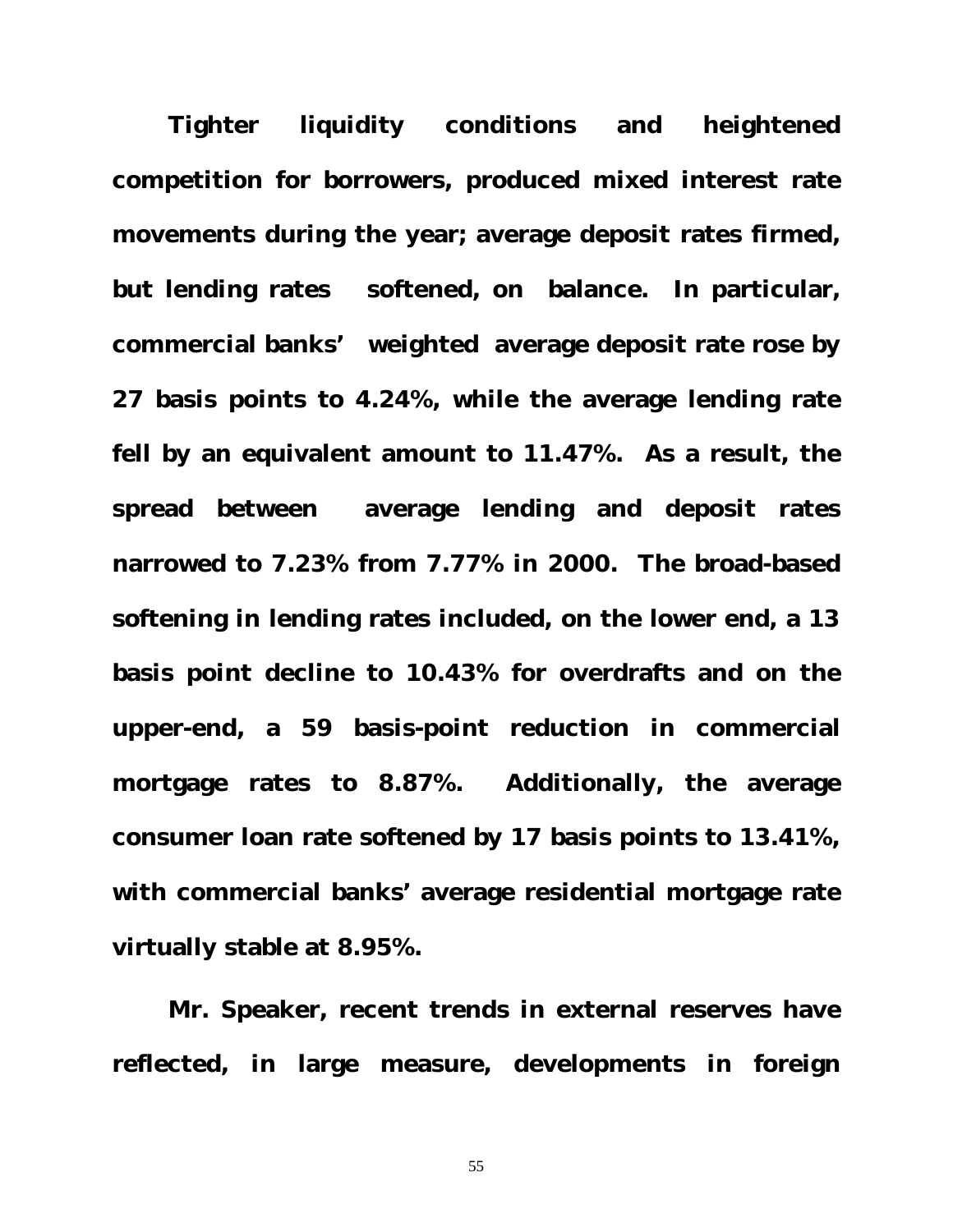**investment alongside the traditional tourism inflows. As these inflows moderated in 2000 and 2001, less support was available for deposit base growth in banking sector and, by extension, the system's ability to fund credit expansion. In both of the last two years, domestic credit expansion, although on a moderating trend, exceeded deposit base growth and consequently the stock of external reserves was reduced––from \$404.0 million at end-1999 to \$342.6 million in 2000 and further to \$312.4 million at end-December 2001. Correspondingly, the weeks of import cover represented by these balances fell from a high of 13 weeks to approximately 8 weeks of import cover.** 

**So far this year, external reserves have rebounded by some \$64.6 million or 20.2% to \$377 million at May 21–– closely paralleling the 2000 growth pattern. Apart from a recovery in tourism performance, developments have benefited from a relatively flat domestic credit outcome as financial institutions continue to observe the official freeze**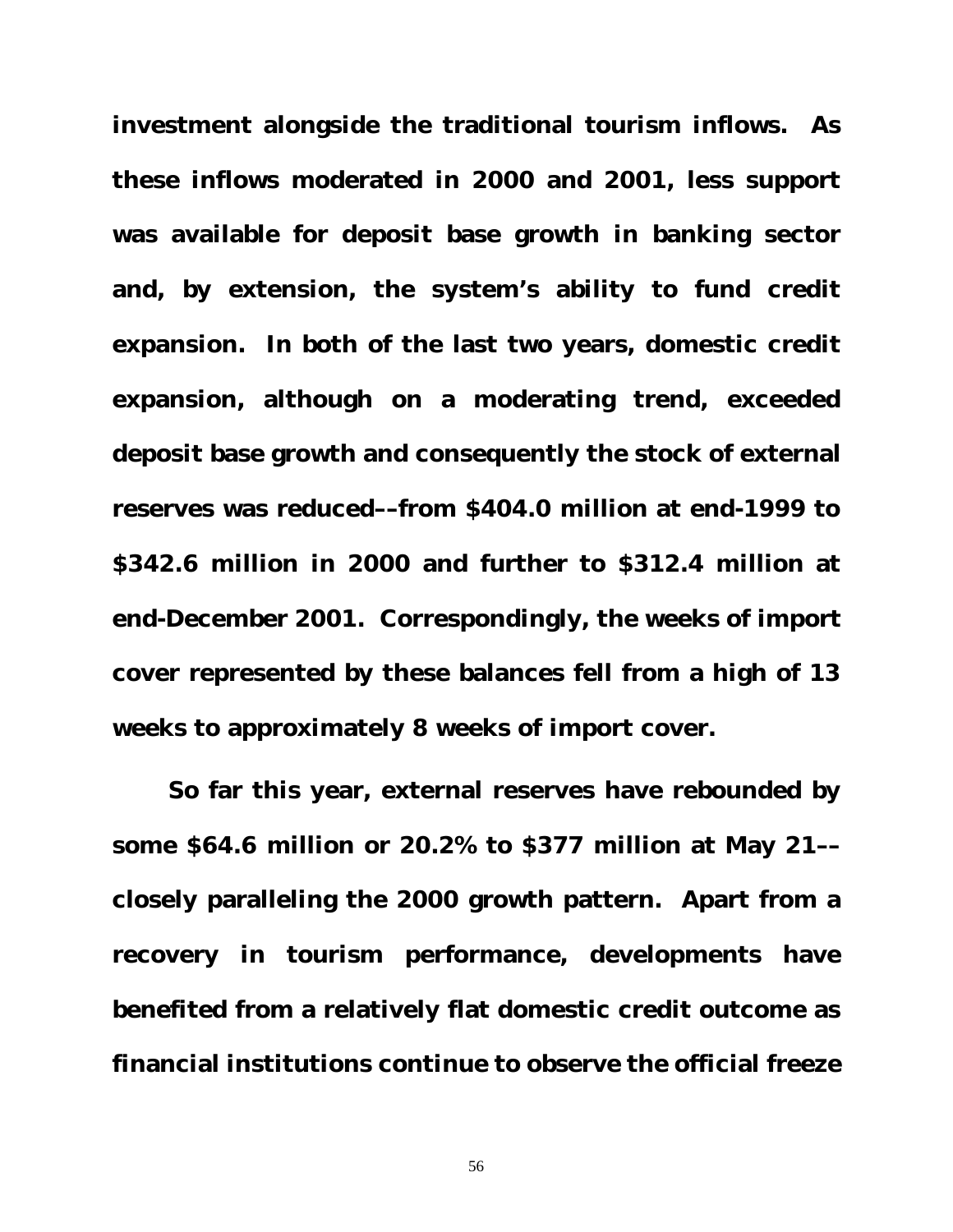**on private sector credit.**

#### ι *Financial Sector Developments*

**Mr. Speaker, permit me to now turn to other financial sector developments. In 2000, the then government, in response to various supra-national initiatives, embarked on an ambitious overhaul of the financial sector regulatory infrastructure, seeking to rectify perceived inadequacies in the regime. The recently published 2001 Annual Report of the Central Bank state the measures taken.**

**I will firstly outline the position as it is as a result of the measures taken by our predecessors in Government before I repeat my Government's general strategy in relation to these matters. The nine new pieces of legislation enacted, inter alia, addressed enhanced powers for the Governor of the Central Bank; operational independence of the Central Bank on supervision and regulation of banks; enhanced cooperation with external regulatory bodies; upgrading supervisory and regulatory**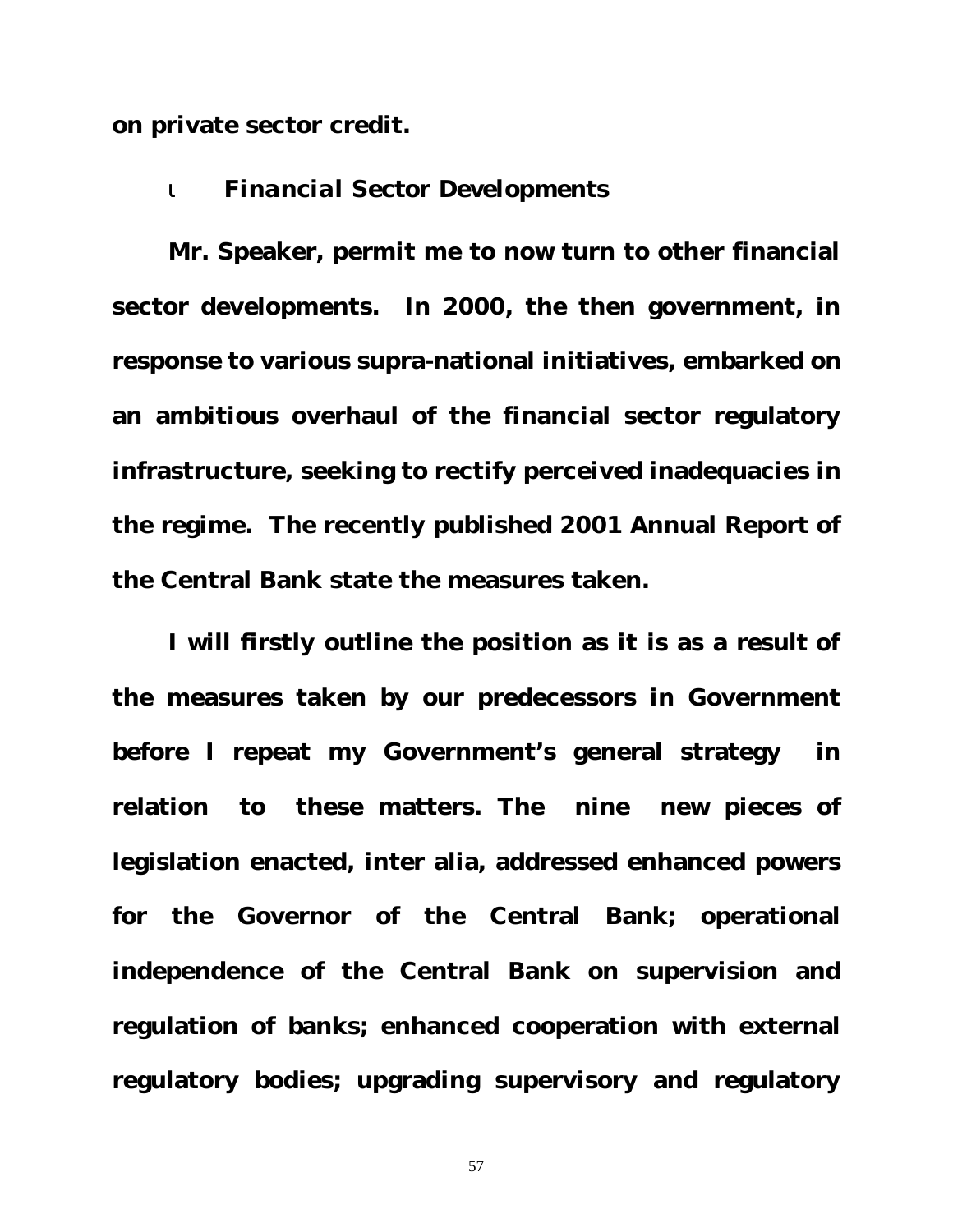**regime for banks; strengthening of KYC - that is Know Your Customers - requirements and suspicious transactions and the establishment of the Financial Intelligence Unit, the FIU.**

**As you can well imagine, Mr. Speaker, during 2001, considerable resources were devoted to making the new financial sector regime operational. It was the intention to put in place a comprehensive supervisory infrastructure over the provision of corporate and financial services, in both the domestic and international sectors.** 

**As a group, financial supervisory agencies collaborated in the development of suspicious transactions reporting guidelines, which the FIU circulated to all financial services providers during the fourth quarter of 2001. The guidelines detail minimum internal controls to detect and to prevent suspicious money laundering transactions, together with the reporting requirements of the FIU.**

**In connection with the anti-money laundering**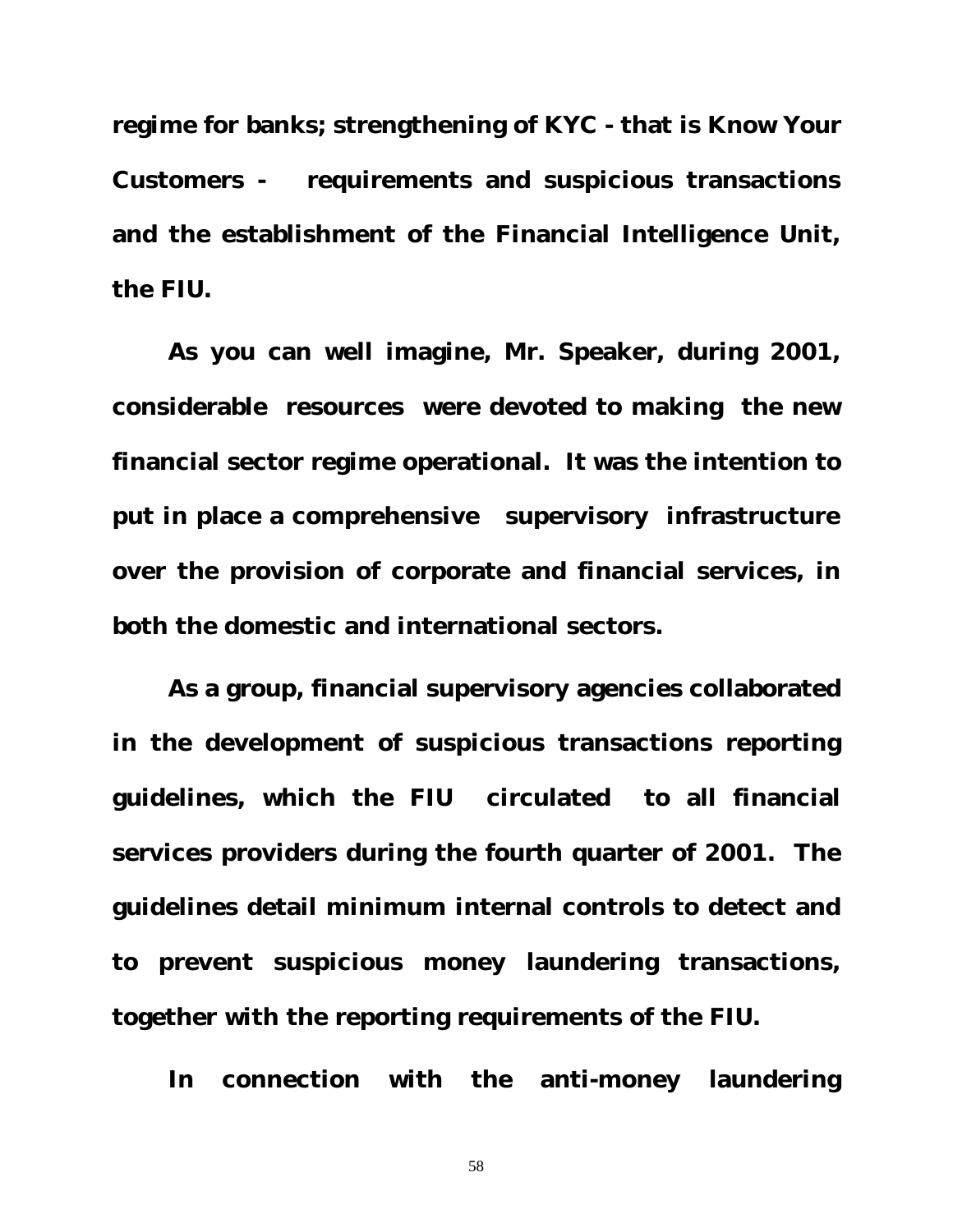**initiatives, progress was also made in securing industry wide compliance in implementing minimum customer identification procedures - that is, KYC procedures - as outlined in the Financial Transactions Reporting Act, 2000. Although the associated mandated exercise on verification of the identities of existing clients of financial services providers, which began early in 2001, is continuing reasonable satisfactorily, ongoing feedback suggests that the compliance deadline for domestic institutions might have to be extended by another 6 months to the end of 2002. While we intend to ensure full compliance with essential safeguards against money laundering and to cooperate fully with the international community in that regard, my Government intends to review the Financial Transactions Reporting Act to see if the procedures could be simplified so as to eliminate aspects which cause only inconvenience and unnecessary bureaucracy, without in any way damaging or limiting the**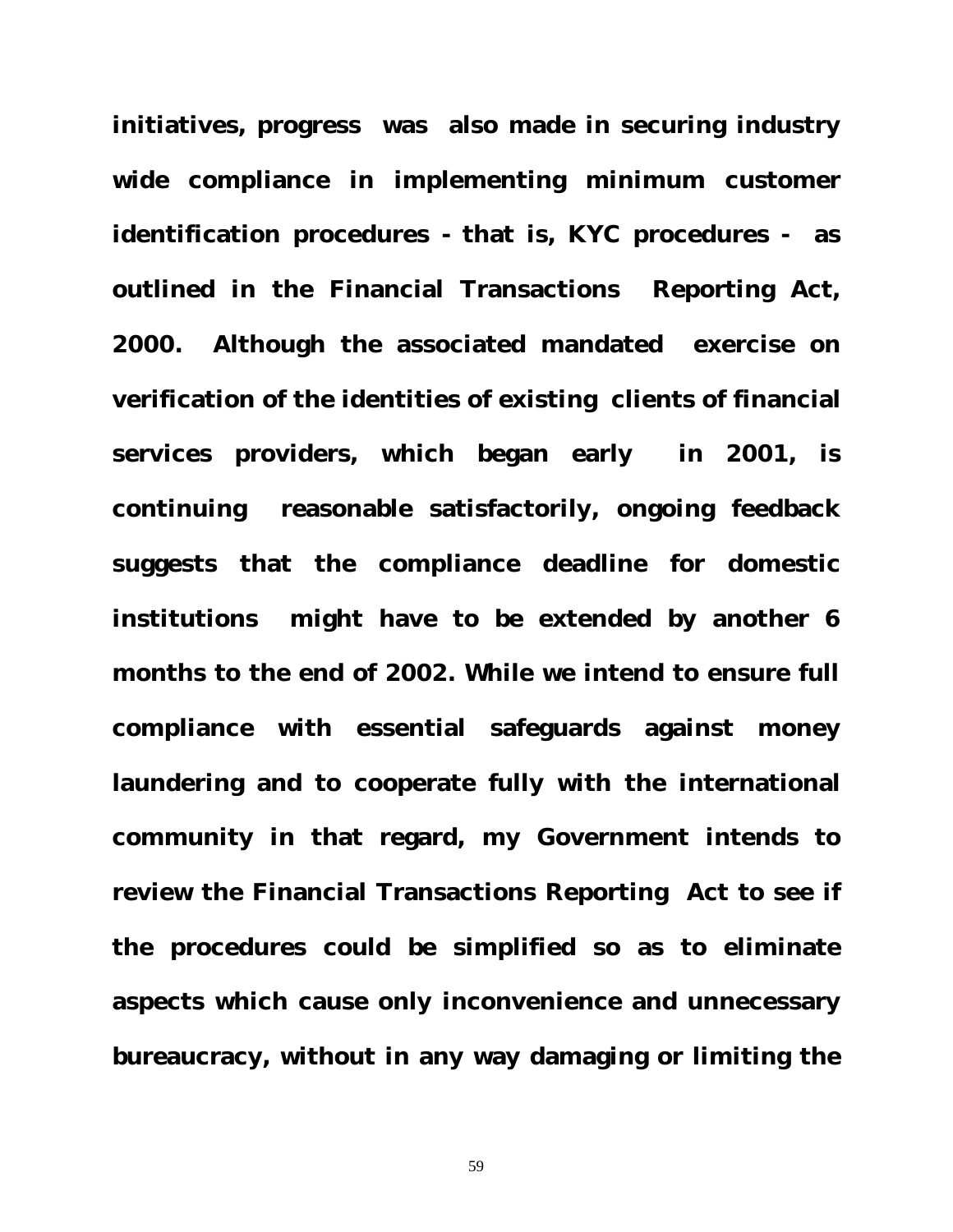**fundamental purposes of the Act.**

**By end-2001, the regulatory infrastructure, covering the registration and oversight of corporate service providers, principally engaged in the formation and management International Business Companies - IBCs was established and vested in the Inspector of Corporate Services Providers, who also serve as the Registrar General and Registrar of Companies. With the advent of this new regulatory arrangement, the licenses of 10 restricted trust companies, previously licensed by the Central Bank under the Banks and Trust Companies Regulation and engaged in business related to the incorporation of IBCs, were cancelled and given the option of continuing their operations under the new inspectorate.**

**Mr. Speaker, in the area of banking supervision, the Central Bank of The Bahamas made notable progress in enhancing its licensing and supervisory practices, commencing onsite examinations of banks and trust**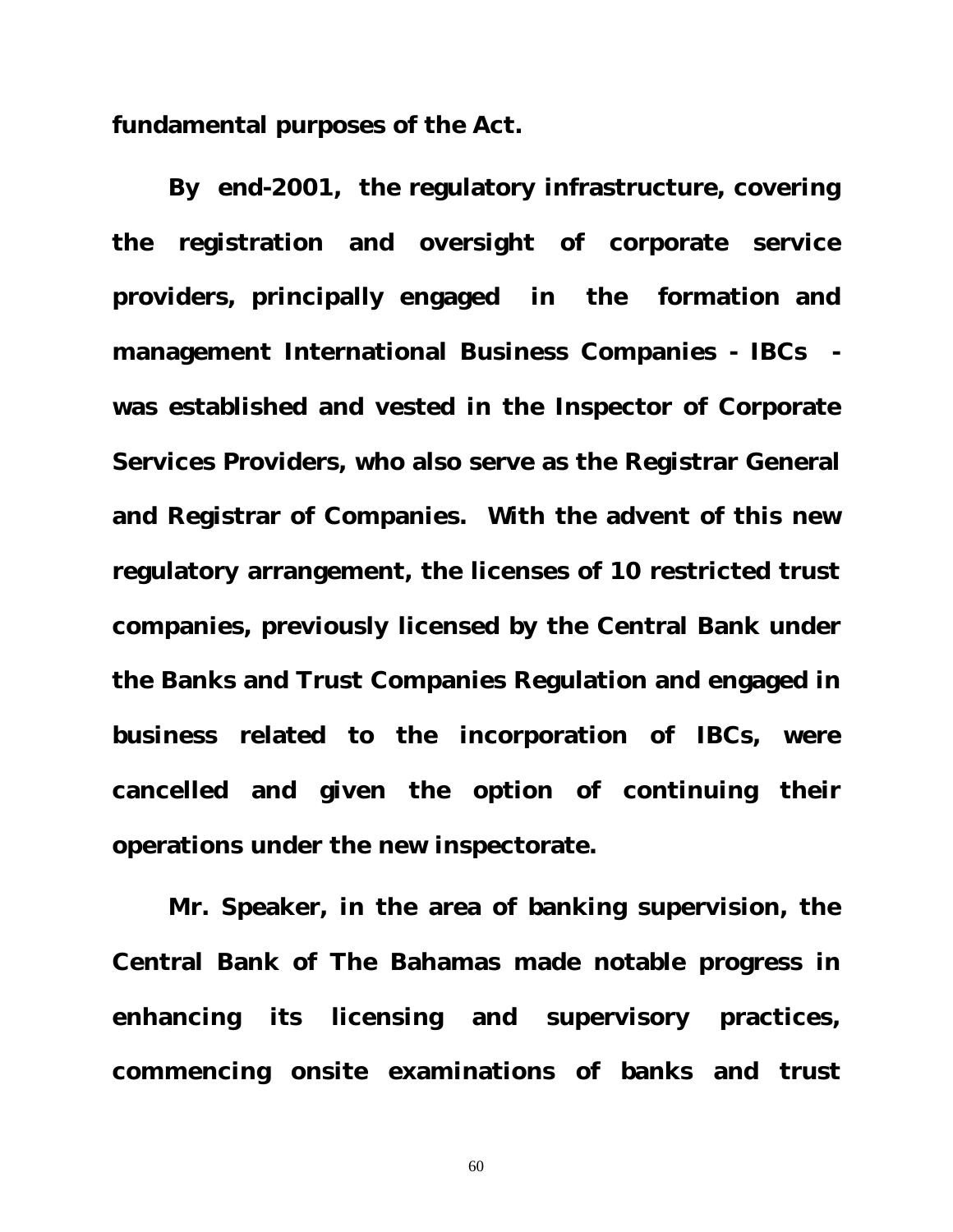**companies at the start of 2001. In this context, guidelines outlining requirements for the transition of publicly managed bank licensees to full physical presence were issued in the second trimester of 2001. Managed or "brass plate" operations which elected not to satisfy this requirement accounted for the majority of the 63 licences that were revoked during 2001. However, during this period nine (9) new licences were granted. As a result, the number of banks and trust companies licenced to operate from or within this jurisdiction decreased by only 54 to 356 in 2001. As of mid-May 2002, the total number of licensees decreased further to 321, reflecting an additional 36 revocations and one new licensee.**

**I am advised that so far, there has not been any aggregate employment reduction stemming from the introduction of the new regime. Preliminary results of the 2001 annual banking survey conducted by the Central Bank, show that in excess of 200 jobs were added to the**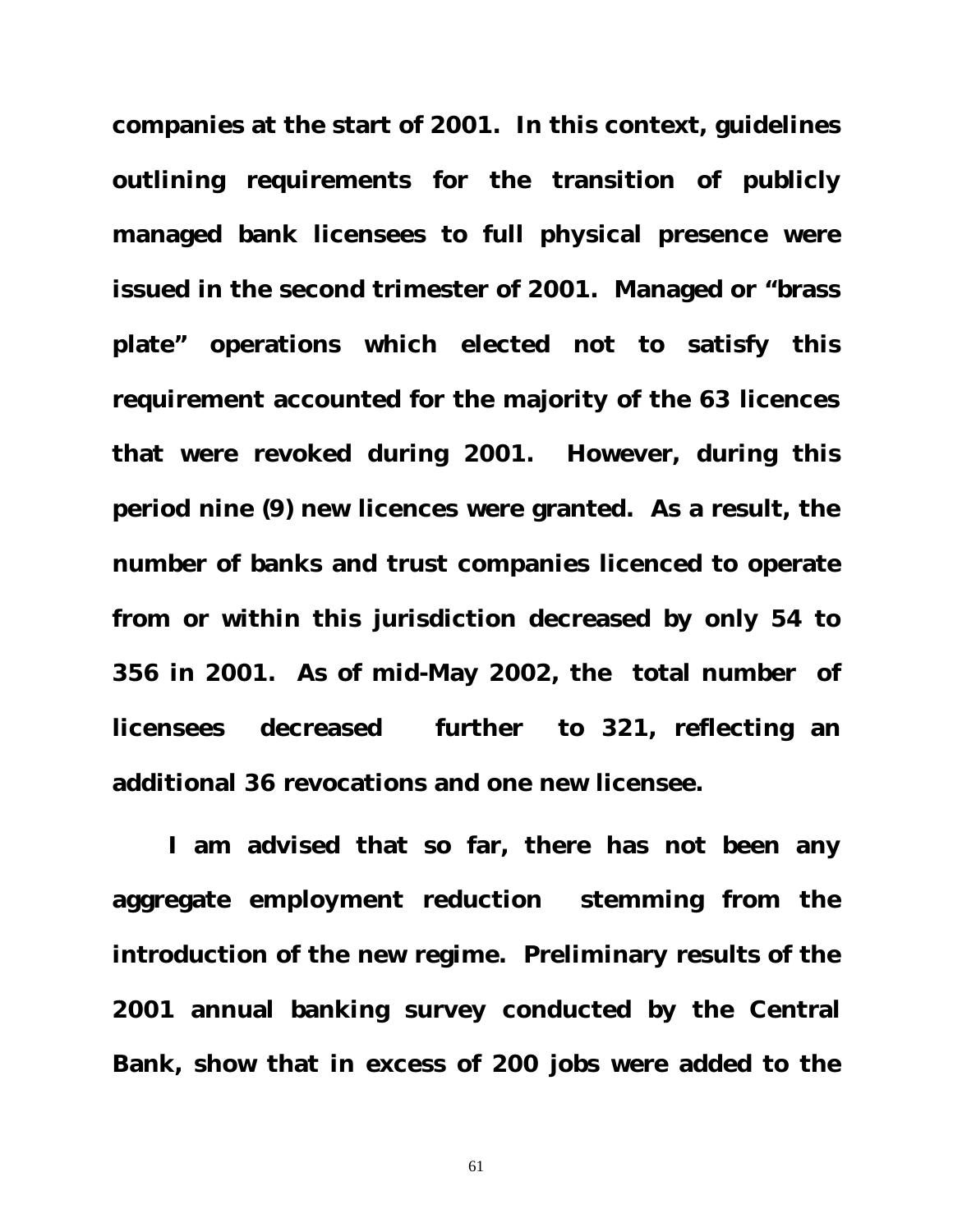**sector––of which almost 60% were filled by Bahamians. The banking sector's contribution to the economy rose by approximately 7.0% to an estimated \$432 million as a result of these employment adjustments, average compensation gains and higher administrative expenditure. These aggregate gains overshadowed a reduction in license fees collected by the government stemming from those operations that ceased, and given the timing of payments and a greater number of discontinued licences last year, an even larger revenue reduction is expected for 2002.**

**Indications are that the sectors' employment growth can be largely attributed to compliance staffing needs, although some gains were linked to the physical presence requirement. In particular, the number of institutions with a physical presence in The Bahamas increased to 221 from 213 in 2000, and a further increase is anticipated by end-2002 as more institutions meet the physical presence**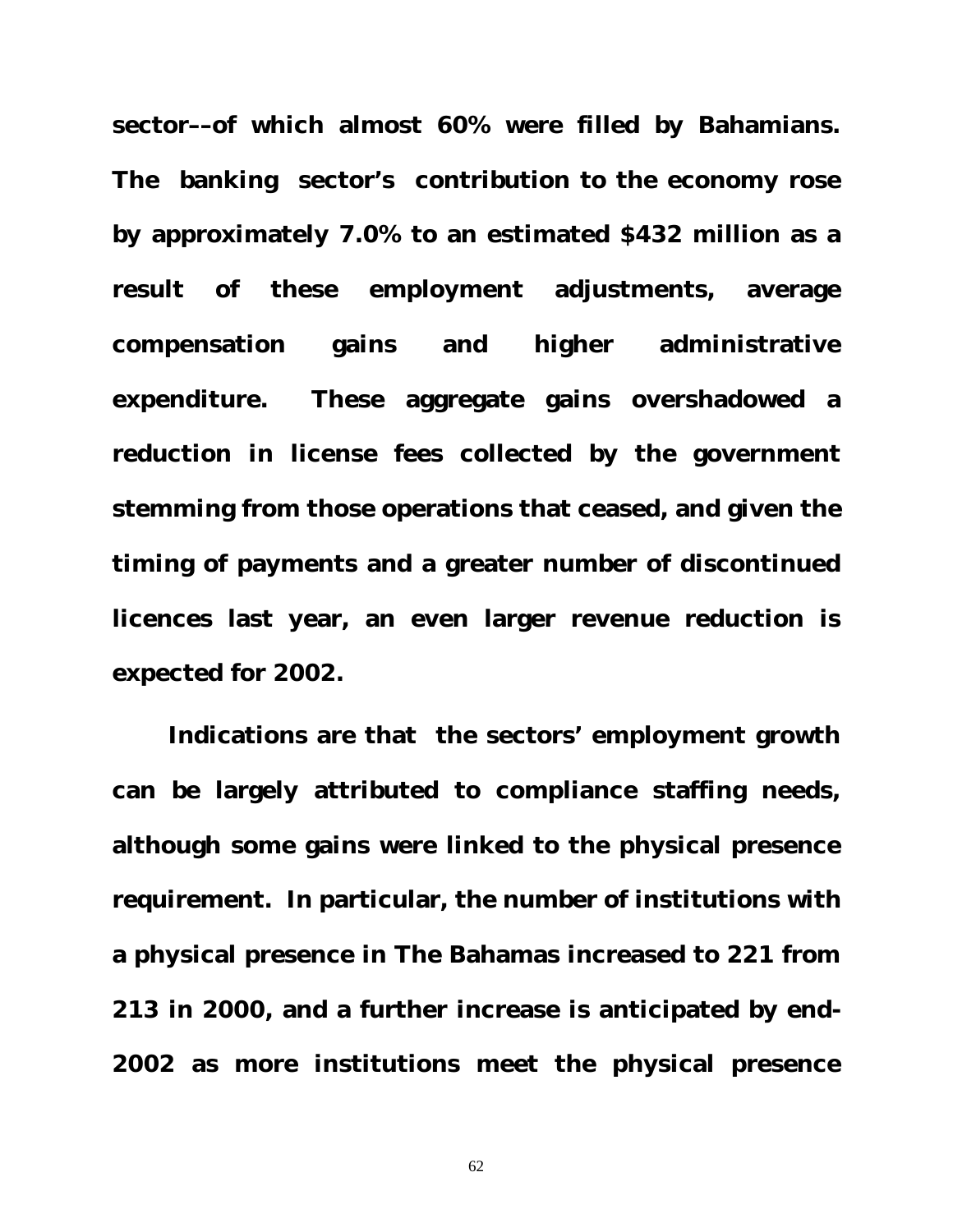**requirement. Even in cases where agency arrangements still exist––through other financial institutions with physical presence––the Central Bank has required the agents to increase the dedicated staffing responsible for the affairs of managed operations, and to make such staffing exclusive.** 

**Mr. Speaker, a look at other key areas of financial sector activity would reveal that IBC business has been most impacted by the recent changes in the regulatory landscape. Reflecting a reduced rate of new incorporations and significant unwinding of existing companies, the number of registered IBCs was below 80,000 by year-end 2001 from approximately 110,000 in 2000. As regard mutual funds, the number of licensed funds operating from or within The Bahamas stood near 700 in December 2001, with managed assets in the region of \$90 billion as compared to a total of 716 active funds in 2000, with a slightly higher value of managed assets.**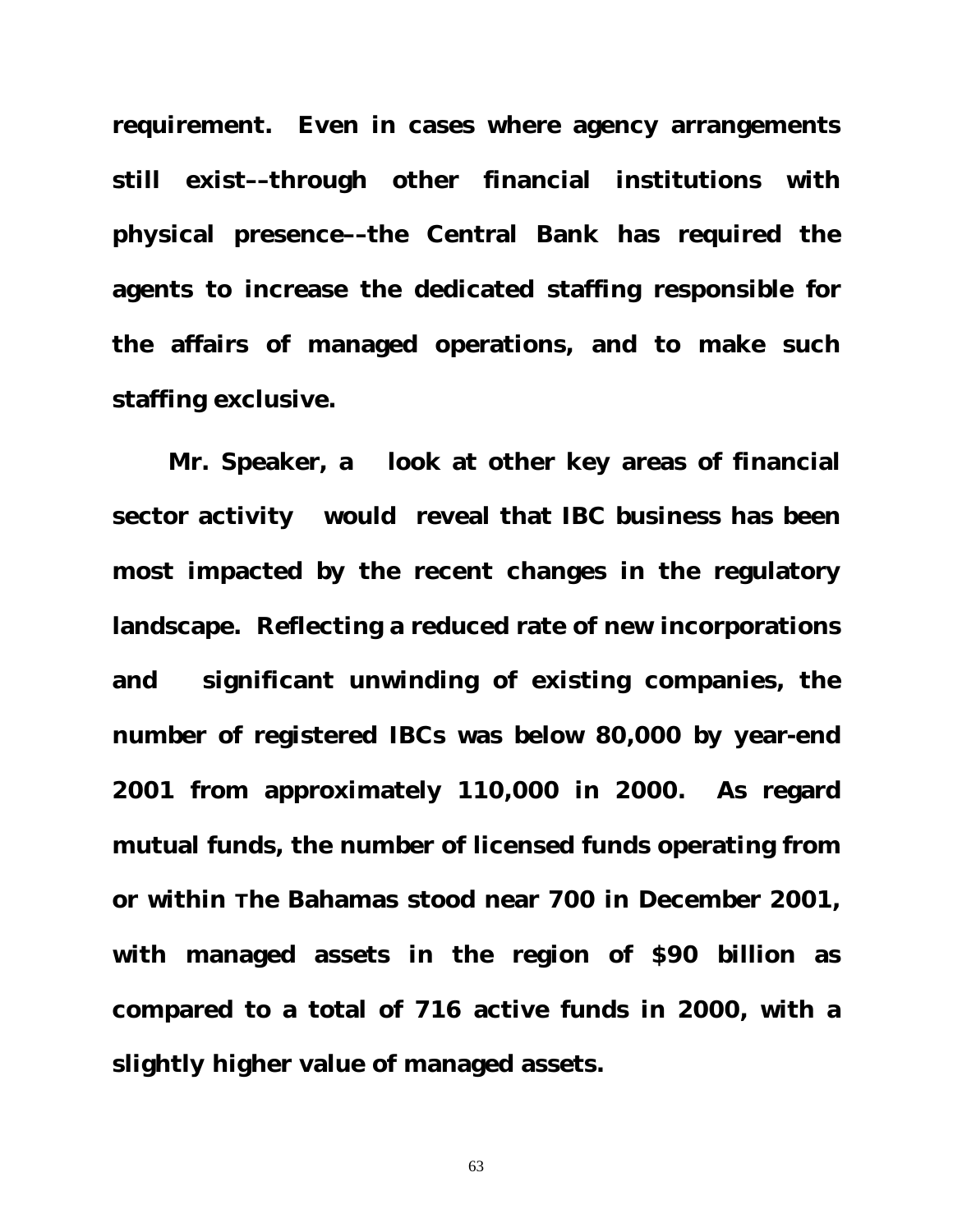**As I stated earlier in this Communication, the Government is concerned to ensure that while the financial services sector meets agreed international norms, the regulation of the sector is not unnecessarily burdensome as a result of over regulation and resulting costs which are higher than other jurisdictions. My Government recognises that this issue is of great importance to the financial services sector and that is why we are asking the IMF to provide the technical advice which we require to determine the overall structure of the regulatory environment and to test the implementation of the required standards and practices. The Government is seeking a consensus among all the players in the financial services sector that all aspects of the regulatory environment are absolutely essential, are fully costefficient and are capable of being implemented as required.**

#### ι *Capital Market*

**Mr. Speaker, the development of the domestic capital**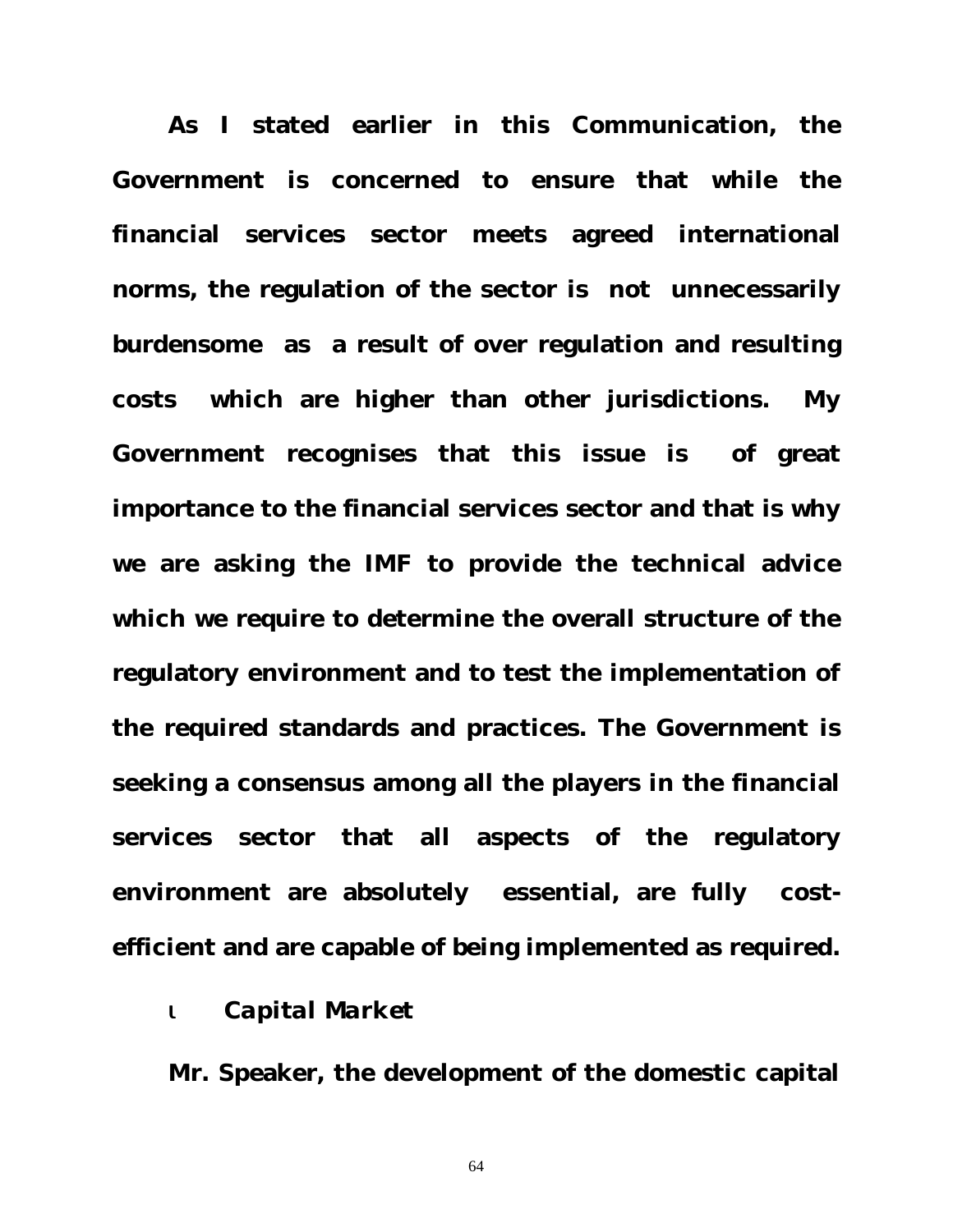**market is vital to fostering greater efficiency in the allocation of local savings. More recently, progress has been gauged in terms of activity on the Bahamas International Securities Exchange, BISX, and the over the counter securities trading market.**

**BISX, however, has been faced with mounting financial difficulties, which place the future of the exchange in jeopardy. The Bahamas International Securities Exchange, which was established in 1999 to offer a platform for trading in domestic and internal equity, and in Government debt and in international capital market instruments, has in the intervening period been beset by low transactions volume, few members and few listed securities. Additionally, the Exchange had and has a high cost structure. The result has been a lack of profitability, and the rapid depletion of its share capital. BISX is preparing a long-term viable business plan, based on a value added business development strategy for both**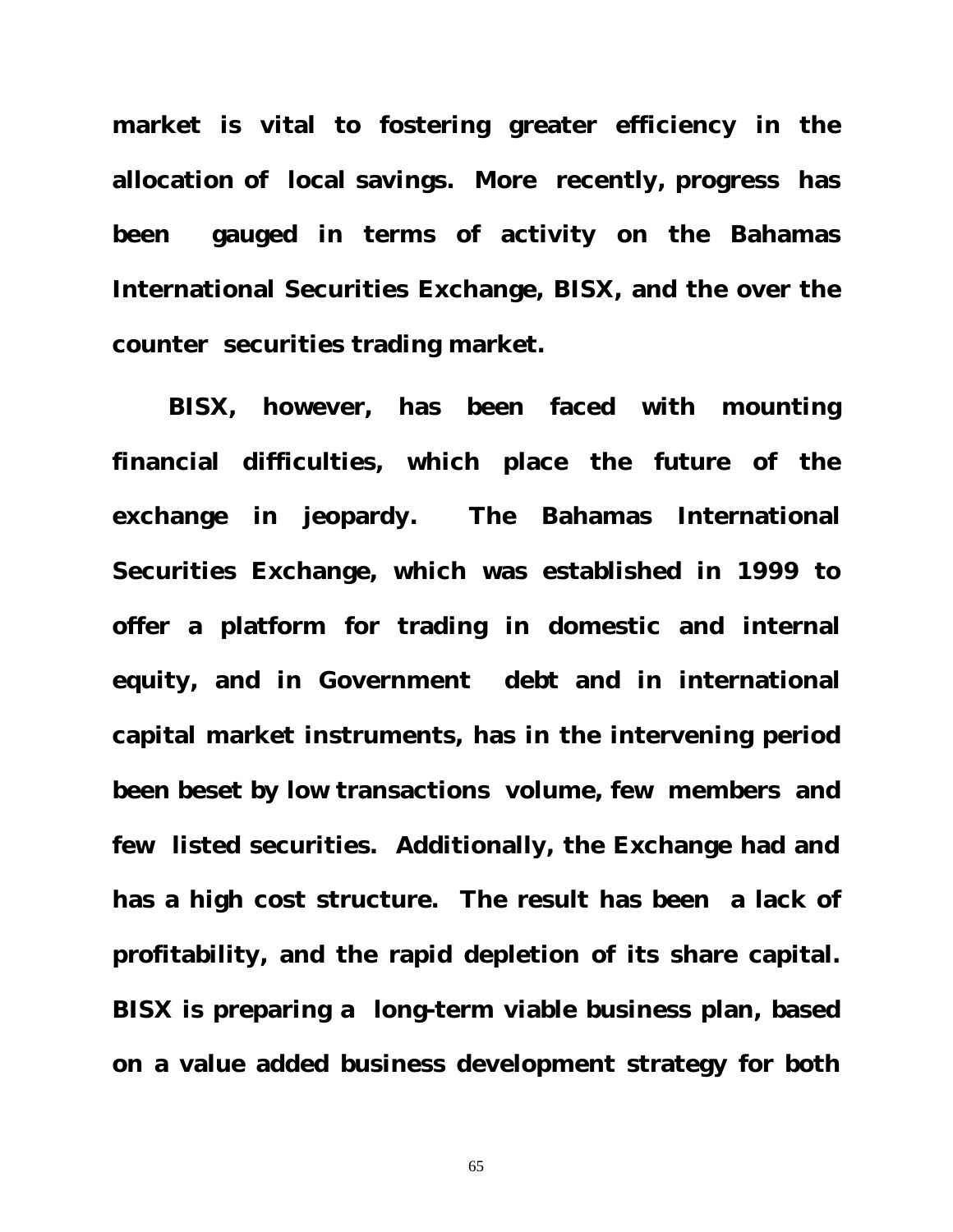**the domestic and the international components of the market. It is expected that the Board of BISX will finalize the business plan by the end of May, 2002.** 

**Mr. Speaker, 2001 capital market trends were underscored by a decline in average equity prices of some 2.1% according to the FINDEX share price index developed by Fidelity Bank & Trust International Ltd. This follows estimated price appreciations of 23.3% and 21.1% respectively, in the previous two years. BISX, meanwhile, gained two more listings (Freeport Concrete and RND Cinemas Ltd.) bringing the number of companies traded on the exchange to 17. As regards local capital raised, there were two initial public offerings (IPOs) during the year: a January 2001 equity placement of \$7.5 million by Freeport Concrete Ltd. and a \$25.0 million preference share issue in July by Caribbean Crossing Ltd., the Cable Bahamas Ltd.'s telecommunications subsidiary. Inclusive of over-the counter instruments, these brought the total**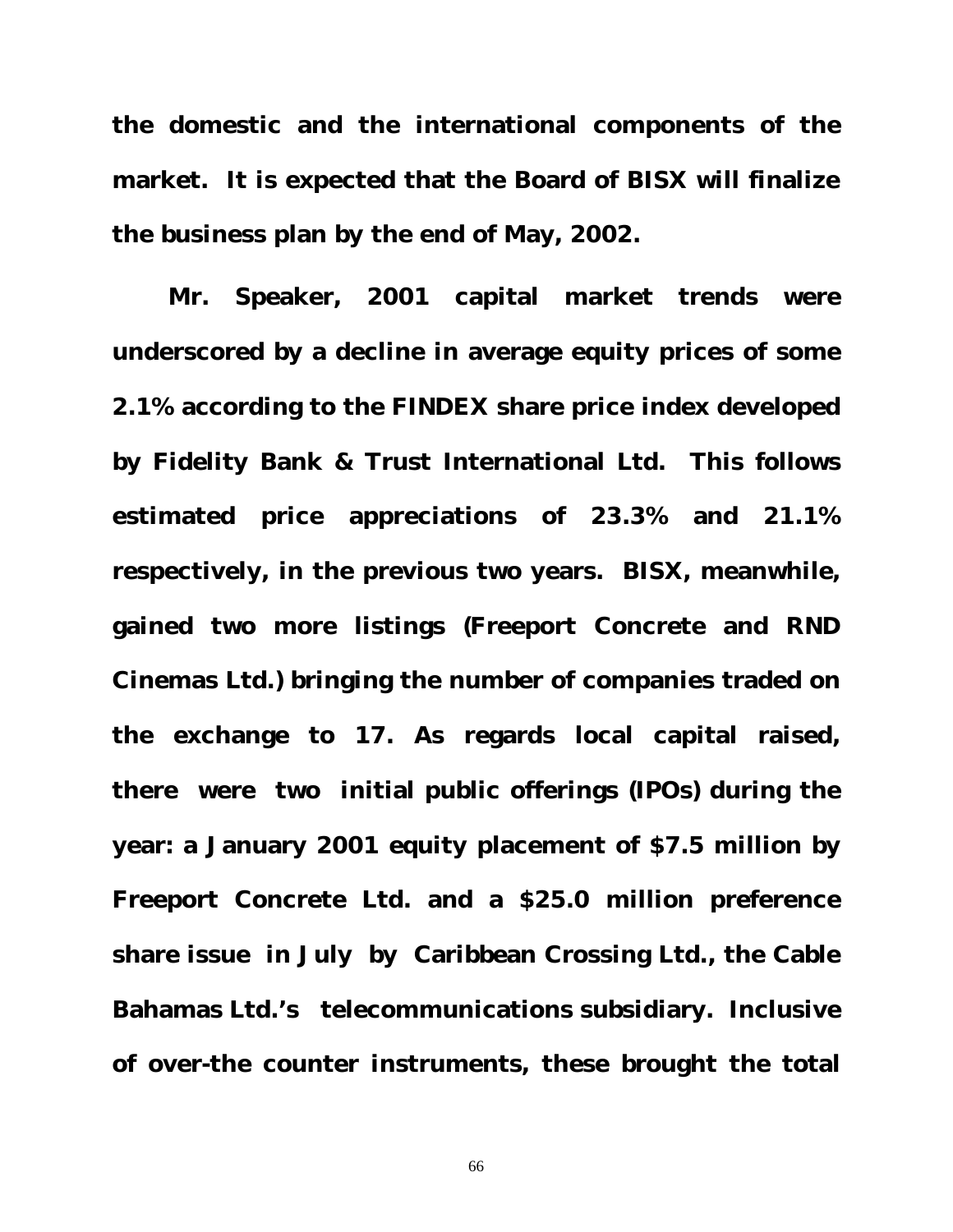**number of publicly traded entities to 23, of which two were mutual funds.**

### **FISCAL PERFORMANCE 2001/02**

**As I have already indicated, the terrible events of 11 September, 2001, had a major impact on the tourism sector of the Bahamian economy, and consequently on Government Recurrent Revenues. The shortfall in Government revenues is likely to be of the order of \$100million as compared with the original 2001/02 Budget target. It might be argued that the original Recurrent Revenue Estimates in the 2001/02 Budget were optimistic bearing in mind that the US economy was slowing significantly, and that there were considerable uncertainties about the possibility of US and global recession. However, the real point is that the shortfall is without precedent.** 

**In addition, the previous Administration implemented a special package to promote the tourism sector in an**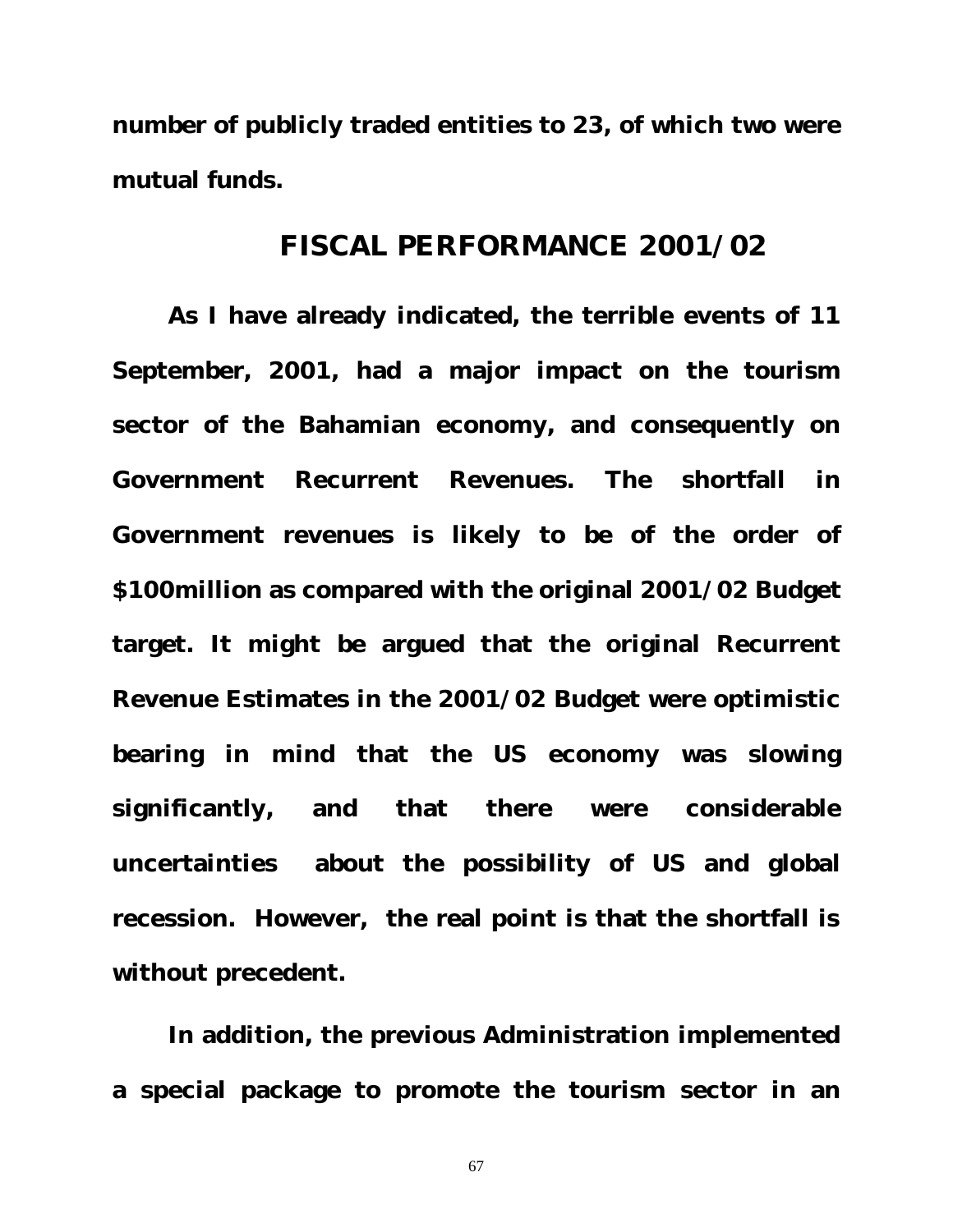**attempt to at least partially offset the impact of the terrorism outrages on the tourism sector of The Bahamas. Other expenditures were also incurred and these are provided in the Supplementary Estimates being presented to Parliament today along with this Communication.** 

**Instead of the overall fiscal balance targeted by the previous Administration, a medium-term objective which my Government fully supports, the outcome is likely to be a GFS Deficit of the order of 3% of GDP.** 

**Thus, my Government inherited from the previous administration a severe fiscal situation.** 

**I emphasise that my Government is committed to restoring overall fiscal balance as soon as it can possibly be managed. The objective of overall fiscal balance is not an economist's abstraction. It is essential because continuing GFS Deficits add to the level of Government Debt, the servicing of which by way of interest and redemption payments uses up revenues which would**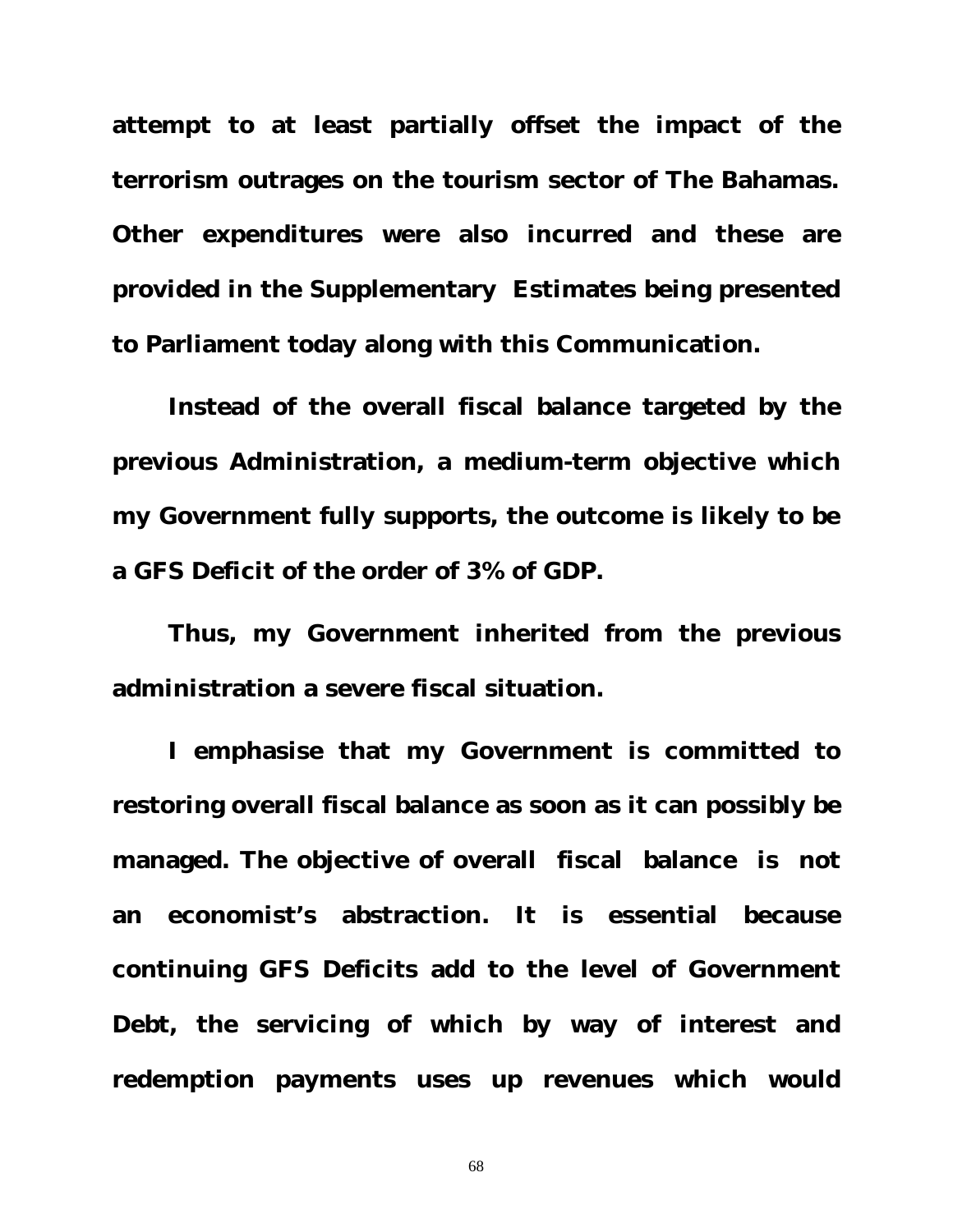**otherwise be available to finance other much needed Government services. Clearly, fiscal deficits over a long period of years would pose major fiscal problems because the servicing of the debt would pre-empt an increasing proportion of Government revenues. The principle of eliminating the fiscal deficit is not at issue but my Government would wish to reserve its position on the period of years over which the phasing and programming of the elimination of the GFS Deficit can be managed.** 

## **FISCAL POLICY 2002/03**

**The Minister of State in the Ministry of Finance, Senator the Honourable James H. Smith, in his National Address set out the economic and fiscal background to this Budget.**

**The Minister of State outlined the deterioration in the public finances which had followed primarily as a result of the impact of the terrorism events of 11 September, 2001. Furthermore, he drew attention to the uncertain prospects**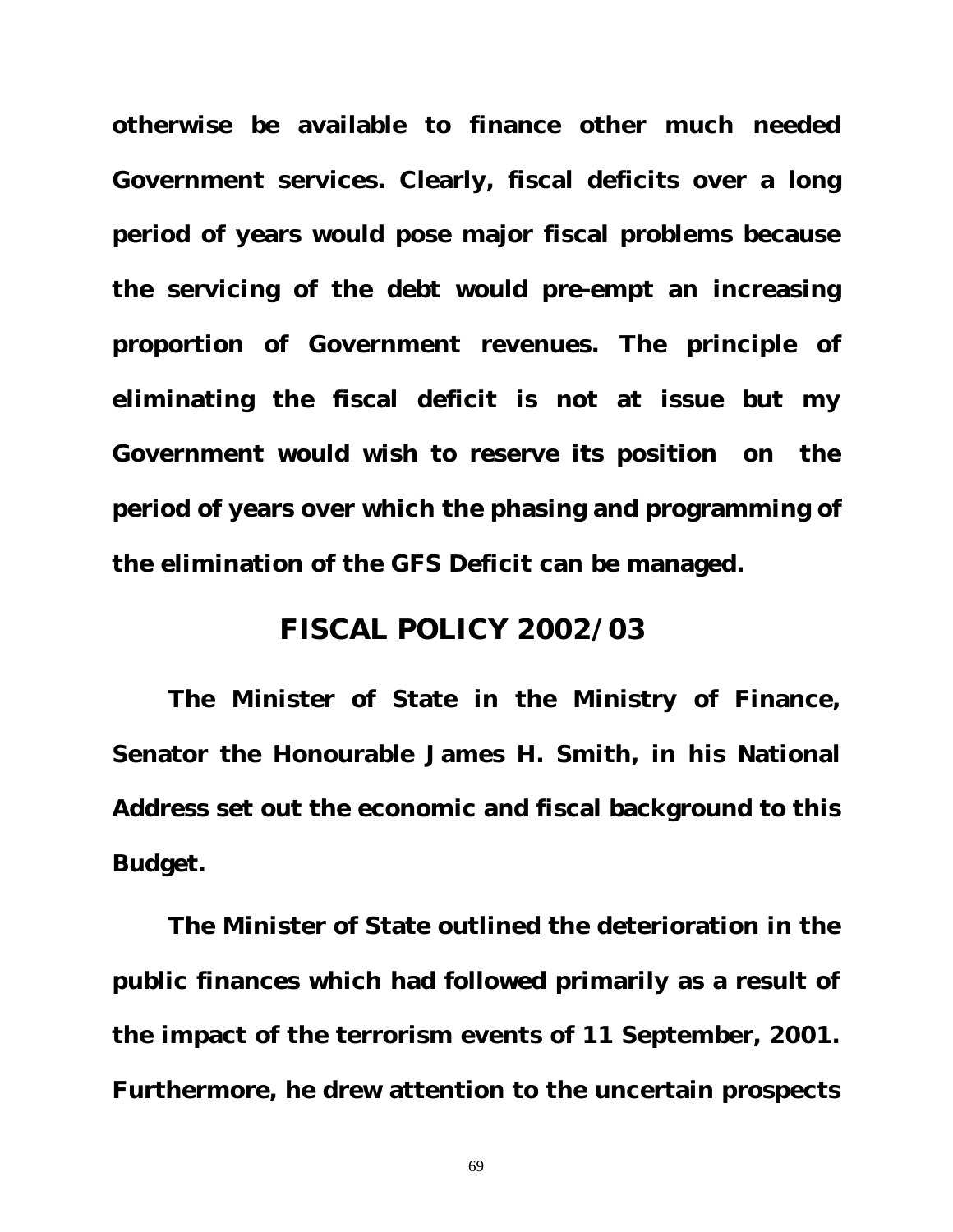**for the early, full and sustained resurgence of the US economy. Because of the weakness in the US recovery, the it was indicated that strong growth in Government revenue in 2002/03 is unlikely. The weakness of the revenue position had already made a severe impact on the fiscal position in 2001/02, requiring borrowing of \$125million to make good the revenue shortfall.** 

**The Minister of State considered that moderate economic growth is feasible in 2002/03, with some resulting increase in Government revenues. This increase in revenue will be sufficient to finance ongoing commitments, enable a start to be made on eliminating the fiscal deficit, and provide a small margin for implementation of the Government's programme set out in**  *Our Plan.* **He cautioned, however, that until there is clear and complete recovery in the economic environment with resulting increase in revenue buoyancy, it would be desirable to proceed cautiously and carefully in planning**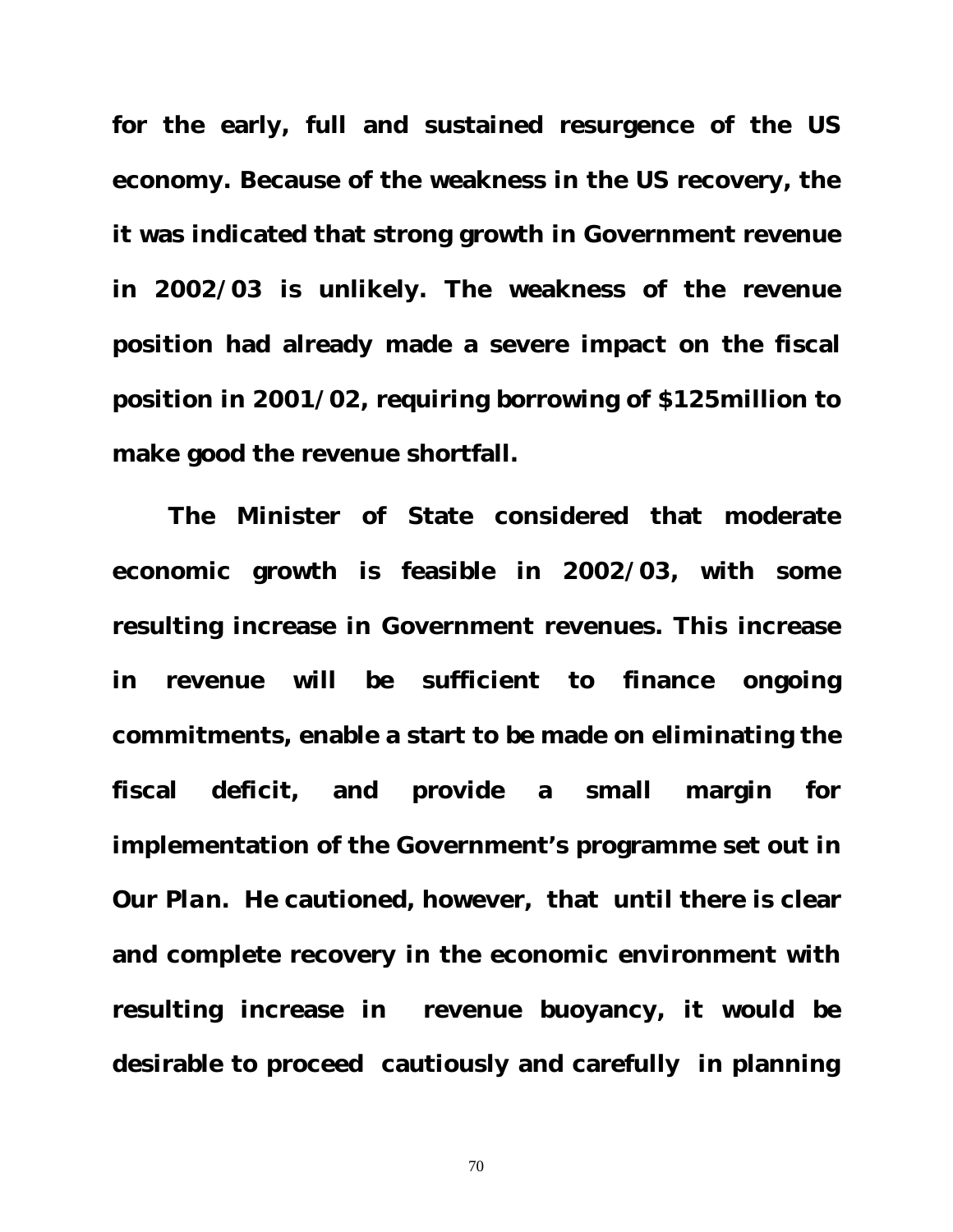**new Government programmes.** 

**My Ministers and I are in full accord with the statement of the Minister of State on the economic and fiscal position, and we have planned the 2002/03 Budget accordingly.** 

**Therefore, the 2002/03 Budget is aimed at reducing the GFS Deficit from the high level of 2001/02, at meeting ongoing commitments, and at making a solid and careful start on the implementation of** *Our Plan***.** 

# **MAIN FEATURES OF THE 2002/03 BUDGET**

**I propose at this point in this Communication to outline for the information of this Honourable House, the key features of the 2002/03 Budget. During the course of the Debate on the Budget in the coming weeks, each Minister in my Government in the House or in the Senate will describe in detail the present position of his or her**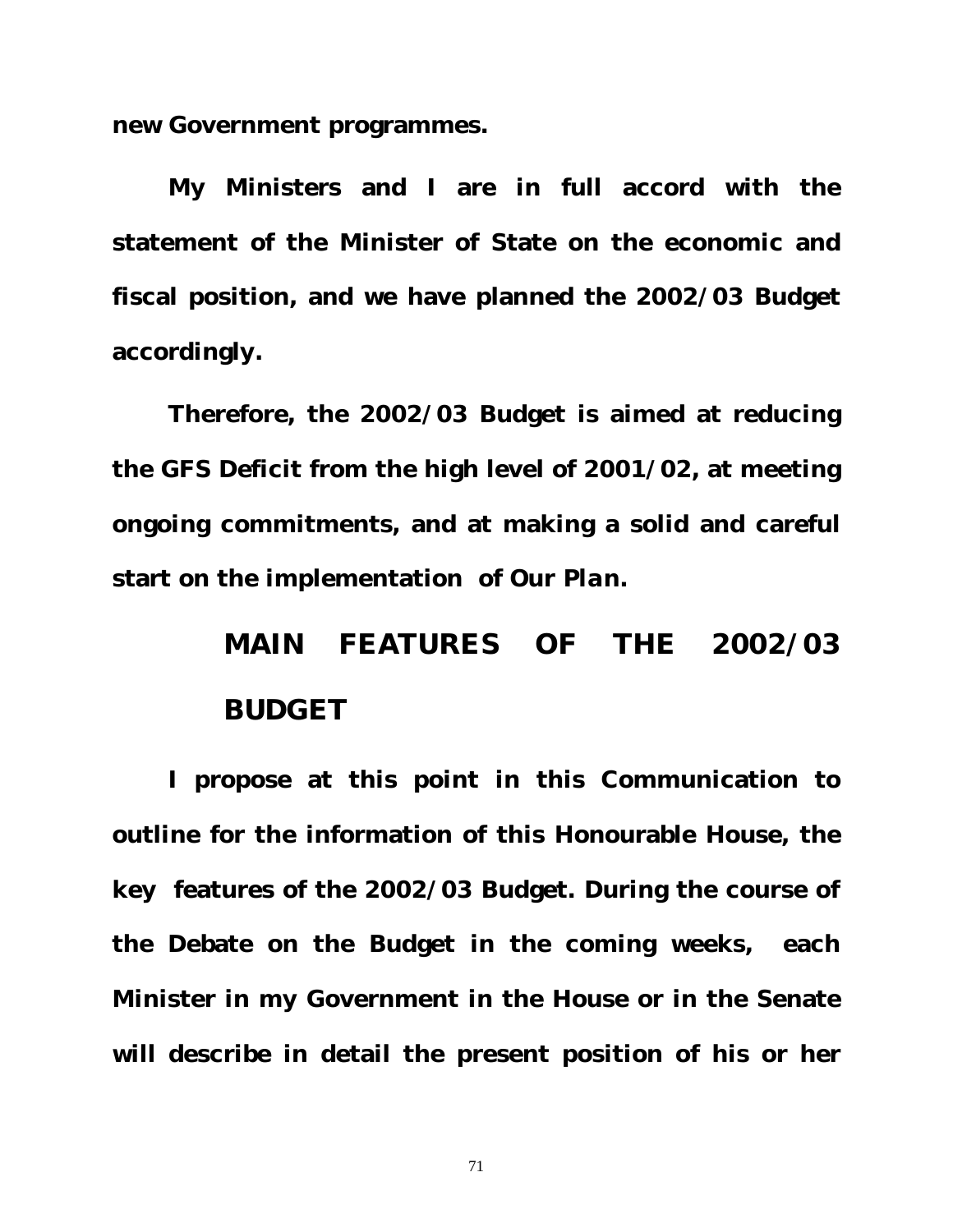**portfolio and the proposals which they envisage for implementation during the period ahead subject to resource and administrative constraints being met.** 

**The Ministry of Finance Head, Head 21, includes a provision of \$10million for the commencement of implementation of the commitments in the** *Speech From The Throne* **and** *Our Plan.* **The provision will enable a substantial start to be made on the implementation of this Government's programme. Moreover, according as we can reduce or eliminate costly and irrelevant programmes of the previous Government we will use the resources released to implement our own programme.** 

**In addition to the provision of \$10million in the Ministry of Finance Head, a sum of \$1million is provided in the Capital Head for the Ministry of Agriculture, Fisheries and Local Government, to enable the Minister to proceed with his plans for assisting diversification.**

### *Major Features of Recurrent Expenditure*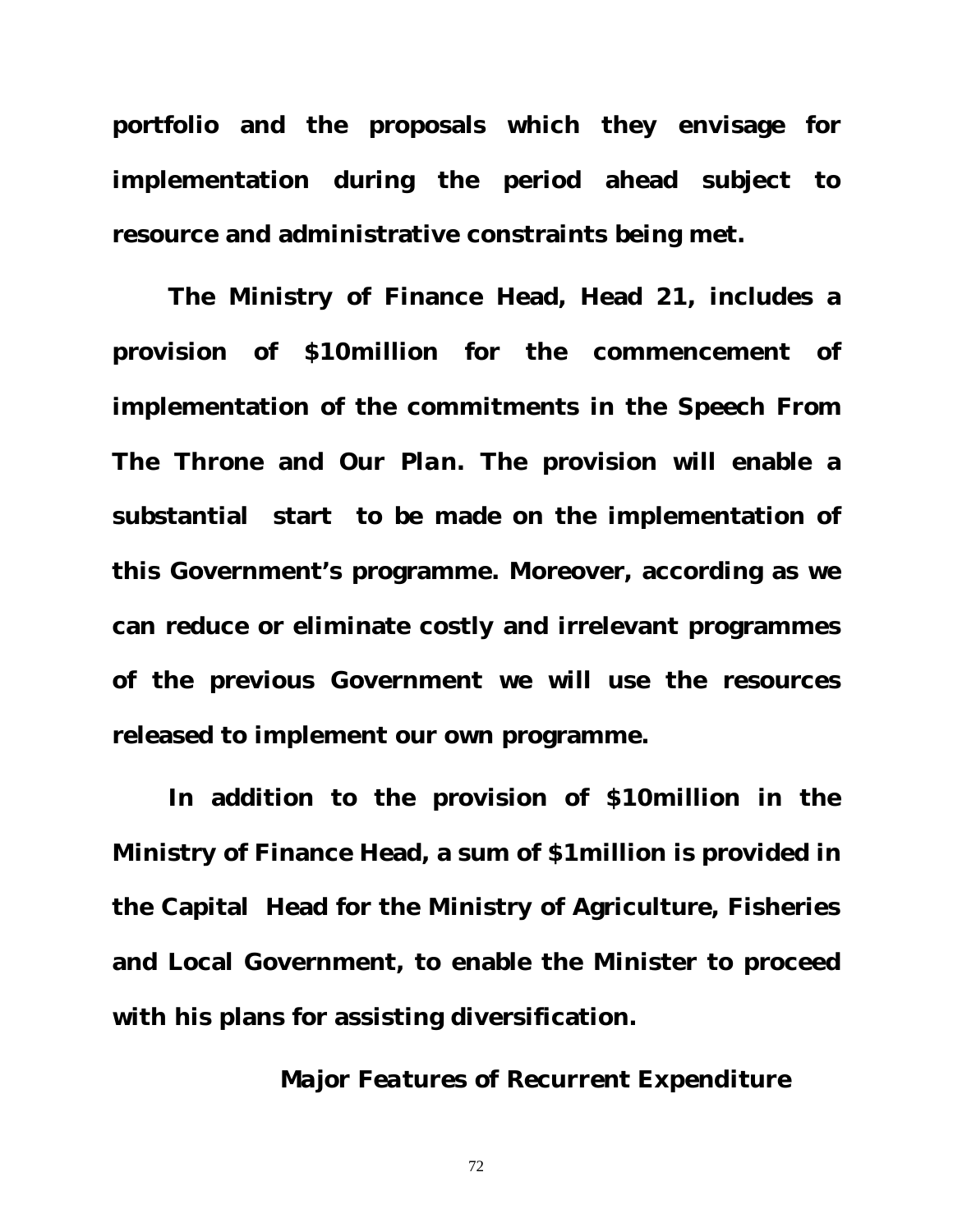**The total amount of Recurrent Expenditure is \$1,035million, an increase of \$40million over the original 2001/02 Budget. The major recurrent expenditure provisions are:-**

- ι **\$174.3million for Interest and Redemption of Public Debt. This number shows the importance of containing Government debt and using available resources for the most productive purposes.**
- ι **\$128.6million for Security, including \$82.7million for the Police, \$28.3million for the Defence Force, and \$13.7million for Prisons. This group of services is of crucial importance in ensuring the security of persons and property in The Bahamas.**
- ι **\$21.3million for Works, which is a key area in ensuring that the nation's infrastructure is in good condition.**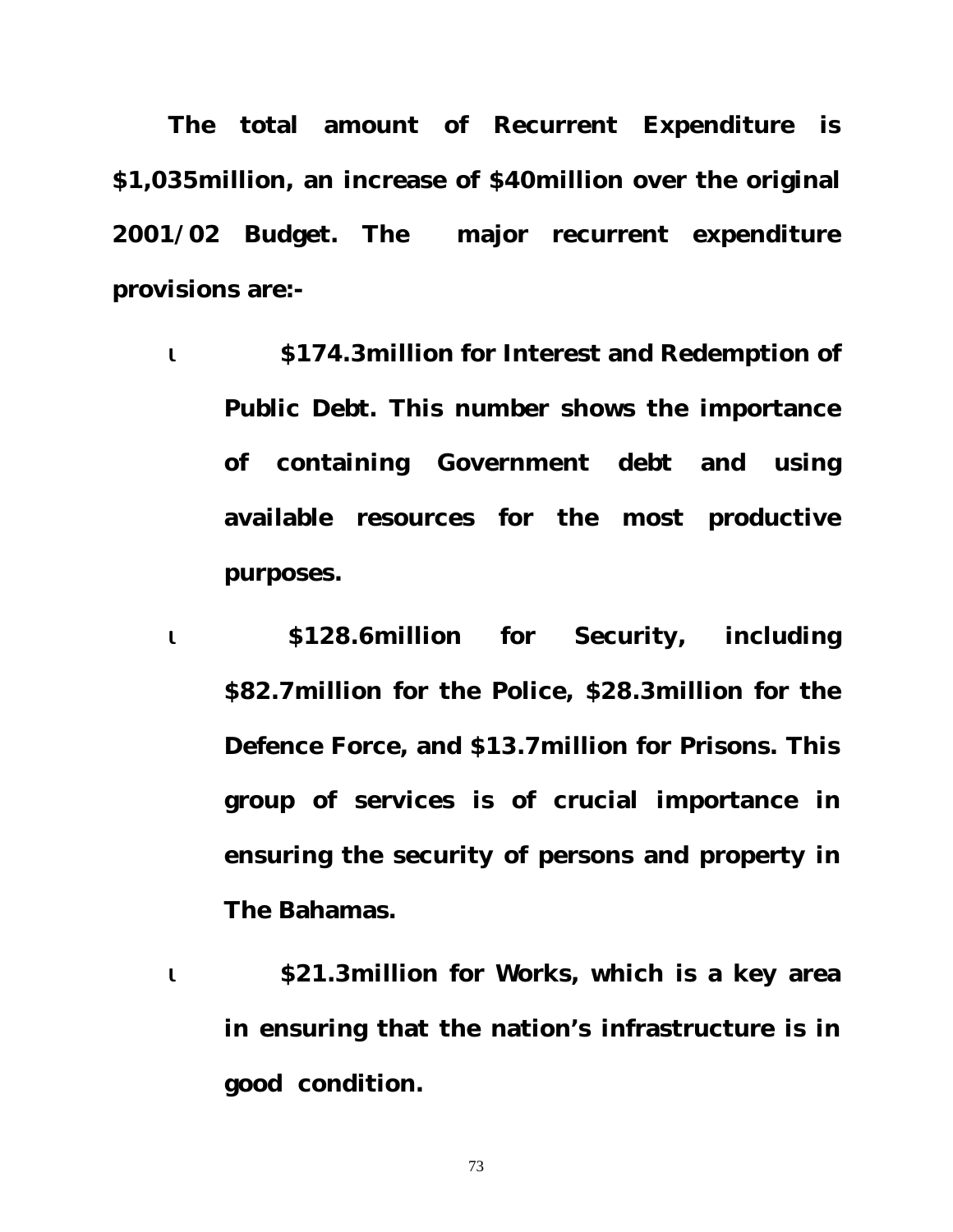ι **\$15.9million is being allocated for labour and immigration, crucial policy areas to ensure harmonious industrial relations and the bringing of the illegal immigration problem under firm control.**

- ι **\$73.3million for Tourism, bearing in mind that the Minister will be reviewing the most effective measures for further promoting and developing the industry.**
- ι **\$77.0million is for the Department of the Public Service and Foreign Affairs. The Department of the Public Service provision of \$64.2million is mainly for rents and pensions.**
- ι **\$20.4million for the judicial area, a reflection of the importance of this area. It is important to bear in mind that it is the intention of my Government to improve the working of the judicial system. As a separate issue, my**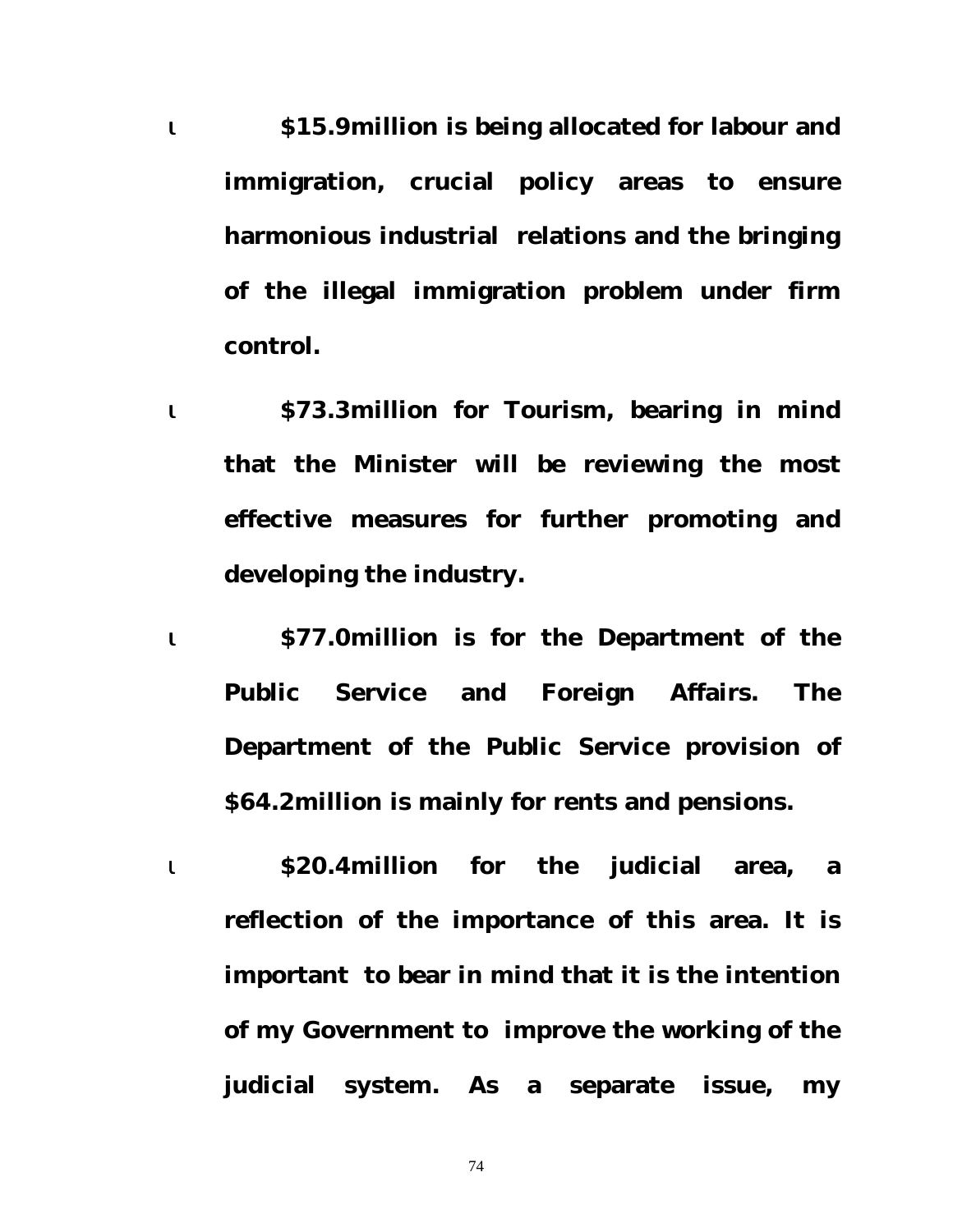**Government will review the procedures under the Financial Transactions Reporting Act so as to reduce costs and inconvenience without in any way compromising the effectiveness of the legislation to combat money laundering.** 

ι **\$ 192.9 million for education, including \$135.6million for the Department of Education, and substantial allocations for the College of The Bahamas and the Bahamas Technical & Vocational Institute. The College of The Bahamas will retain \$6.1million in fees. The amount for Education includes well over \$1 million in interest subsidy for the Education Loan Programme which my Government will be reviewing to make it more focussed and more equitable.** 

ι **\$3.6million is being provided for the new Ministry of Trade & Industry, which will be**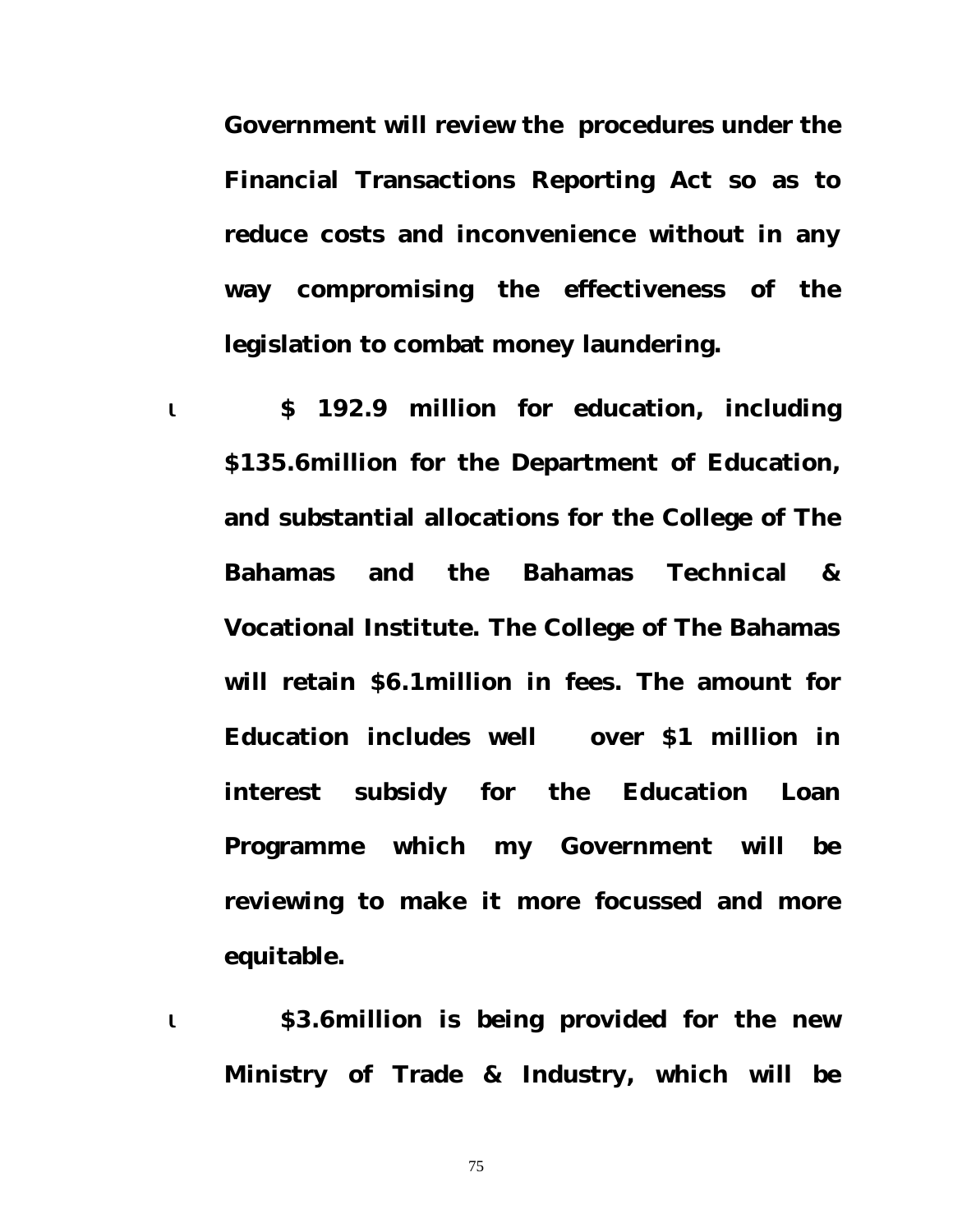**responsible for all matters in relation to trade negotiations within the context of the WTO and FTAA.**

ι **\$31.8million for agriculture, fisheries and local government. The sum of \$1million is being provided in the Capital Estimates for the commencement of the planned development of agro enterprises.**

ι **\$7.5million is being allocated for youth sports and culture; this is an important area bearing in mind that it is intended to encourage participation by Bahamians in sports and recreational interests, and the development of The Bahamas for sports training and preparation of all kinds.**

ι **\$25.6million for Social Services, an area to which my Government will be giving attention to ensure the relief of hardship especially among**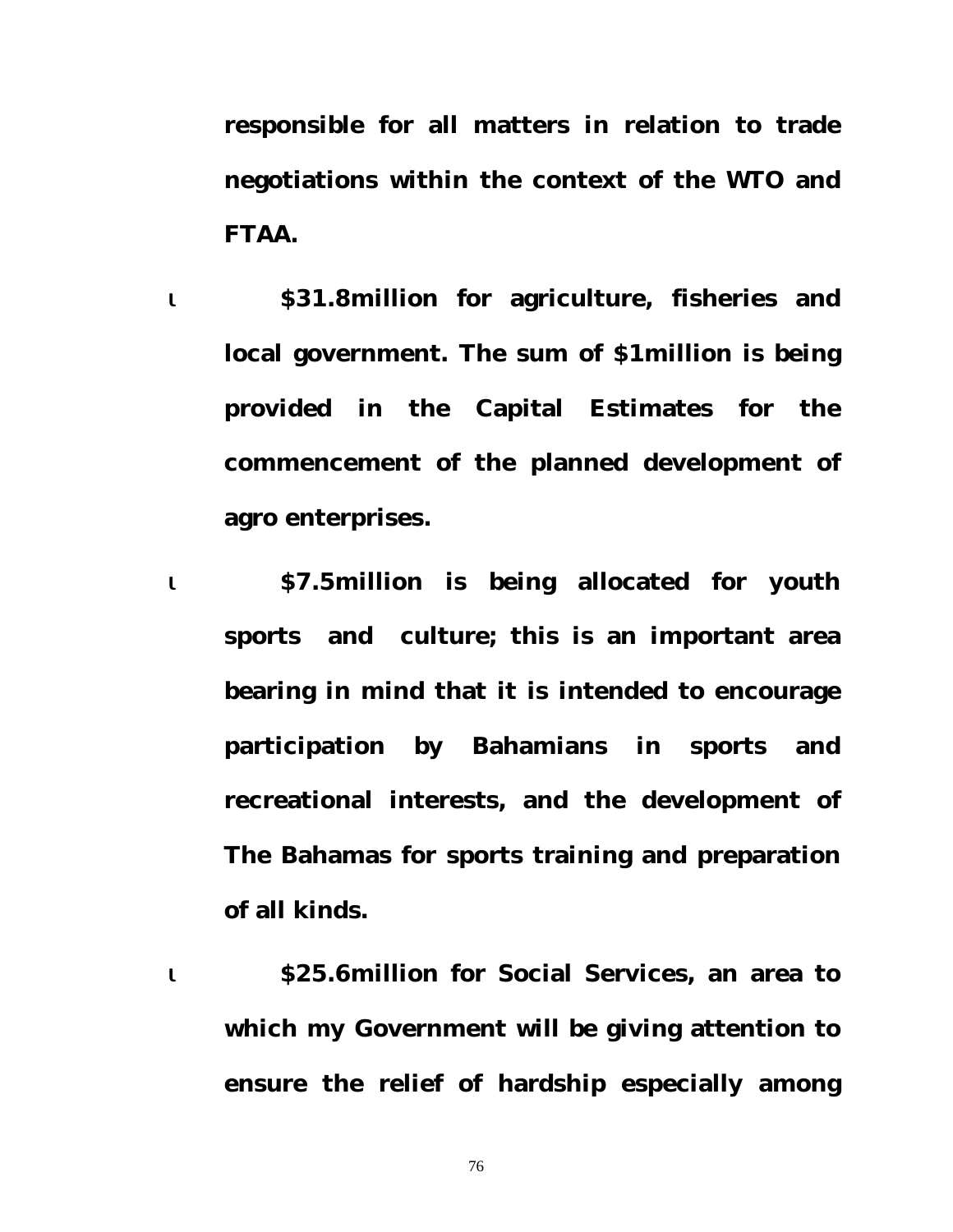**those families hard hit by underemployment and other social problems.** 

ι **\$43.2million for Transport, including \$3million for the Airport Authority which will retain fees of \$9.8million. As a Commonwealth of islands, dependent on tourism and other international services, the importance of efficient transportation facilities cannot be overstated.**

ι **\$3.9million is being allocated to the new Ministry of Financial Services and Investments; in this case the absolute amount of the allocation is no reflection at all of the dynamic role which this new Ministry will play in assisting the development of the financial services sector, promoting e-commerce, and encouraging investment in The Bahamas.**

ι **\$1.4million is being allocated for administrative services in relation to housing and**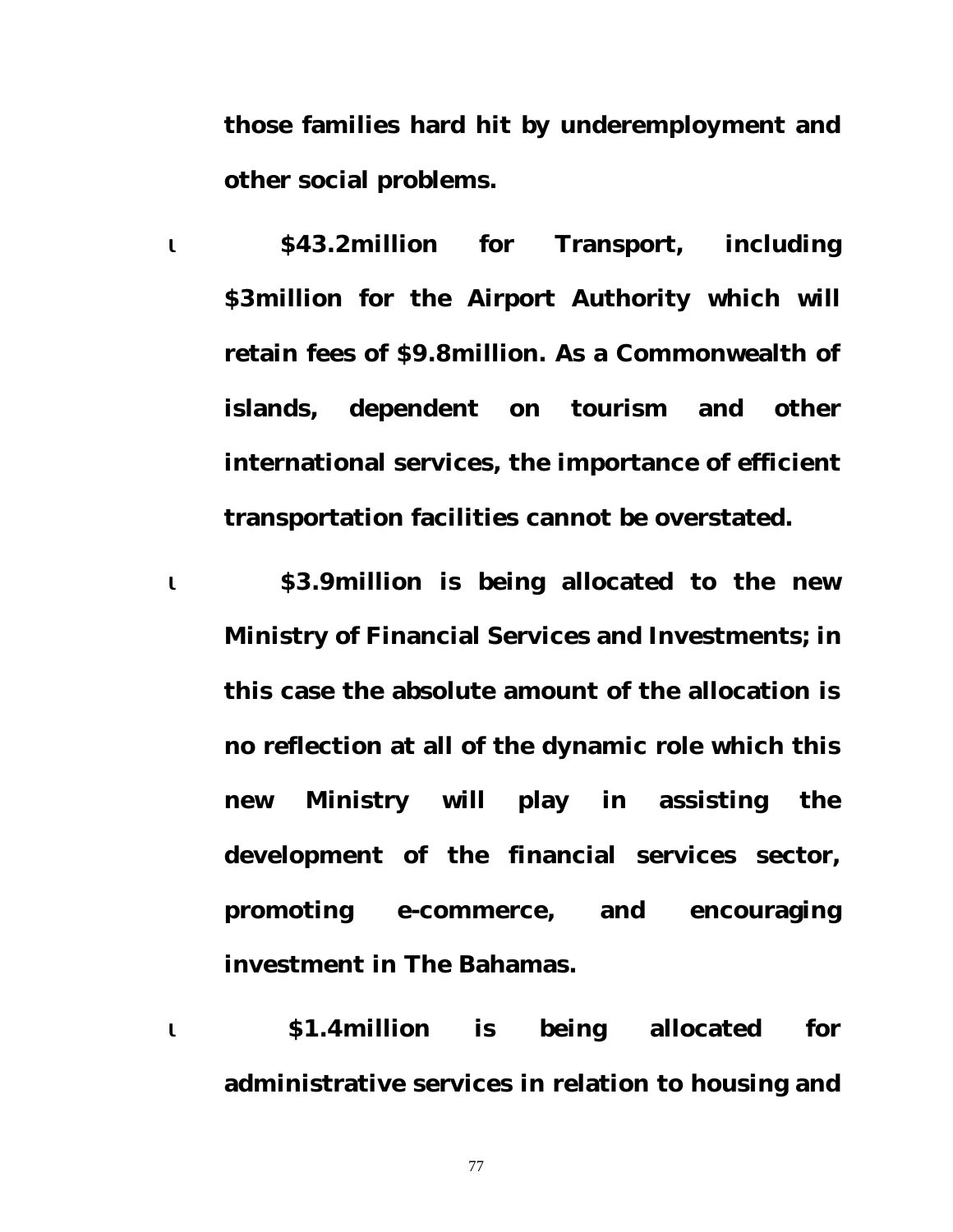**National Insurance, which expenditure does not take into account the major financial operations of the two important Public Corporations, the National Insurance Board and the Bahamas Mortgage Corporation which report to the Minister of Housing and National Insurance.** 

- ι **\$161.5million for Health services, of which \$105.9million is for the Public Hospitals Authority, which will also retain \$6.3million in fees. This is a major policy area which my Government is addressing across the spectrum to ensure that primary and acute health care is available to all Bahamians at reasonable cost.**
- ι **\$59.1million is included in the Finance group of Heads, including \$10million in the Ministry of Finance Head for the implementation of priority programmes from** *Our Plan,* **and \$5million to meet the anomalies in 2002/03. The Customs**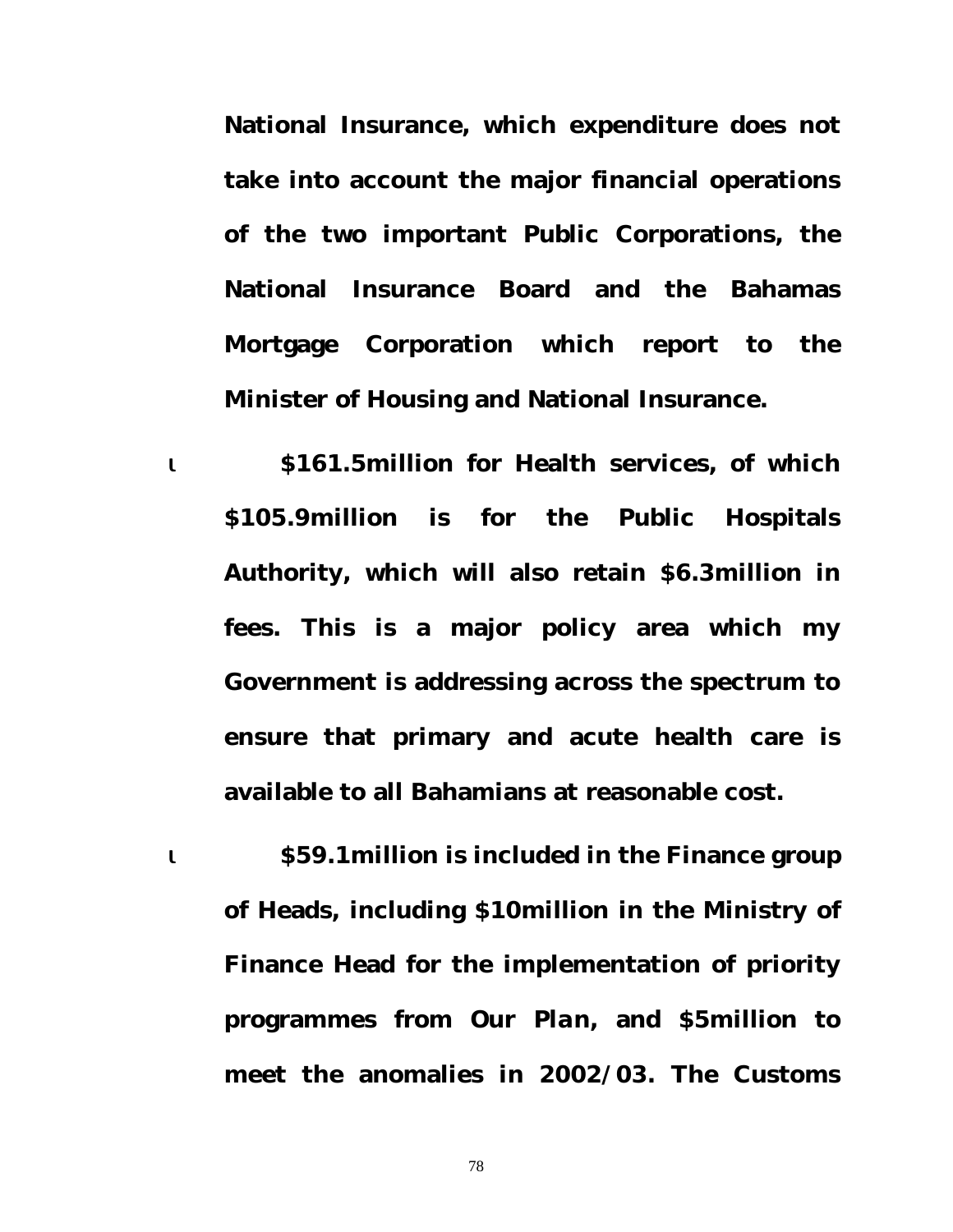**Department, which is the major revenue department of Government, will have an allocation of \$19.7million.** 

ι **other significant areas of expenditure include the various services falling under the authority of the Prime Minister and Cabinet portfolios** 

### *Main Features of Capital Estimates*

**The total provision for Capital Expenditure in 2002/03 is \$155million, which is \$25million over the original 2001/02 Budget.**

**The biggest single provision is \$60million for the Ministry of Works and Utilities. This allocation will be spent on infrastructure in New Providence and the Family Islands, including \$20million on New Providence roads, and on a variety of facilities through The Bahamas.** 

**\$20million will be spent on educational facilities, and \$6million on the solid waste project. The provisions in the Sundry Capital Expenditure Head under the Ministry of**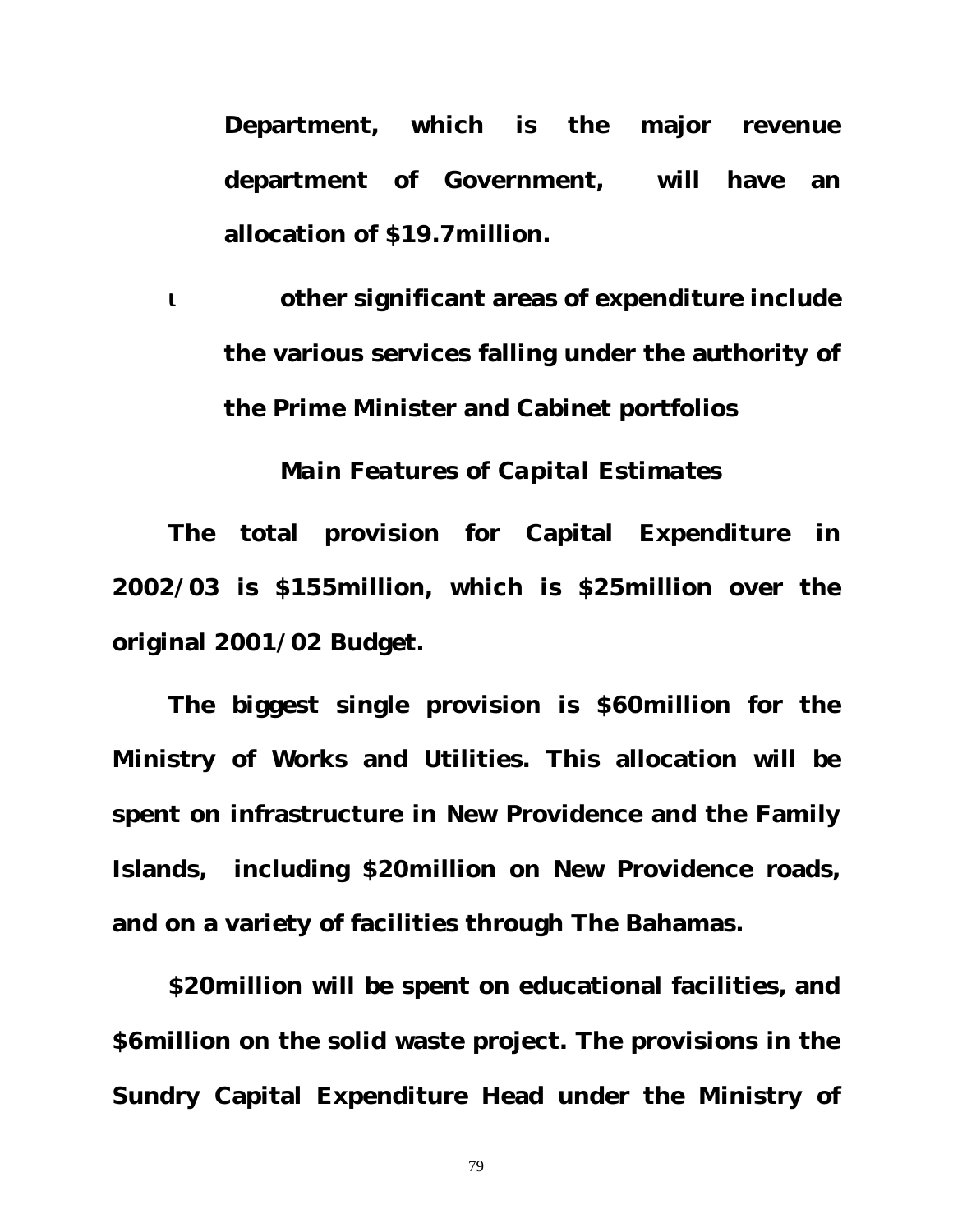**Finance include \$12million for Bahamasair, \$8million for the Water & Sewerage Corporation, and \$4million for the Broadcasting Corporation. This total of \$24million is the amount of Government subvention to these Corporations which, of course, provide important and essential services . Nevertheless, to restore fiscal balance over the mediumterm, it will be necessary to consider courses of action which would lessen the burden of these Corporations on the Consolidate Fund, and ensure that the more profitable Corporations make appropriate contributions.**

#### *Major Revenue Measures*

**This Budget contains no new taxes nor increases in existing taxes. On the contrary, this Budget provides for important revenue concessions aimed at moving the economy forward by encouraging investment, and providing relief from onerous tax burdens on households of modest means.** 

**One of the major revenue measures which we intend**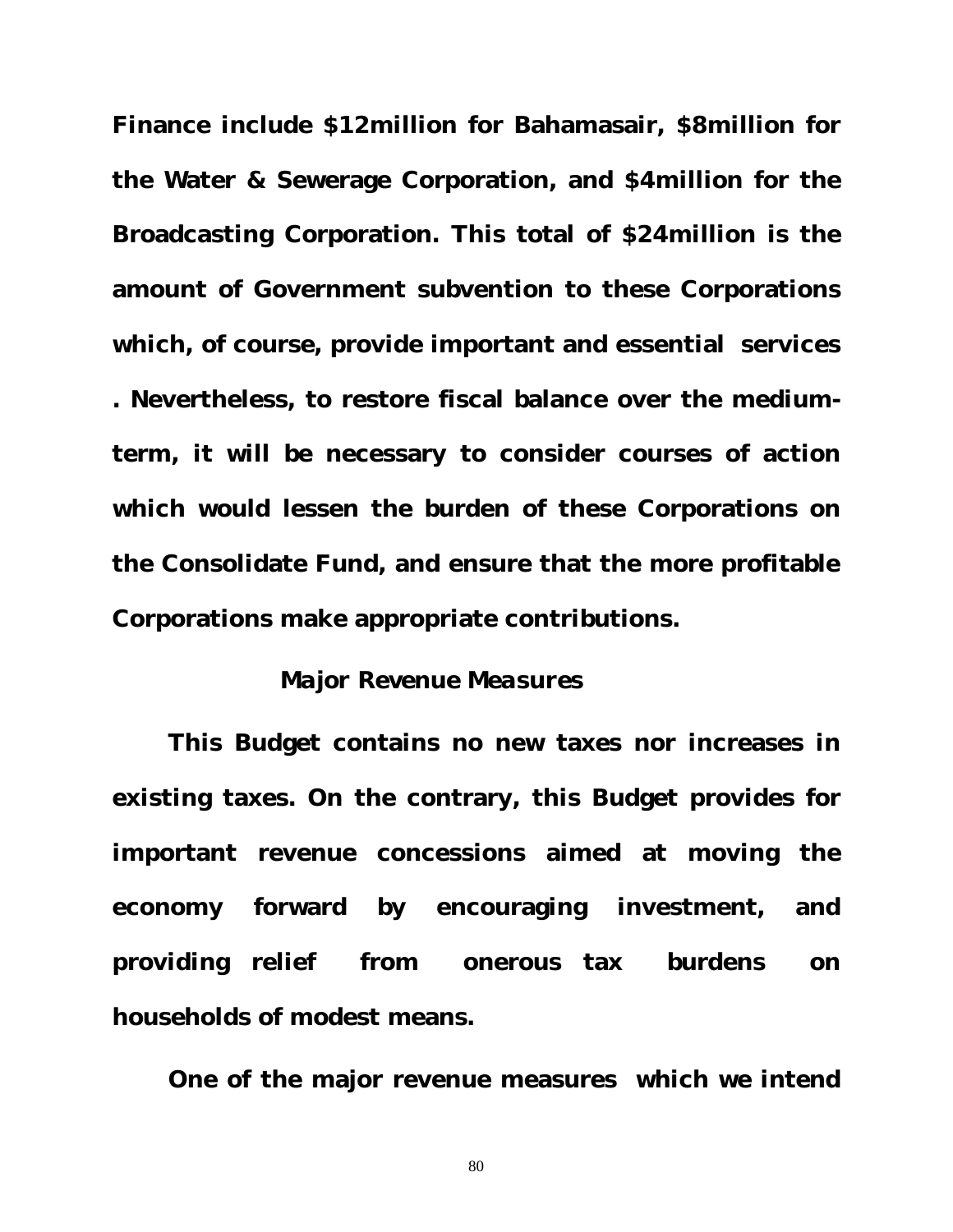**to implement is the creation of Economic Enterprise Zones in the more depressed Family Islands as announced in the** *Speech From The Throne.* **The legislation for this purpose will be placed before this Honourable House in due course. Under the proposed legislation, the materials for capital investments intended for sustainable economic activities will be exempt from Customs Duties and Stamp Duty on Imports for a period of 5 years.** 

**In the case of other Family Island which are presently benefiting from existing concessions, my Government is considering the extension of the period of these concessions but with the placing of safeguards to prevent evasion and misuse. The legislation for this purpose will be placed before this Honourable House in due course.**

**Legislation will also be placed before this Honourable House to give effect to tax-relief in respect of first time house buyers, and to relief on owner-occupied homes valued at \$250,000 or less, with a sliding scale of relief in**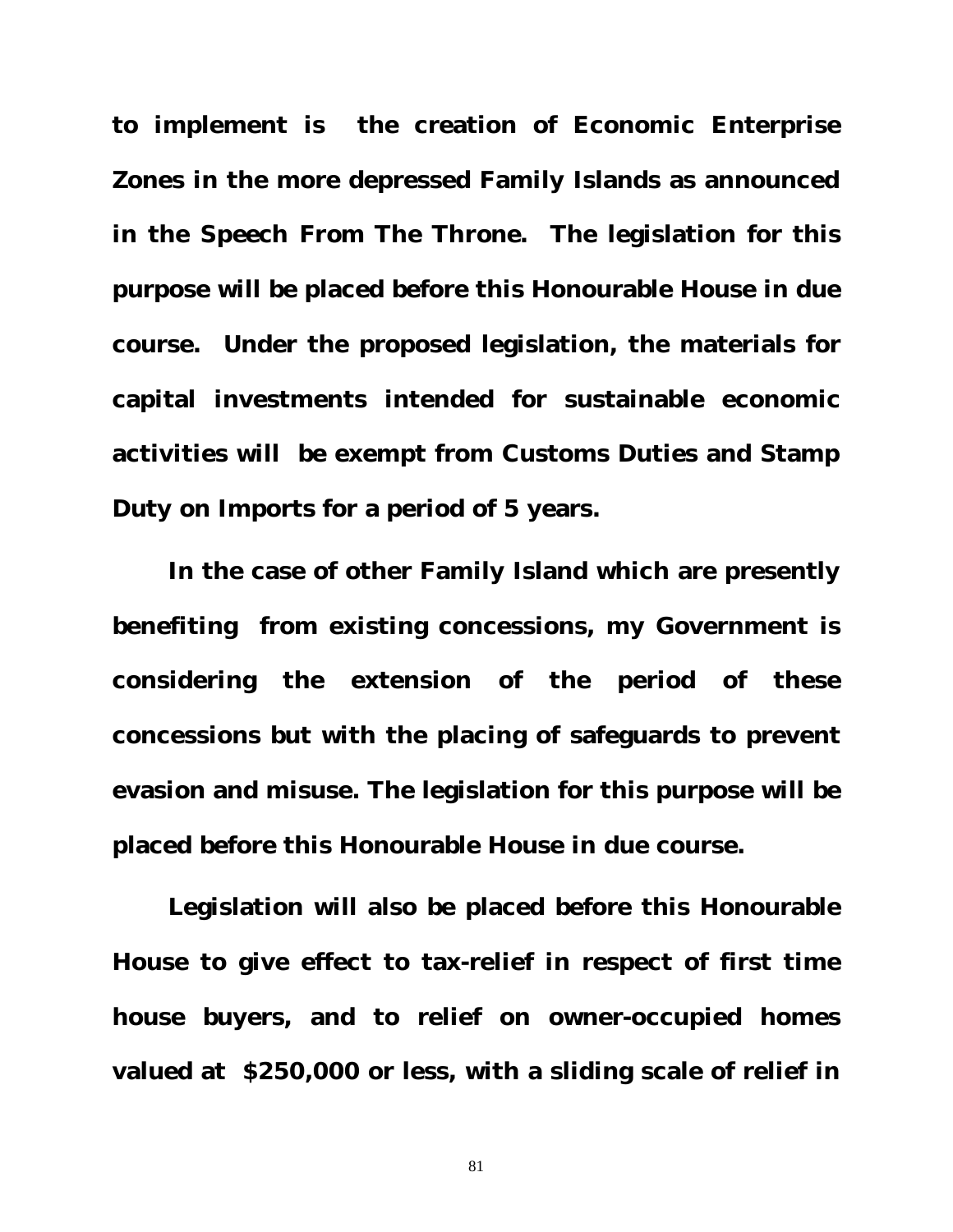**respect of higher valued homes. The legislation will also provide for a ceiling on real property tax for residential accommodation. In order to benefit from the concessions on Real Property Tax, the owner must be up-to-date with his tax obligations or make a payments plan with the agreement of the Real Property Tax Office to pay off the arrears over a reasonable period. We expect this incentive to encourage people to pay off their arrears quickly in order to benefit from the incentive, and this will enable the Real Property Tax Office to focus on non-compliant tax payers.**

**The 2001/02 fiscal deficit is of such dimensions that there is concern that the granting of tax reliefs can only exacerbate the problem. However, the main purpose of the tax reliefs is to stimulate economic activity and a more equitable distribution of the burden of taxation. Looking ahead, if these purposes are not quickly achieved, it may be necessary for Government to consider other measures**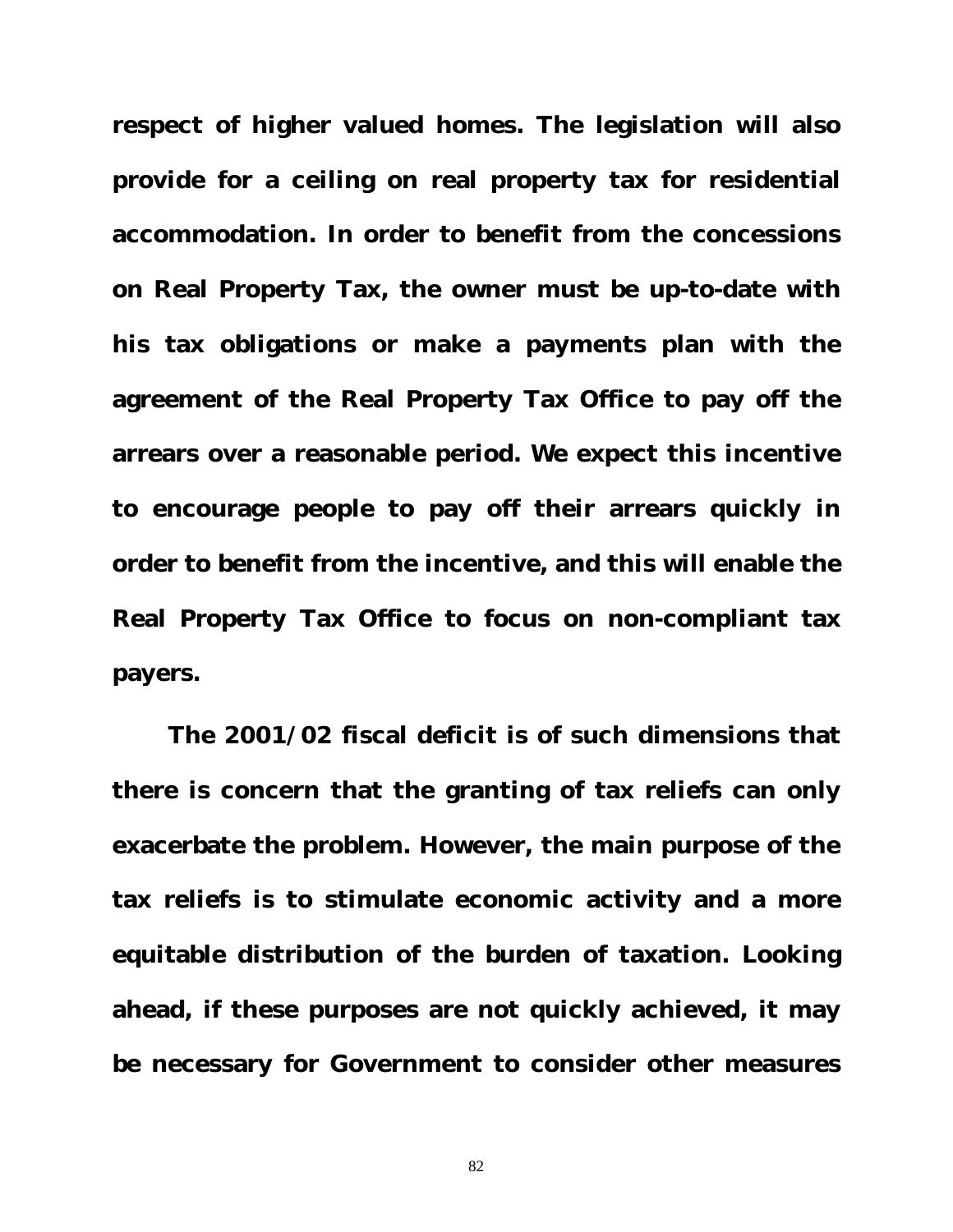**to strengthen the revenue position and accelerate economic growth and activity.** 

# **STRATEGIC ISSUES**

**It is clear that The Bahamas faces a number of strategic challenges in the year ahead.**

**One of the most important challenges is to demonstrate our commitment to fiscal prudence, while restoring, strengthening and diversifying the Bahamian economy, and progressively implementing the priority commitments in** *Our Plan* **according as financial resources become available. I believe that in the 2002/03 Budget which I am presenting to this Honourable House we are demonstrating this commitment.** 

**A second challenge is to ensure that the regulatory environment for the financial services sector is properly balanced in meeting established and universally agreed international norms while retaining and enhancing the competitive edge of the financial services sector.**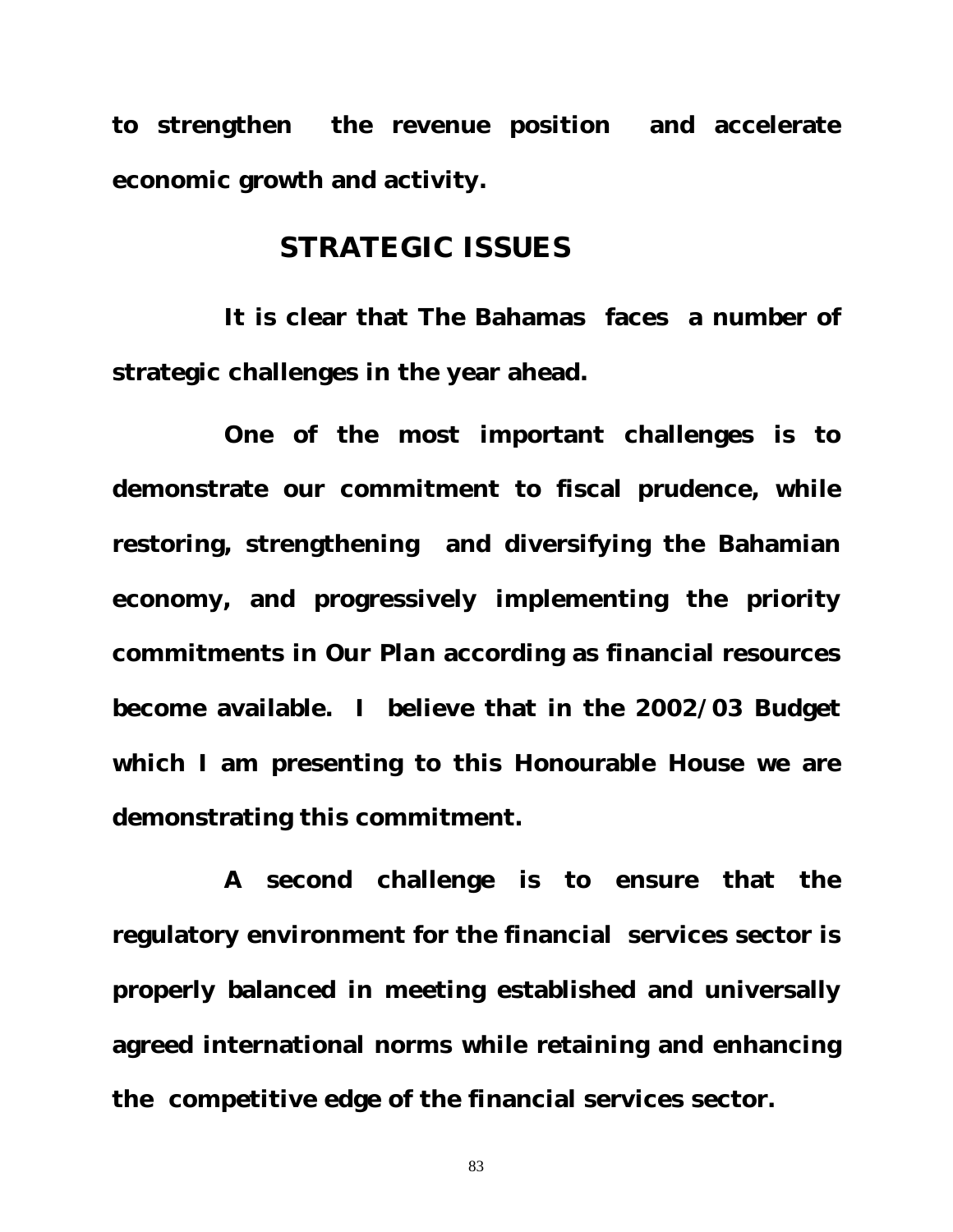**A third challenge is to accelerate the privatisation of Batelco and the establishment of the legislative and other components of the environment for the development of e-commerce in The Bahamas. The privatisation of Batelco is intended to ensure that our economy has a state-of-the-art telecommunications system at lowest cost. Since the development of e-commerce requires both the essential legal environment and state-of-the-art telecommunications, the linkage between privatisation and e-commerce is evident. A fourth challenge is to make sure that the Bahamian public is consulted on developments in relation to the proposed Free Trade Area of The Americas and the application of The Bahamas for full membership of the World Trade Organisation.** 

**An overriding challenge will be to ensure that the morale and capability of the Public Service, including those in the uniformed services, will remain at the highest levels so as to enable the Ministers in my Government to have**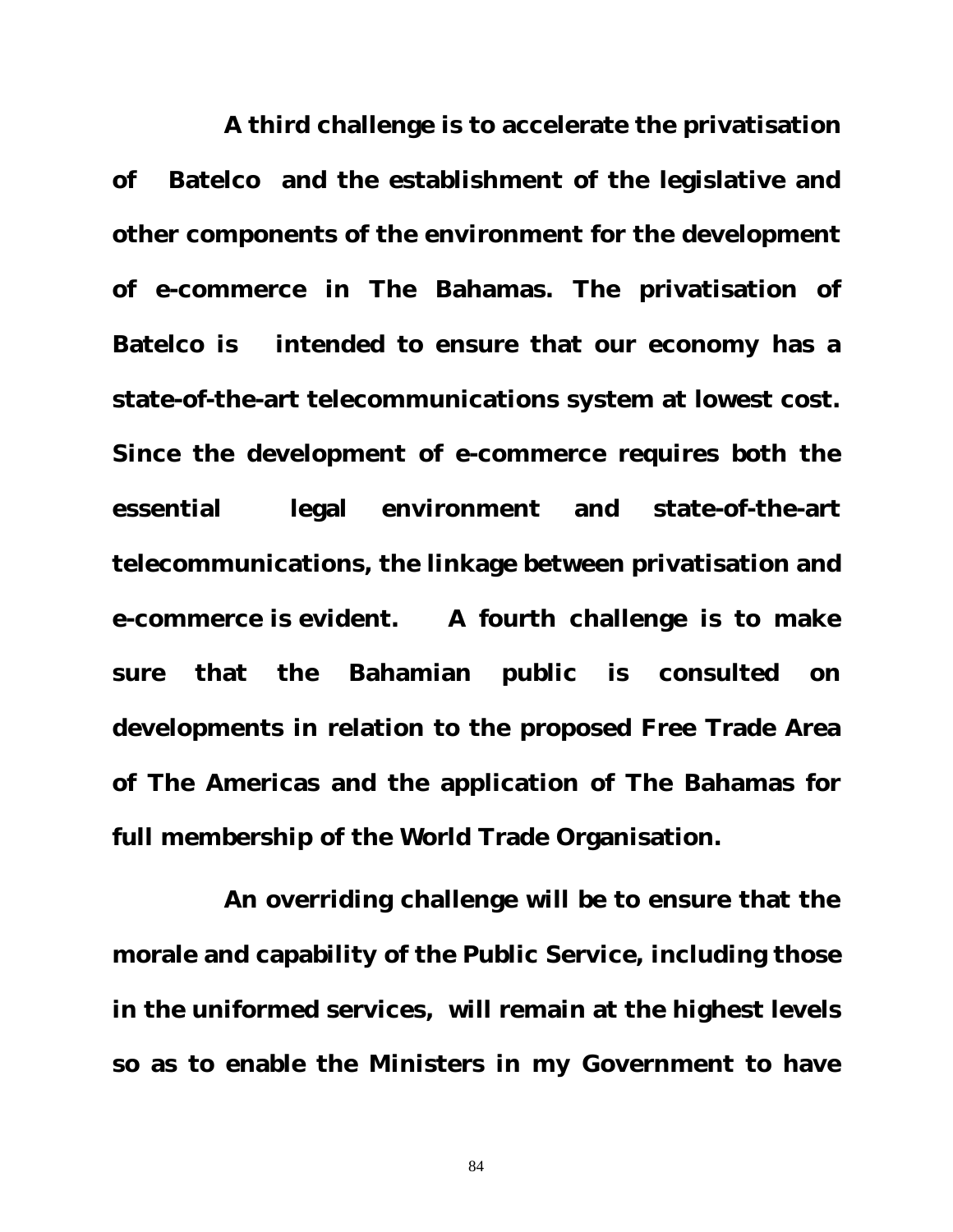**the best advice possible and to have their decisions and directions implemented in the most efficient way possible in the interests of the Bahamian people. I would extend this further by saying that a harmonious and responsible industrial relations climate, in the Public Service, in the Public Corporations and Authorities, and in the private sector, is of paramount importance to the economy of The Bahamas, and my Government will do everything possible to recognise this importance.** 

# **CONCLUSION**

**I have brought together in my Cabinet a wide range of highly qualified and experienced persons capable of dealing with authority and sensitivity to the problems which The Bahamas is now facing.** 

**My Government intends to be open and forthright in the management of the affairs of The Bahamas; we will seek to raise the level of public debate to new heights of integrity and understanding, eschewing polemics and**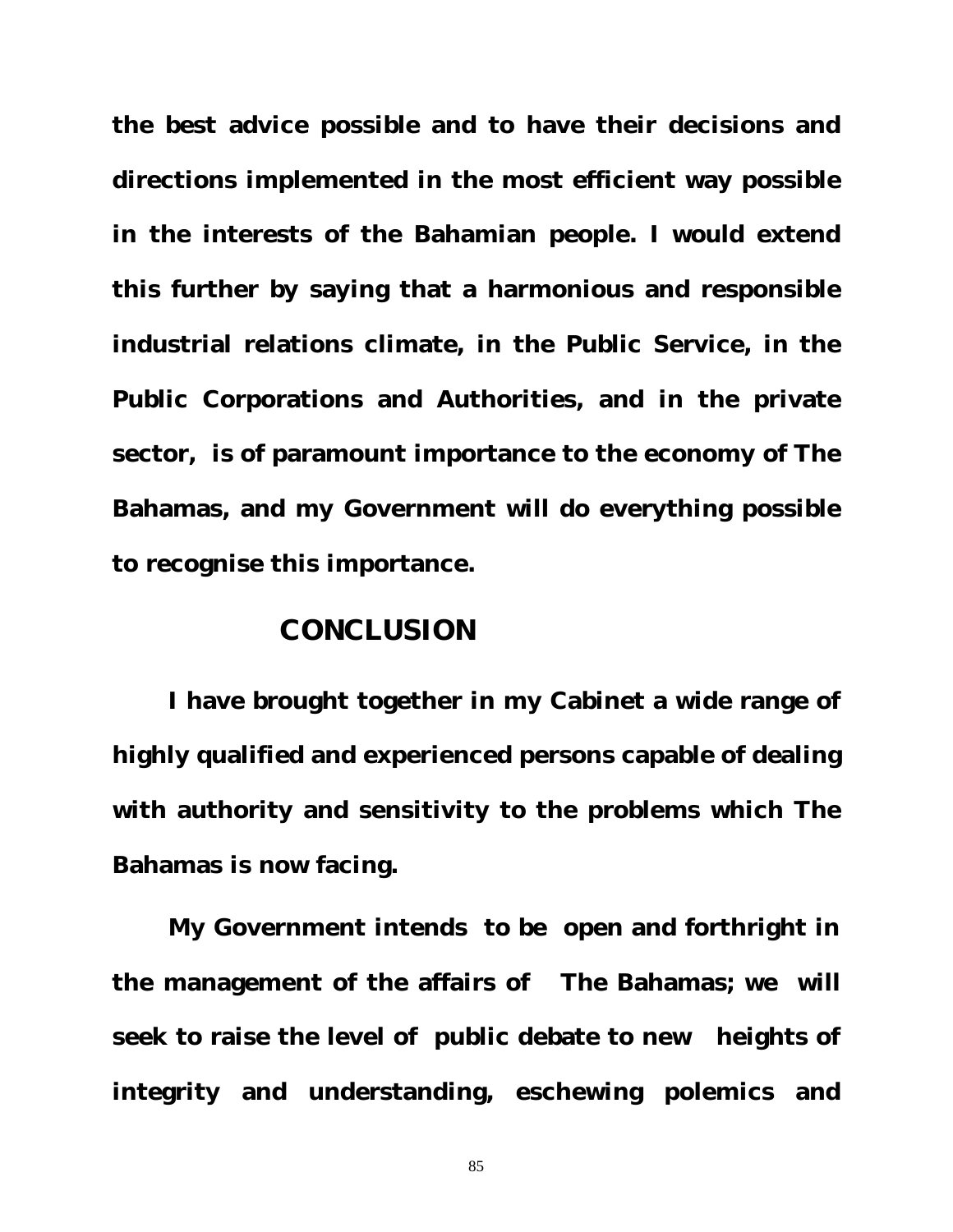**vituperation; whenever we criticise our predecessors in Government we will also endeavour to acknowledge the positive contributions which they have made to the development of The Bahamas; our criticisms will be constructive and in turn we will expect and welcome constructive criticisms of our decisions and actions whenever constructive criticism is useful and warranted; and above all, we will never lose sight of our commitment to placing the interests of ordinary Bahamians uppermost in all of our decisions. It is in placing the interests of the Bahamian people uppermost that this Budget heeds the careful advice which my Cabinet has received and makes no more than a careful and cautious start to commencement of the implementation of the proposals in** *Our Plan for a Stronger Bahamas and a Brighter Future.*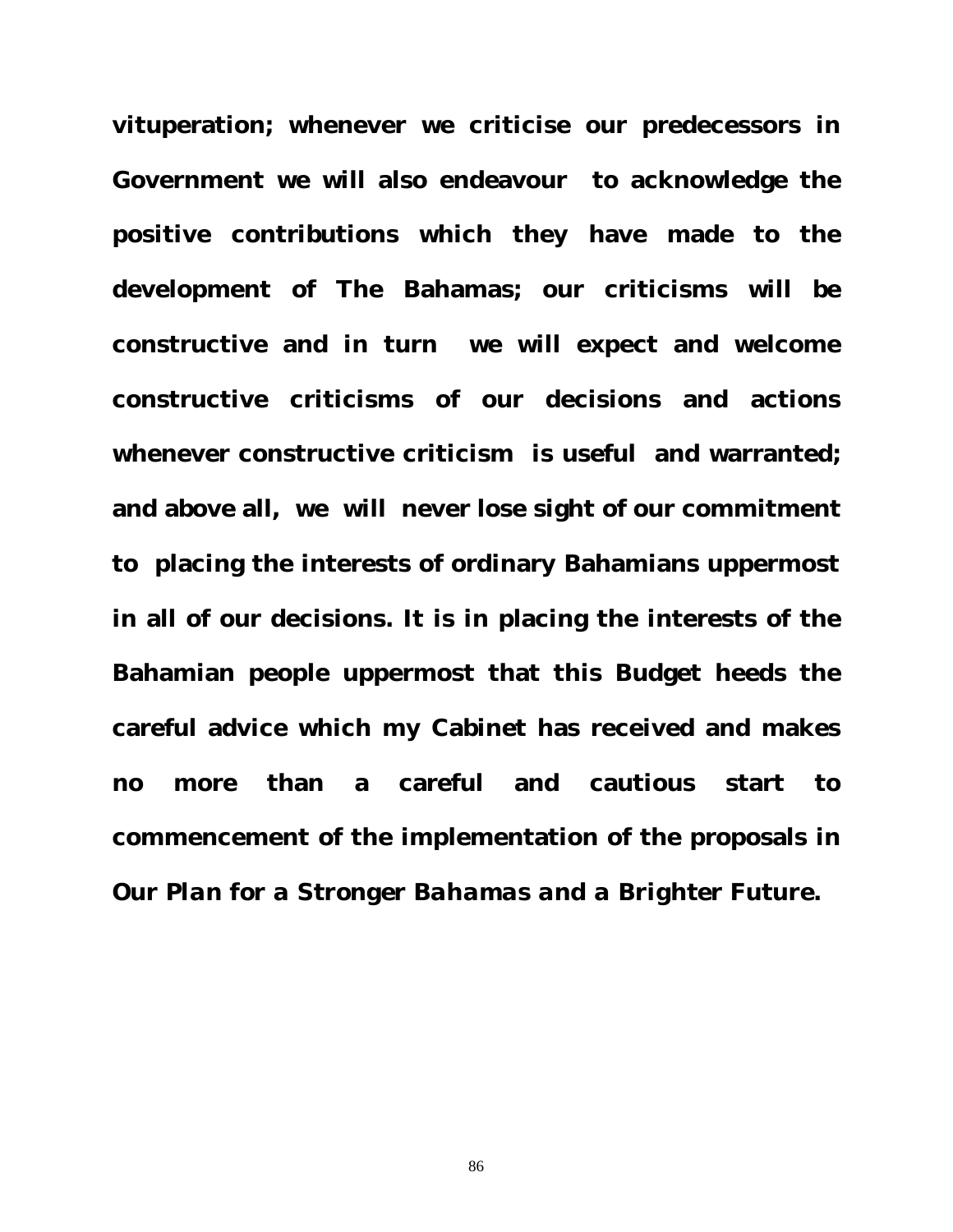| Table I. Growth of the Bahamian Economy<br>1994 - 2002                                                                                       |            |                                                                        |             |                                                                                       |             |      |        |        |                    |        |      |        |        |
|----------------------------------------------------------------------------------------------------------------------------------------------|------------|------------------------------------------------------------------------|-------------|---------------------------------------------------------------------------------------|-------------|------|--------|--------|--------------------|--------|------|--------|--------|
|                                                                                                                                              |            | 1994                                                                   | <u>1995</u> |                                                                                       | <u>1996</u> |      | 1997   | 1998   |                    | 1999   | 2000 | 2001** | 2002** |
| <b>GDP(Current Prices) (\$Millions)</b>                                                                                                      |            | 3425                                                                   | 3500        |                                                                                       | 3750        | 3940 |        | 4190   |                    | 4575   | 4920 | 4995   | 5120   |
| <b>Growth-Current Prices(%)</b>                                                                                                              |            | 3.0                                                                    | 2.2         |                                                                                       | 6.8         |      | 5.3    | 6.3    |                    | 9.1    | 7.6  | 1.5    | 2.5    |
| <b>Growth-Constant Prices(%)</b>                                                                                                             |            | 0.9                                                                    | 0.3         |                                                                                       | 4.2         |      | 3.3    | 3.0    |                    | 5.9    | 5.0  | $-0.5$ | 1.0    |
| Prices (%)                                                                                                                                   |            | 1.3                                                                    | 2.1         |                                                                                       | 1.4(a)      |      | 0.5(a) | 1.3(a) |                    | 1.3(a) | 1.6  | 2.0    | 1.5    |
| 'Source: 1992 - 2000 IMF World Economic Outlook (April 2002)<br>**Ministry of Finance Estimates<br>(a) GDP Deflator is higher in those years |            |                                                                        |             |                                                                                       |             |      |        |        |                    |        |      |        |        |
|                                                                                                                                              | Percentage | 7.0<br>6.0<br>5.0<br>4.0<br>3.0<br>2.0<br>1.0<br>0.0<br>$-1.0$<br>1994 | 1995        | <b>Growth of The Bahamian Economy</b><br>Annual Growth in Constant Prices (%)<br>1996 | 1997        | 1998 | 1999   |        | 2000 2001** 2002** |        |      |        |        |
|                                                                                                                                              |            |                                                                        |             |                                                                                       |             |      |        |        |                    |        |      |        |        |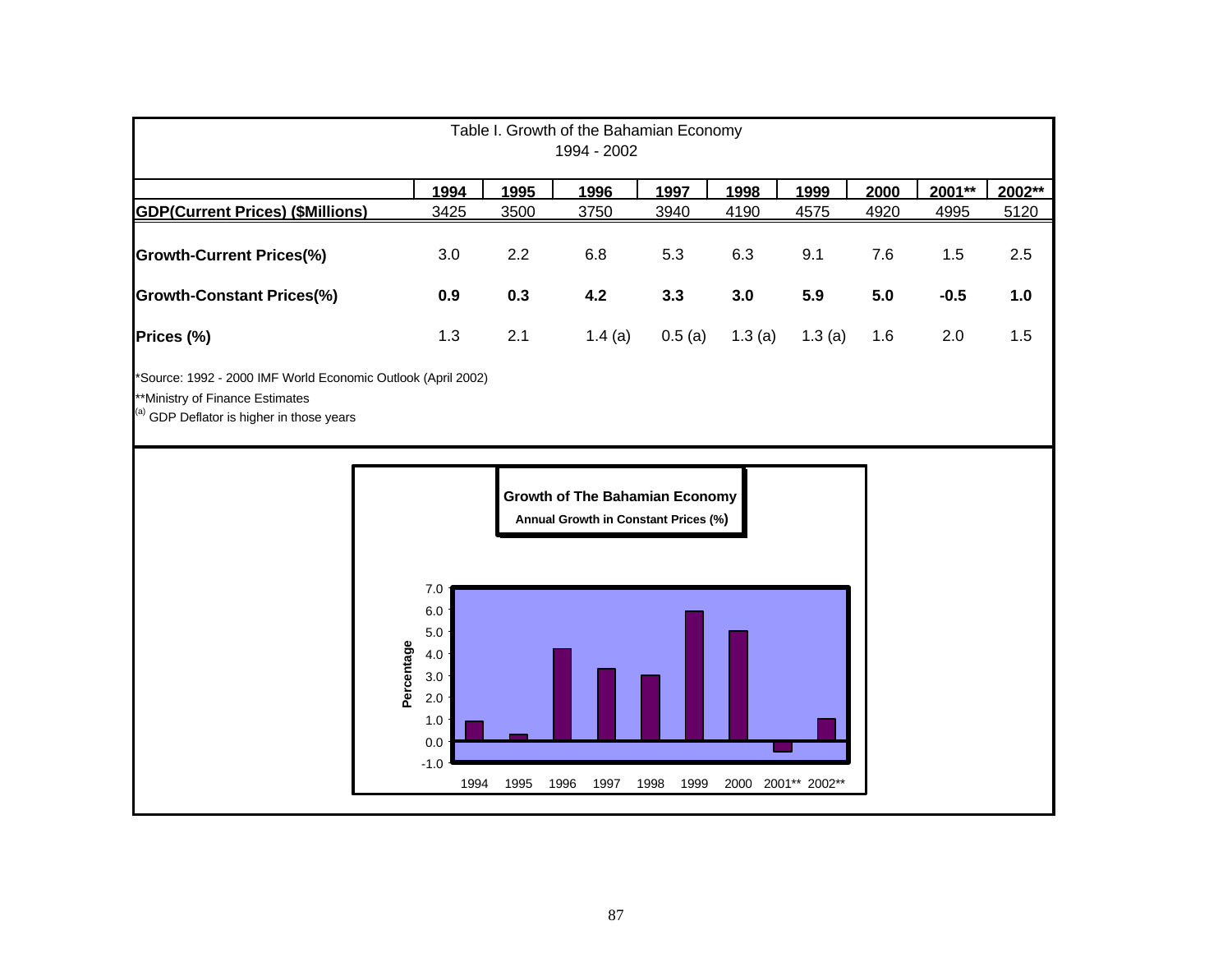|                                                 | Table II. Budget Performance<br><b><i><u>Smillions</u></i></b> |                                  |                |                |                  |                    |                                                             |                    |              |                    |                |                       |                |                          |                    |                   |
|-------------------------------------------------|----------------------------------------------------------------|----------------------------------|----------------|----------------|------------------|--------------------|-------------------------------------------------------------|--------------------|--------------|--------------------|----------------|-----------------------|----------------|--------------------------|--------------------|-------------------|
|                                                 | 1989                                                           | 1990                             | 1991           | 1992           | 1993<br>6 months | 1993/94            | 1994/95                                                     | 1995/96            | 1996/97      | 1997/98            | 1998/99        | 1999/00               | 2000/01        | 2001/02<br><b>Budget</b> | 2001/02<br>Outturn | 2002/03<br>Budget |
| 1. Recurrent Expenditure                        | 573                                                            | 565                              | 606            | 603            | 314              | 630                | 656                                                         | 704                | 772          | 820                | 837            | 880                   | 930            | 995                      | 1020               | 1035              |
| 2. Recurrent Revenue                            | 500                                                            | 529                              | 524            | 552            | 280              | 617                | 650                                                         | 672                | 700          | 780                | 822            | 925                   | 973            | 1030                     | 930                | 970               |
| 3. Recurrent Deficit (1 minus 2)<br>(Surplus +) | 73                                                             | 36                               | 82             | 51             | 35               | 13                 | 5                                                           | 32                 | 72           | 40                 | 15             | $+45$                 | $+43$          | $+35$                    | 90                 | 65                |
| 4. Capital Expenditure                          | 111                                                            | 91                               | 101            | 88             | 52               | 68                 | 100                                                         | 92                 | 136          | 117                | 124            | 130                   | 133            | 130                      | 155                | 155               |
| 5. Capitial Revenue                             | $\mathbf 0$                                                    | $\,0\,$                          | $\overline{1}$ | $\overline{1}$ | $\mathsf 0$      | $\mathbf{1}$       | 12                                                          | $\,$ 5 $\,$        | $\mathbf{3}$ | $\overline{1}$     | $\overline{1}$ | $\overline{1}$        | $\overline{1}$ | $\,$ 5 $\,$              | $\overline{1}$     | 3                 |
| 6. Capital Deficit (4 minus 5)                  | 111                                                            | 91                               | 100            | 87             | 52               | 67                 | 88                                                          | 87                 | 133          | 116                | 123            | 129                   | 132            | 125                      | 154                | 152               |
| 7. TOTAL DEFICIT (3 plus 6)                     | 184                                                            | 126                              | 183            | 138            | 87               | 80                 | 93                                                          | 119                | 205          | 156                | 138            | 84                    | 89             | 90                       | 244                | 217               |
| 8. Debt Redemption                              | 60                                                             | 48                               | 60             | 58             | 48               | 69                 | 65                                                          | 80                 | 83           | 89                 | 74             | 41                    | 75             | 90                       | 90                 | 70                |
| 9. GFS Deficit (7 minus 8)                      | 124                                                            | 79                               | 123            | 80             | 39               | 11                 | 28                                                          | 39                 | 122          | 66                 | 64             | 43                    | 14             | $\mathbf 0$              | 154                | 147               |
| 10. GDP (current prices)                        | 2950                                                           | 3000                             | 3000           | 3150           | 3250             | 3375               | 3450                                                        | 3625               | 3850         | 4125               | 4300           | 4515                  | 5045           | 5315                     | 5050               | 5150              |
| 11. GFS Deficit as % of GDP                     | 4.2                                                            | 2.6                              | 4.1            | 2.5            | 1.2              | 0.3                | 0.8                                                         | 1.1                | 3.2          | 1.6                | 1.5            | 1.0                   | 0.3            | 0.0                      | 3.1                | 2.8               |
|                                                 |                                                                | ege<br>L<br>Percent<br>2<br>1989 | 1990           | 1991           | 1992<br>1993***  | 1993/94<br>1994/95 | GFS Deficit % of GDP<br>1995/96<br>"Budget "Outturn ""6mths | 1996/97<br>1997/98 | 1998/99      | 1999/00<br>2000/01 | 2001/02*       | 2001/02**<br>2002/03* |                |                          |                    |                   |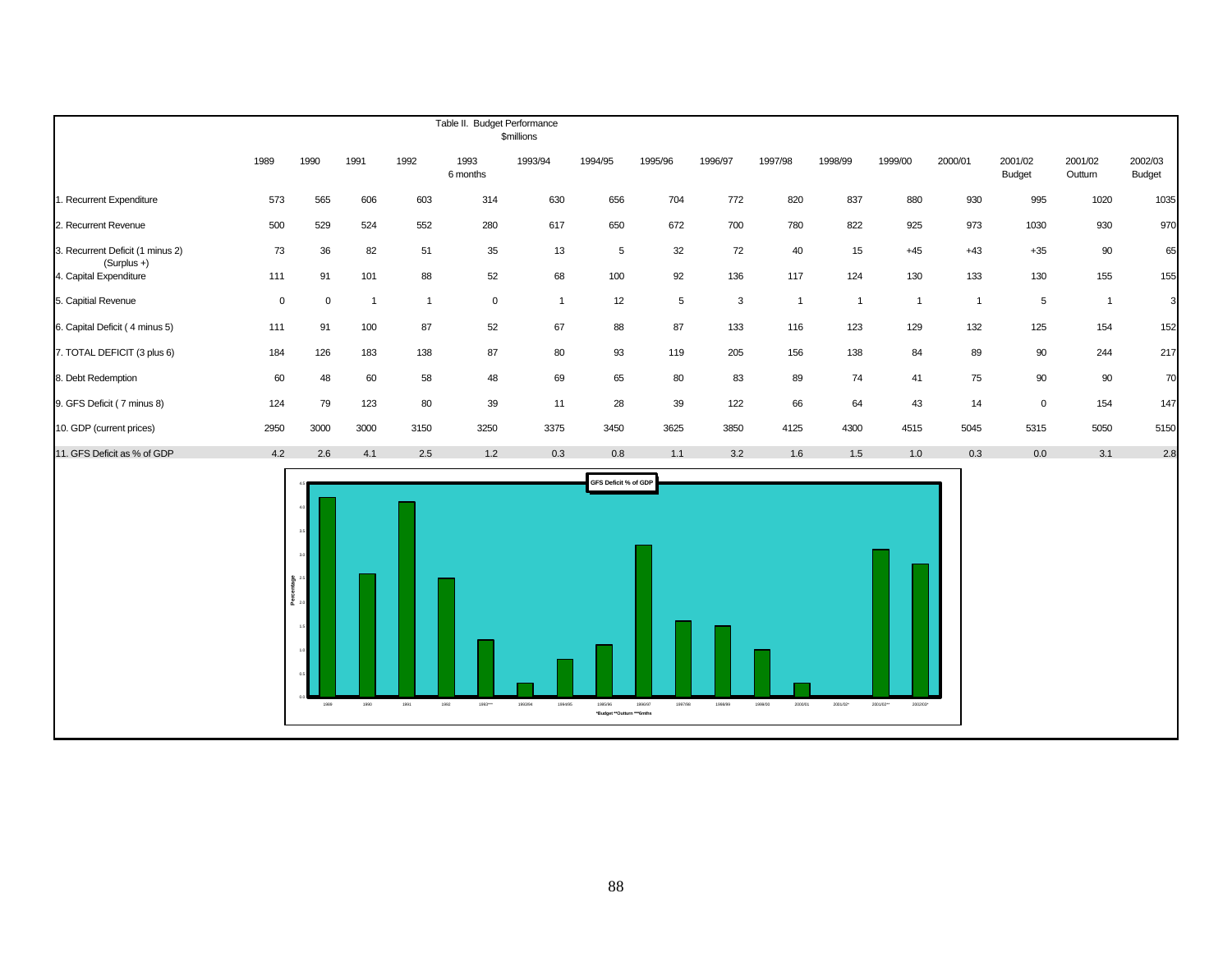**Table III. Tourist Expenditure and Arrivals 1990 - 2000**

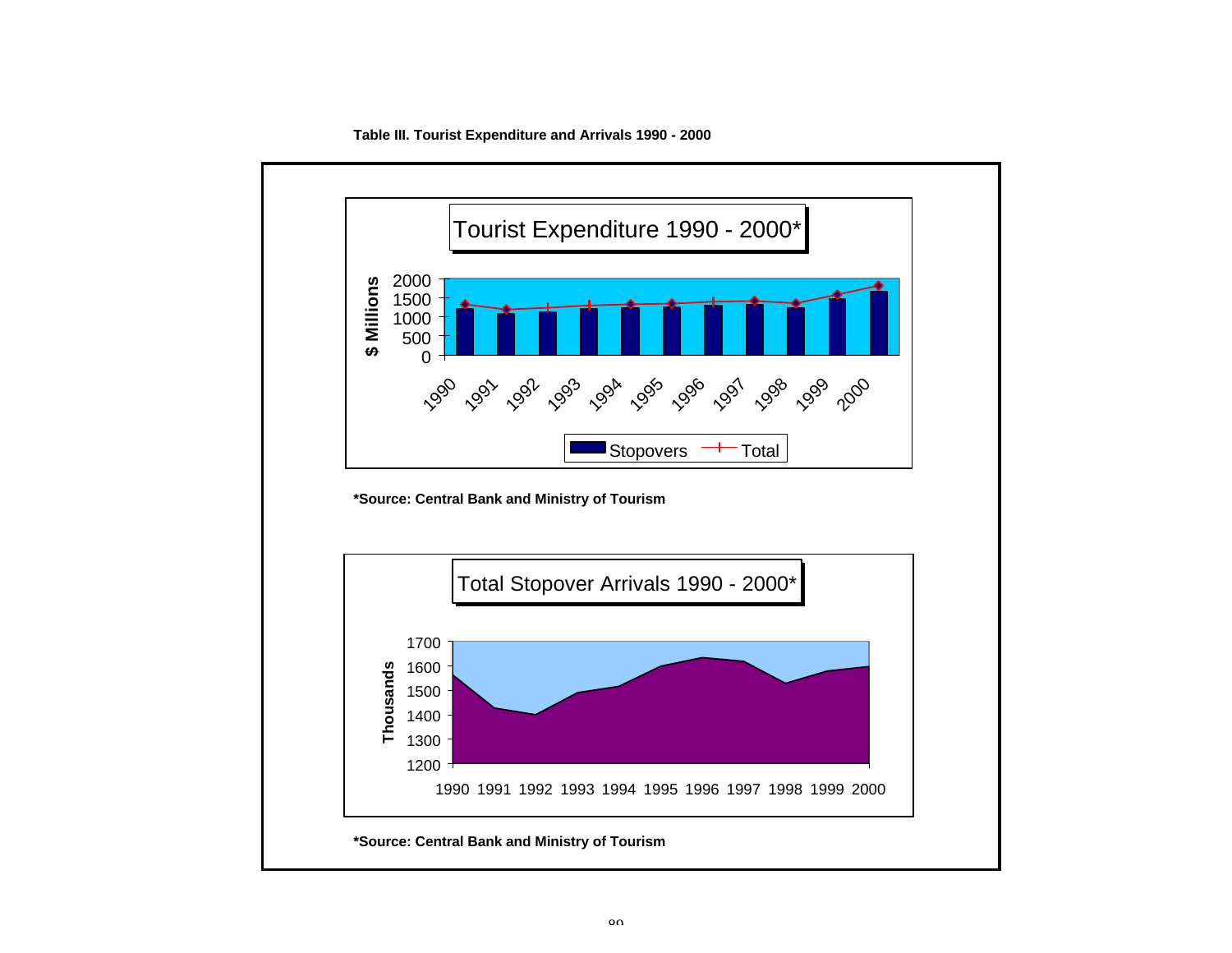

**Table IV. Labour Forces Survey Estimates 1989, 1991-1999, 2001**

**Source: \* Department of Statistics Labour Force Estimates**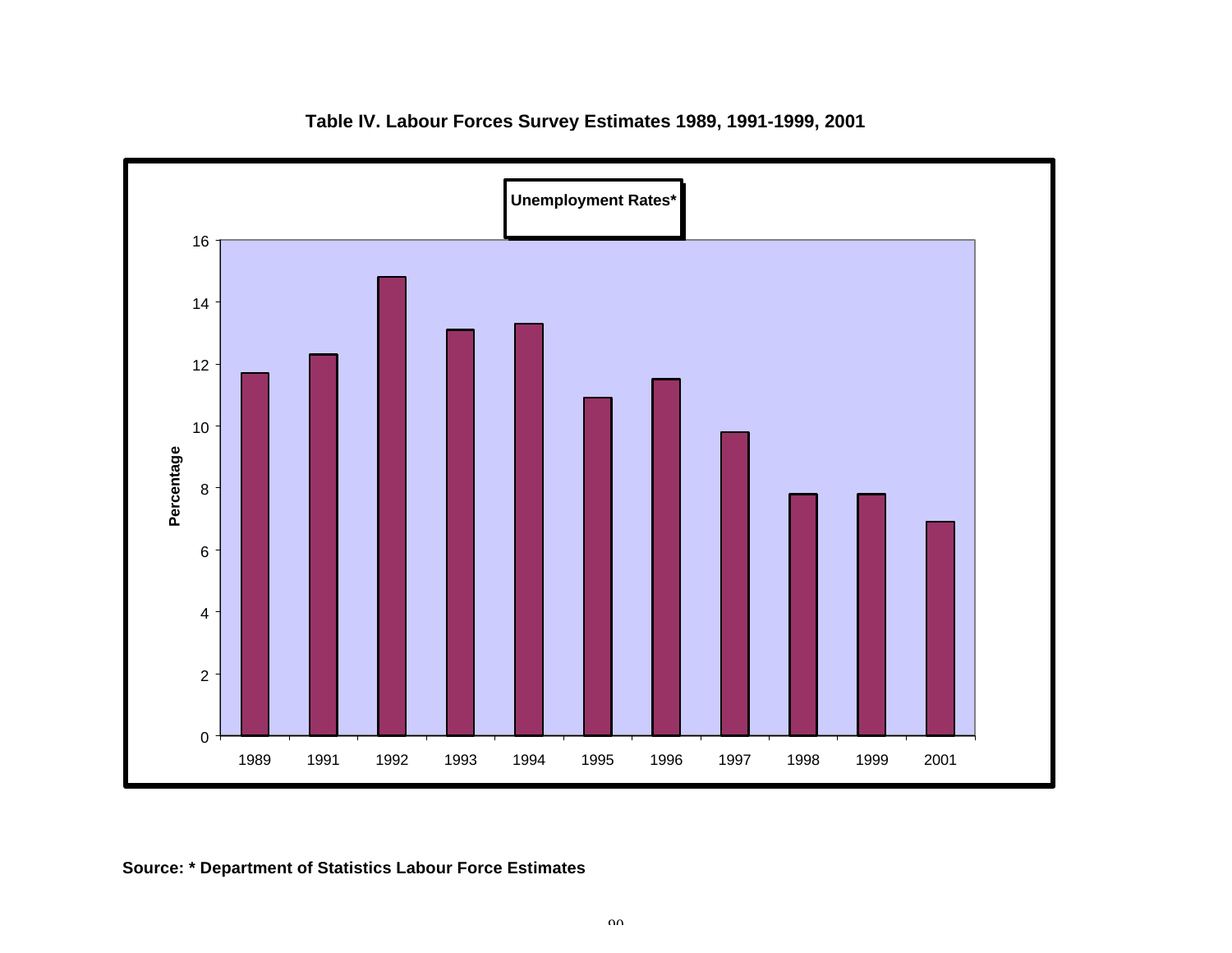

**Source: Central Bank Quarterly Statistical Digest, February 2002**